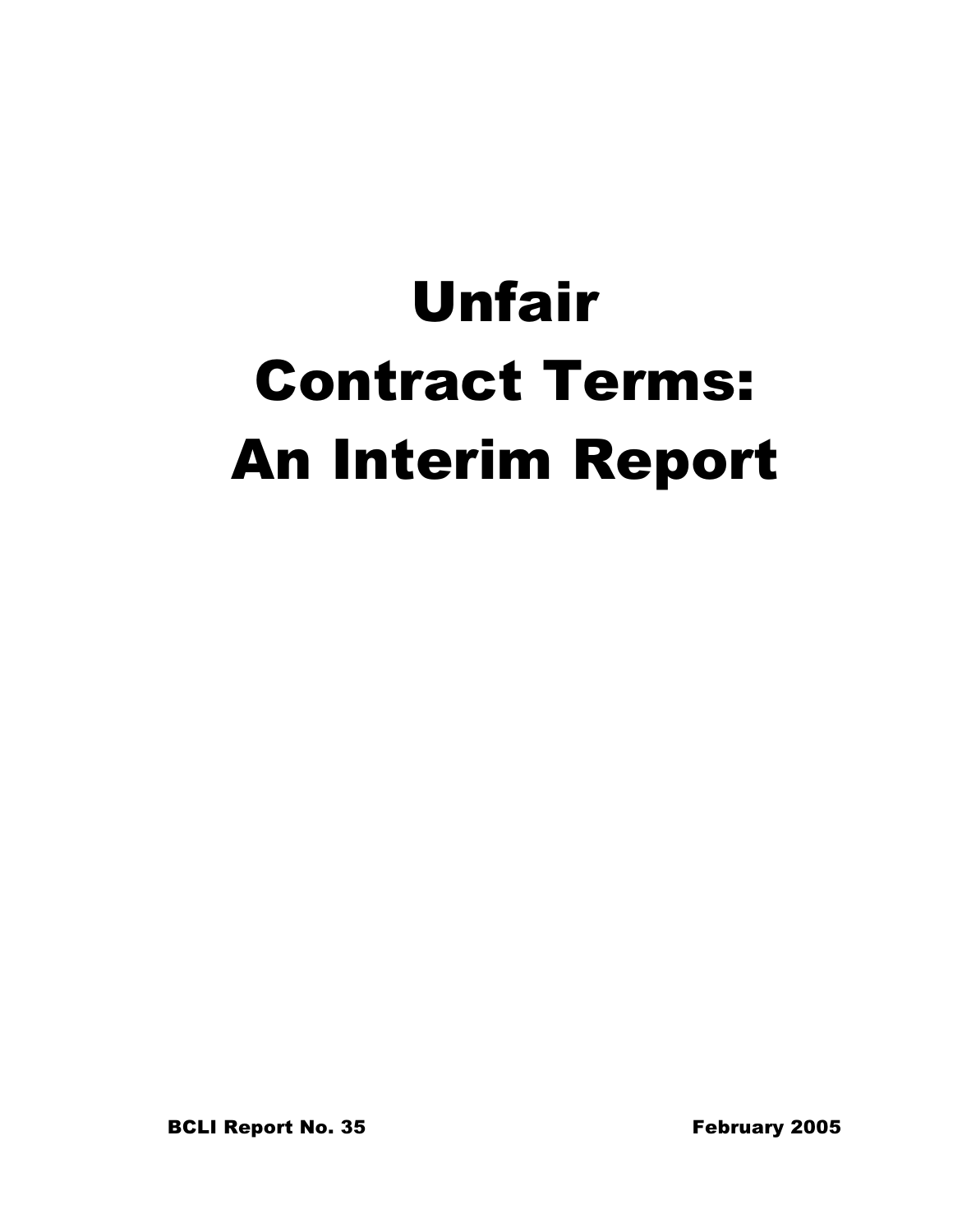## British Columbia Law Institute

1822 East Mall, University of British Columbia, Vancouver, B.C., Canada V6T 1Z1

Voice: (604) 822-0142 Fax: (604) 822-0144 E-mail: bcli@bcli.org WWW: http://www.bcli.org

-----------------------------------------------

The British Columbia Law Institute was created in 1997 by incorporation under the Provincial *Society Act*. Its mission is to:

- (a) promote the clarification and simplification of the law and its adaptation to modern social needs,
- (b) promote improvement of the administration of justice and respect for the rule of law, and
- (c) promote and carry out scholarly legal research.

The Institute is the effective successor to the Law Reform Commission of British Columbia, which ceased operations in 1997.

-----------------------------------------------

The members of the Institute are:

Thomas G. Anderson Prof. Keith Farquhar Craig Goebel (Vice-chair)<br>
Prof. James MacIntyre, O.C. (Treasurer)<br>
Gregory Steele, O.C. (Secretary) Prof. James MacIntyre, Q.C. (Treasurer) Gregory Steele, Q.C.<br>
D. Peter Ramsay, Q.C. (Secretary) Gramman C.C. (Secretary) Gramman C.C. D. Peter Ramsay, Q.C. Trudi Brown, Q.C. Prof. Martha O'Brien Robert W. Grant Ronald A. Skolrood

Gordon Turriff, Q.C. **Arthur L. Close, Q.C. (Executive Director)** 

*This project is being carried out as part of the Institute's Community Law Reform Project, which is made possible with the financial support of the Law Foundation of British Columbia and of the Ministry of Attorney General. The Institute gratefully acknowledges the support of these bodies for its work.*

-----------------------------------------------

-----------------------------------------------

**Library and Archives Canada Cataloguing in Publication**

**British Columbia Law Institute**

**Unfair contract terms: an interim report / British Columbia Law Institute.**

**(BCLI report; no. 35) ISBN 1-894278-27-5**

**1. Contracts—British Columbia. I. Title. II. Series**

**KEB250.B75 2005 346.71102'2 C2005-900738-9 KF808.B75 2005**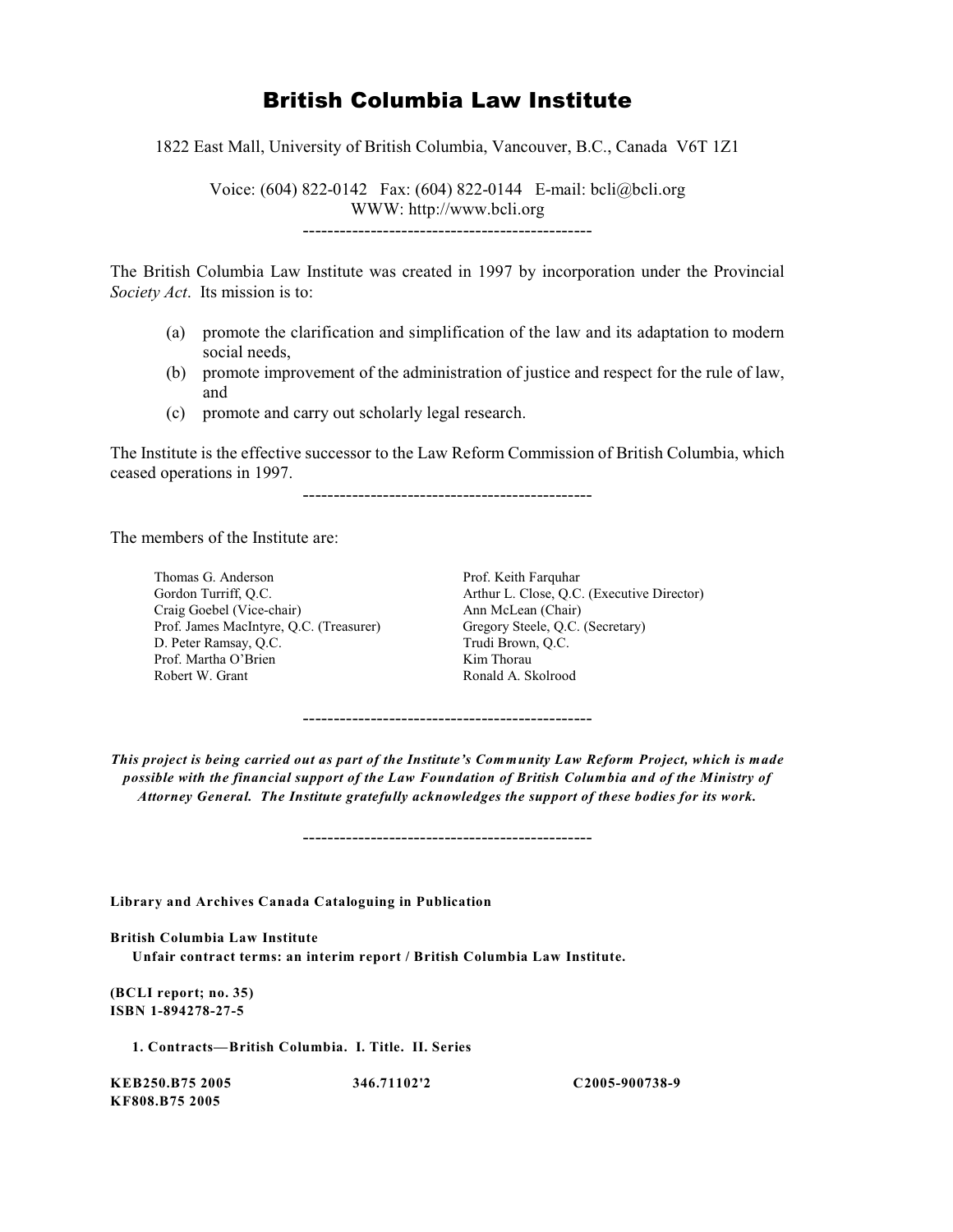# INTRODUCTORY NOTE

The British Columbia Law Institute has the honour to present:

## **Unfair Contract Terms: An Interim Report**

Every day most of us engage in activities that are governed by, or involve the creation of, a contract. In many cases, these contracts contain contract terms that give one party a legal advantage over the other. It is important to recognize that contracts—even one-sided contracts—should be enforced if they are freely made. But it is equally important to recognize that there are limits to this principle.

This Interim Report focusses on a limit to the general principle of enforceability, unfair contract terms. These are specific contract terms that are particularly harsh, grossly onesided, or unconscionable. This Interim Report surveys recent cases dealing with unfair contract terms, the tools that the law currently provides to the courts to regulate unfair contract terms, and several approaches to reform of the law.

Part of the project on unfair contract terms involved consultations with the public. The results of that consultation indicate that legislative reform of this area of the law is not a pressing concern. This document has been styled an interim report to reflect that, although the Law Institute is not making specific recommendations for reform at this time, it will maintain a watching brief on unfair contract terms.

> Ann McLean Chair, British Columbia Law Institute

February 2005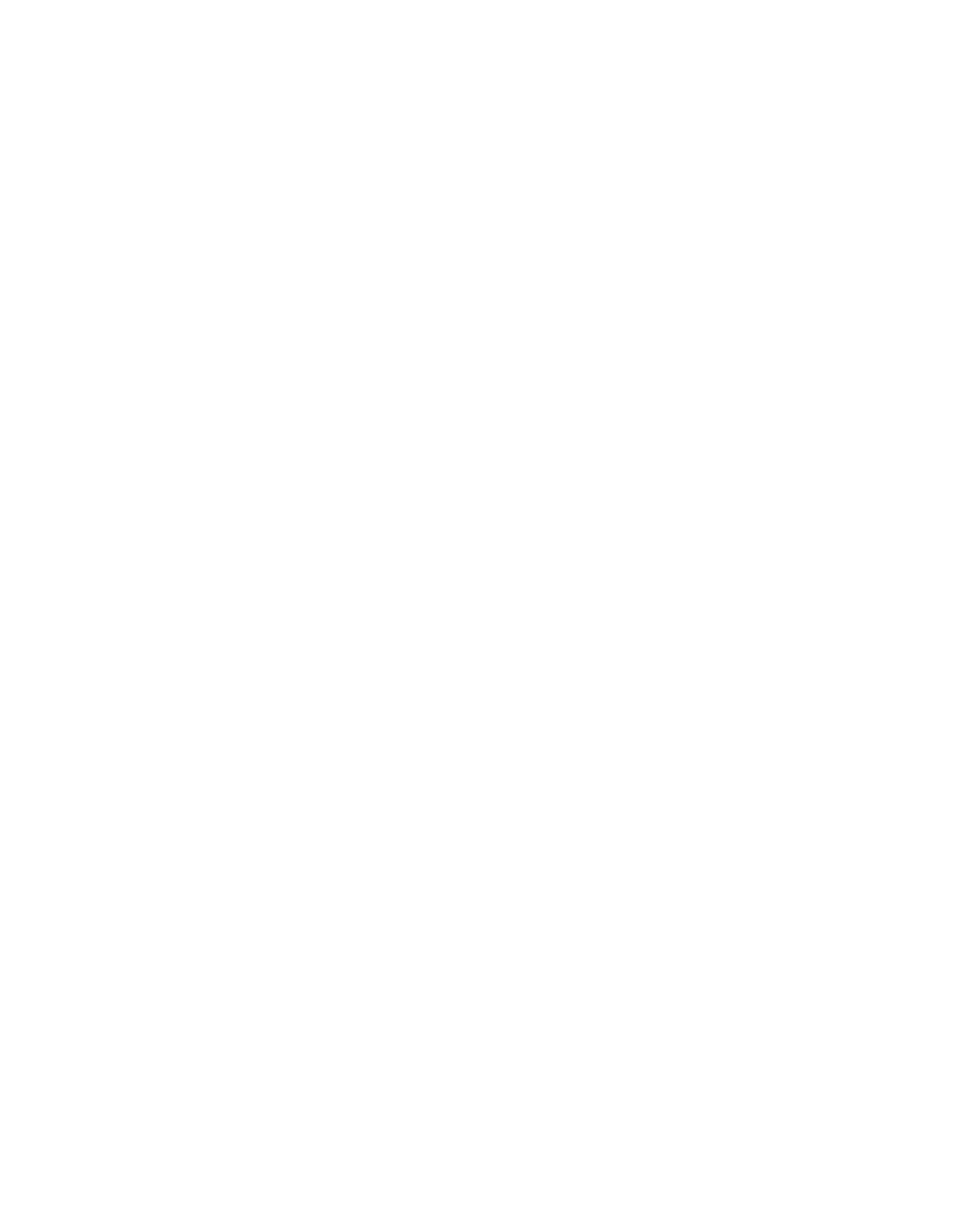# TABLE OF CONTENTS

| I.         |                |                                                                       |  |
|------------|----------------|-----------------------------------------------------------------------|--|
|            | Α.             |                                                                       |  |
|            | B <sub>r</sub> |                                                                       |  |
|            | $C_{\cdot}$    |                                                                       |  |
|            | D.             |                                                                       |  |
|            | E.             |                                                                       |  |
| <b>II.</b> |                | <b>RECENT CASES DEALING WITH UNFAIR CONTRACT TERMS.  6</b>            |  |
|            | $A_{\cdot}$    |                                                                       |  |
|            | B.             |                                                                       |  |
|            | $C_{\cdot}$    |                                                                       |  |
|            | D.             |                                                                       |  |
|            |                |                                                                       |  |
|            | Ε.             |                                                                       |  |
|            |                | III. TOOLS CURRENTLY AVAILABLE IN BRITISH COLUMBIA TO DEAL WITH       |  |
|            |                |                                                                       |  |
|            | $A_{-}$        |                                                                       |  |
|            | $B_{-}$        |                                                                       |  |
|            | $C_{\cdot}$    |                                                                       |  |
|            |                |                                                                       |  |
|            |                |                                                                       |  |
|            |                |                                                                       |  |
|            |                |                                                                       |  |
|            |                | 4.                                                                    |  |
|            |                | 5.                                                                    |  |
|            | Е.             |                                                                       |  |
|            | $F_{\rm{L}}$   |                                                                       |  |
|            |                |                                                                       |  |
|            |                |                                                                       |  |
|            | G.             |                                                                       |  |
|            |                |                                                                       |  |
|            |                |                                                                       |  |
|            | A.             |                                                                       |  |
|            | <b>B.</b>      | Enacting Legislation to Restrict the Use of Unfair Contract Terms. 29 |  |
|            |                | $1_{-}$                                                               |  |
|            |                | 2.                                                                    |  |
|            |                |                                                                       |  |
|            | C.             | Enacting Legislation to Give the Courts a General Discretion to       |  |
|            |                |                                                                       |  |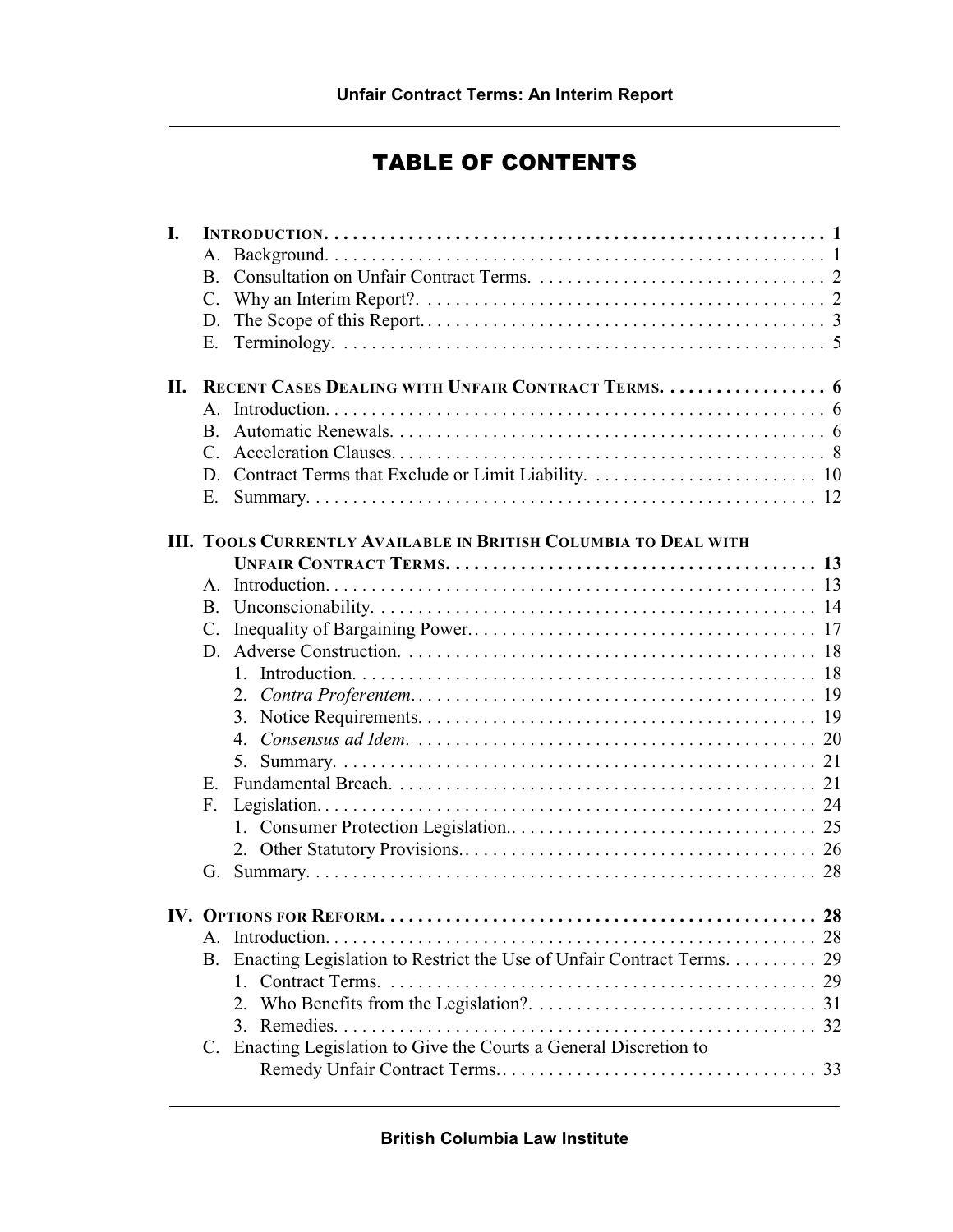# TABLE OF CONTENTS—*Continued*

|  | D. Enacting Legislation to Create a Standard of Conduct in Contracts 36 |  |
|--|-------------------------------------------------------------------------|--|
|  |                                                                         |  |
|  |                                                                         |  |
|  |                                                                         |  |
|  |                                                                         |  |
|  |                                                                         |  |
|  |                                                                         |  |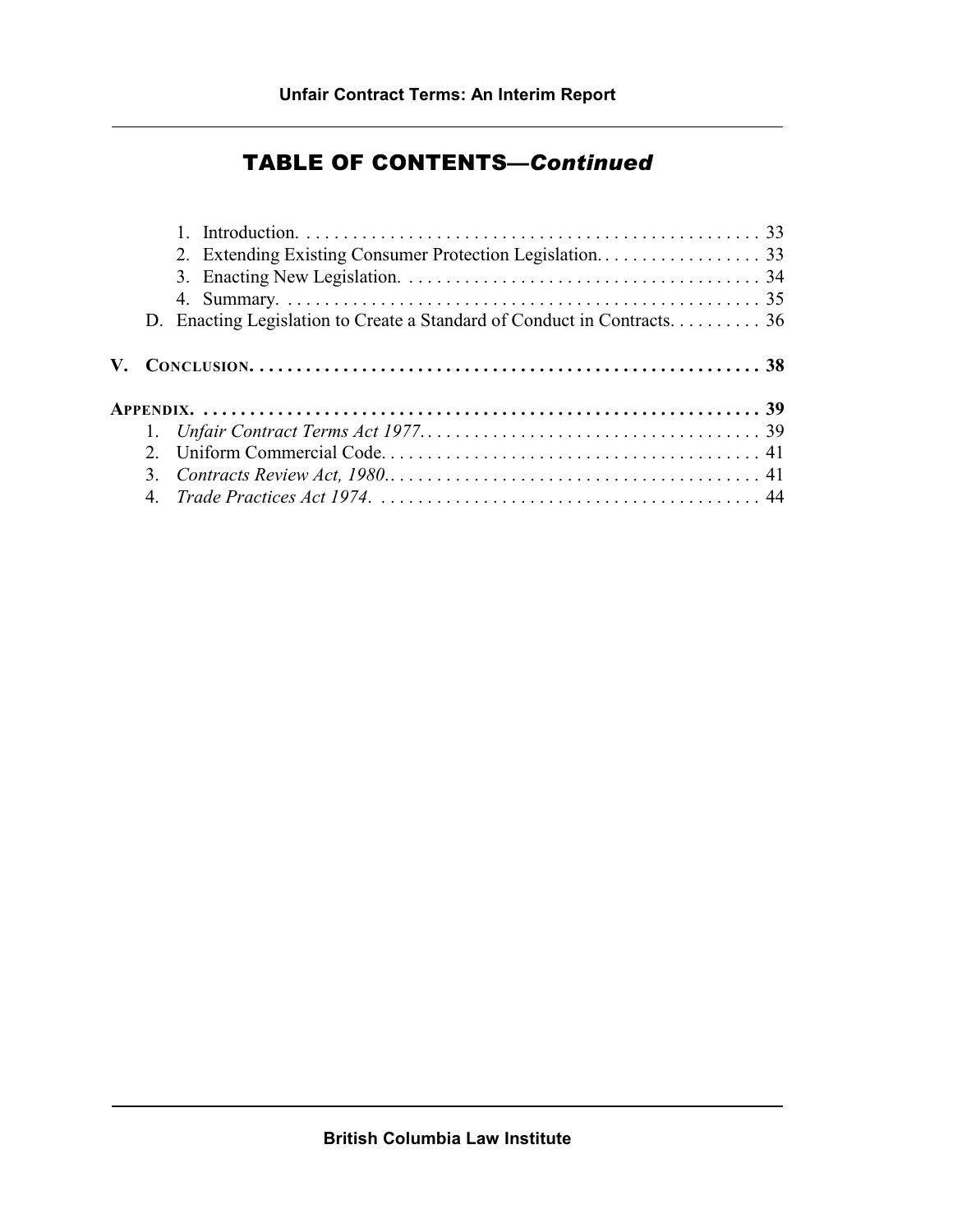## **I. INTRODUCTION**

## **A. Background**

When will a contract not be enforced? The law provides numerous answers to this question. These answers vary with the circumstances in which the question is asked. This Interim Report is concerned with one specific instance of non-enforcement, which will occur when a contract or a contract term is determined to be unfair.

At the foundation of the law of contracts is the principle that valid agreements will be enforced. Certainty, constancy, and stability are its central values. The law vindicates the idea that one's word should be one's bond. It is also important to allow contracting parties to have considerable freedom in choosing how they structure their agreements. As one case put it, "[i]t is not the function of the courts to protect adults from improvident bargains."<sup>1</sup>

These values associated with certainty are not the only values that the law of contracts respects. In exceptional cases the courts have refused to enforce and the legislature has restricted the use of a contract term because it is unfair. This willingness to act in such a dramatic fashion is not based on the possibility that a contract term will deliver an uneven result. Rather, it is a recognition that unfair contract terms can cause significant harm. They may result in sizeable economic losses for a contracting party. They cause increases in litigation. Finally, they engage the moral sense of the courts and the legislature, which speak of them in the lexicon of moral disapproval, using words such as unconscionable, unconscientious, and abuse of power.

The values of certainty and fairness are not mutually exclusive. Commentators often speak in terms of striking a balance between them. $<sup>2</sup>$  This metaphor contains a recognition that, for</sup>

<sup>1.</sup> *Griesshammer* v. *Ungerer*, (1958) 25 W.W.R. 689, 14 D.L.R. (2d) 599 at 604 (Man. C.A.), Tritschler J.A.

<sup>2.</sup> For an elegant variation ("charting a middle course") on this balancing metaphor *see* Gerald H.L. Fridman, *The Law of Contract in Canada*, 4<sup>th</sup> ed. (Toronto: Carswell, 1999) at 352–353:

The legal history of the past two hundred years indicates that courts in England . . . and courts in Canada . . . have experienced great difficulty over steering a straight course between the Scylla of strict enforcement of agreements reached without fraud, duress, mistake or misrepresentation, and the Charybdis of rescission or avoidance of contracts that are considered to be unconscientious or unfair. There is general agreement amongst lawyers in England, Canada and the United States that some method must be found to permit the regulation of contracts that favour one party unduly at the expense of the other, as long as there are some other factors present indicating that this unbalanced state has not been arrived at in a totally free and legitimate manner. But there is no such general agreement as to the validity of the way in which English, Canadian or American law has solved the problem.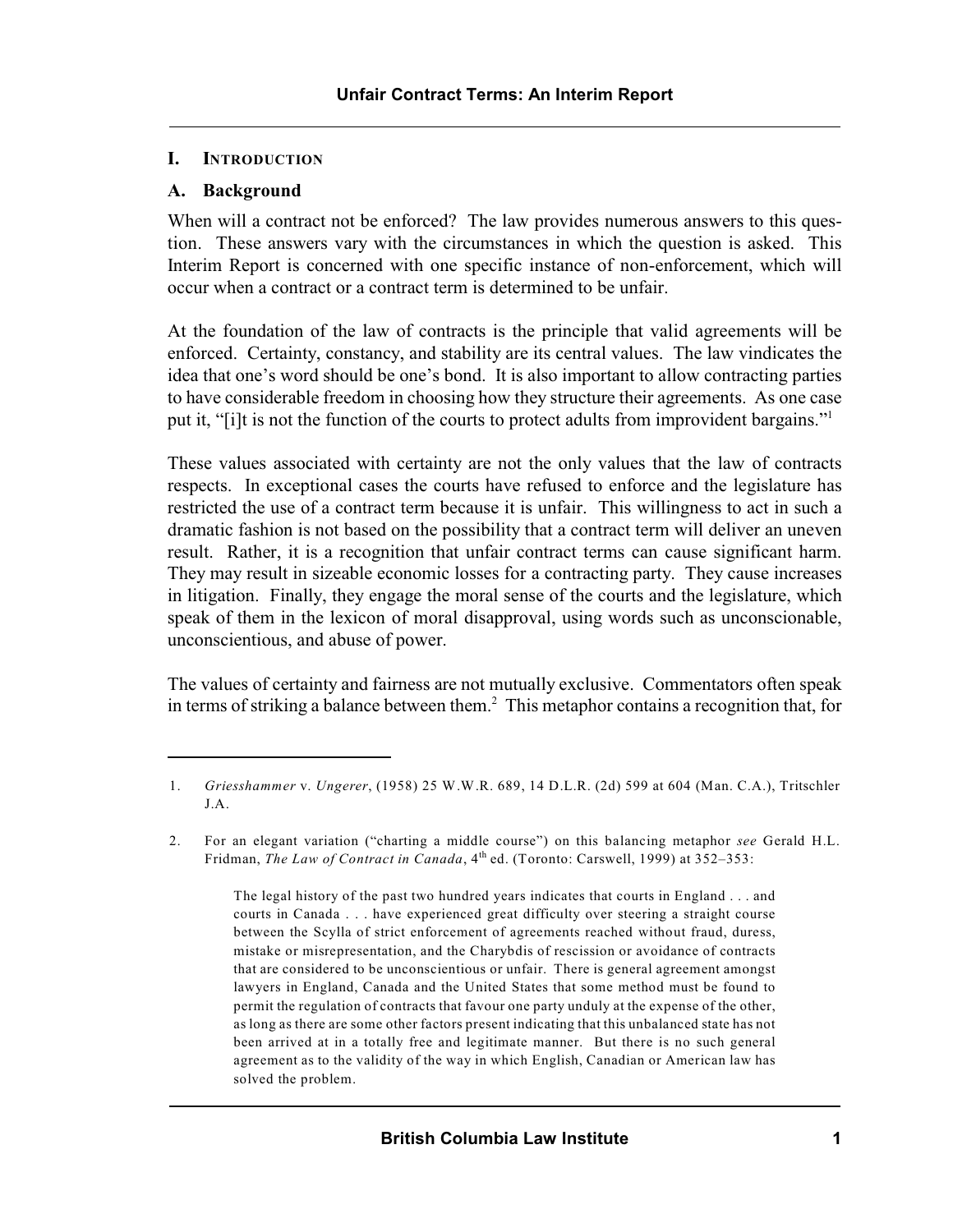the vast majority of contracts, unfairness will not be an issue. If judicial or legislative review, however well-intentioned, upsets this balance by routinely casting doubt on the enforceability of contracts, then neither value will be well-served.

Currently, British Columbia law provides the courts with a variety of tools for dealing with unfair contract terms. Some of these tools derive from previously decided cases; some find their source in statutes. This Report will examine those tools with reference to the values of fairness and certainty. It will also discuss a number of options for reform, which may advance both values. No formal recommendations for reform will be made in this Report. Rather, this Report is intended to stimulate discussion and to provide the materials to decide whether reform of this area of the law is necessary now or will be necessary in the future.

## **B. Consultation on Unfair Contract Terms**

The initial phase of the Law Institute's project on unfair contract terms focussed on consultations with the public. A Consultation Paper was published in May 2004. The Consultation Paper posed a number of questions, which asked readers to describe their experiences with specific unfair contract terms and to comment on a number of strategies for dealing with unfair contract terms. These questions were also posted in an interactive format on the Law Institute's website. In addition to the Consultation Paper, a brochure summarizing the Law Institute's project on unfair contract terms was prepared. Fifty thousand copies of the brochure were printed. The brochures were distributed to the public through such institutions and agencies as libraries, chambers of commerce, unions, municipalities, and condominium management associations. Finally, a press release was prepared and sent to print and broadcast media in British Columbia.

## **C. Why an Interim Report?**

The Law Institute thanks all those who took the time to respond to the Consultation Paper or the interactive questions on our website. Although the volume of responses was not high, the content of the responses was taken into account in formulating the development of this project. Few respondents were directly concerned with the general questions relating to unfair contract terms.

Some examples drawn from the responses illustrate that the concerns of many respondents lie with issues that are far removed from legislative control of unfair contract terms. A large portion of the respondents were concerned with various aspects of family law, particularly the division of family assets and the enforcement of maintenance orders. A number of other respondents addressed employment and labour law issues, such as management bargaining practices in unionized workplaces and attempts to characterize employment relationships as being engagements of independent contractors. Finally, other respondents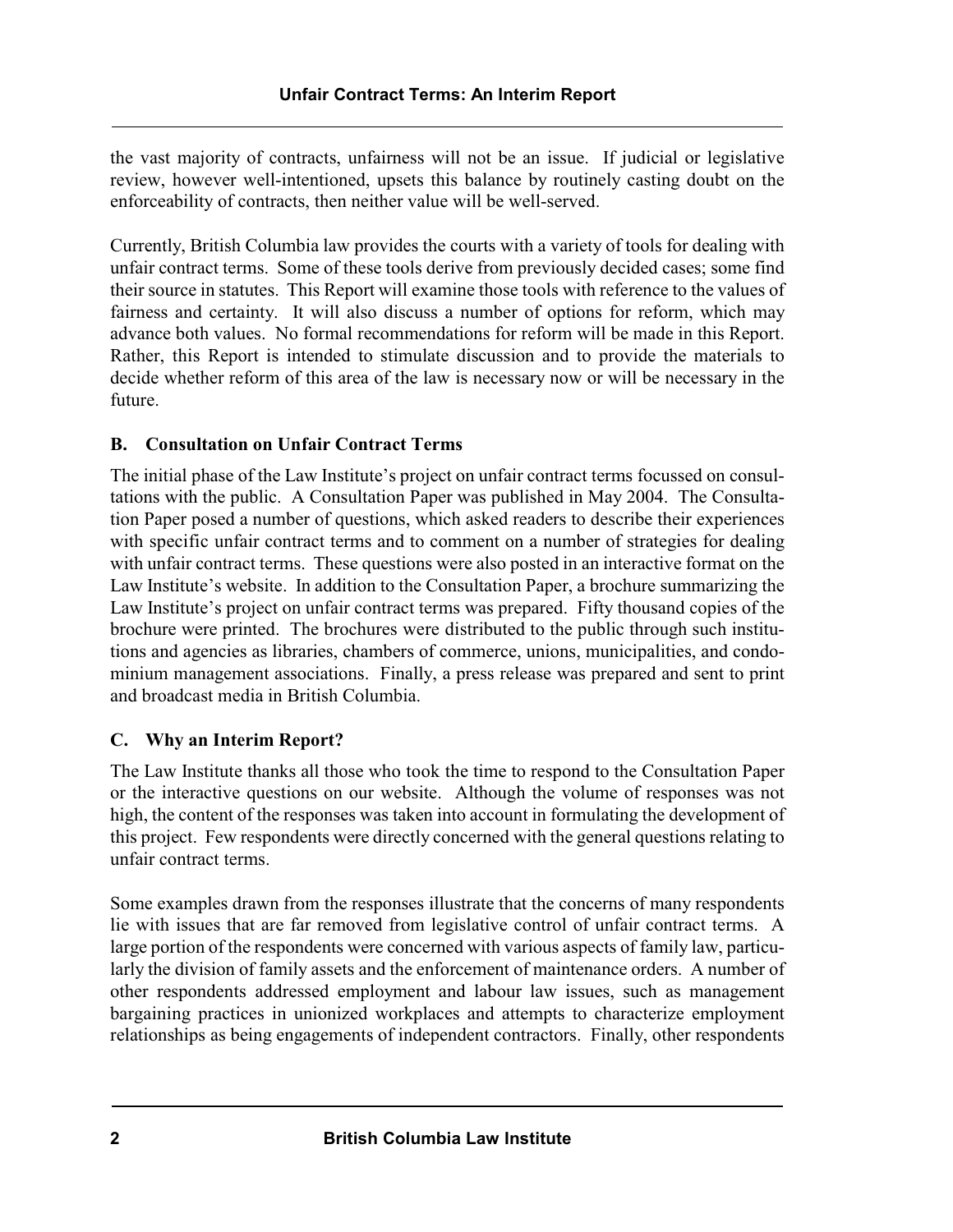took issue with residential tenancy agreements, government tendering procedures, and strata corporation governance.

The respondents raise a number of serious legal and social issues. In some cases, they touch on topics that could form the subject of future law reform projects. In fact, a number of the concerns related to family law have already been addressed in work of the British Columbia Law Reform Commission.<sup>3</sup>

Both the modest number of responses received in the consultation phase of this project and the nature of the responses indicate that the time may not yet be ripe for legislative reform. We do not believe that our consultations have provided us with an adequate foundation to make legislative recommendations in this Report. That said, unfair contract terms will continue to pose a challenge for the courts—and for consumers, nonprofit agencies, strata corporations, small businesses, and others. Specific, concrete problems may arise in the future and call for recommendations for legislative action. The Law Institute plans to maintain a watching brief on unfair contract terms. We are issuing an interim report at this time both to make available the results of our research and consultation and as a spur to the further discussion and consideration of unfair contract terms.

## **D. The Scope of this Report**

There is no limit to the types of contracts that may be reviewed for their fairness. The majority of recent cases have involved what may be broadly called agreements to settle litigation. These cases often occur in connection with motor vehicle accidents.<sup>4</sup> A number

<sup>3.</sup> *See e.g. Report on Spousal Agreements* (LRC 87) (Vancouver: The Commission, 1986).

<sup>4.</sup> *See e.g. Smyth* v. *Szep*, (1992) 63 B.C.L.R. (2d) 52, [1992] 2 W.W.R. 673 (C.A.), Taylor J.A. (Wood J.A. concurring) (plaintiff, who was a nineteen year old university student, settled action in direct negotiations with Insurance Corporation of British Columbia adjuster, without the benefit of independent advice or personal knowledge or experience of the settlement process—settlement terms unfair when viewed in light of medical information that the adjuster knew or ought to have known—settlement set aside), *leave to appeal to S.C.C. refused*, (1992) 70 B.C.L.R. (2d) xxxiii (S.C.C.); *McCullough* v. *Hilton*, (1998) 63 B.C.L.R. (3d) 272, 7 C.C.L.I. (3d) 259 (C.A.), Esson J.A. (for the court) (plaintiff was unemployed, on social assistance, and had not completed high school—settled claim after direct negotiations with adjuster—settlement set aside at trial—Court of Appeal reversed trial judge, noticing that plaintiff initiated settlement negotiations, "benefitted" from the proceeds of the settlement, and that the relevant medical information could not have reasonably been within the contemplation of the parties at the time the settlement was concluded); *Gindis* v. *Brisbourne*, (2000) 72 B.C.L.R. (3d) 19, 183 D.L.R. (4<sup>th</sup>) 431, 2000 BCCA 73, Prowse J.A. (Saunders J.A. concurring) (plaintiff had a pre-existing degenerative back condition—negotiated settlement of motor vehicle claim with adjuster, without benefit of legal representation—settlement set aside at trial—Court of Appeal reversed trial judge, noticing that plaintiff "aggressively" pursued his claim and was not intimidated by disparity in bargaining power), *leave to appeal to S.C.C. refused*, [2000] S.C.C.A. No. 145 (QL).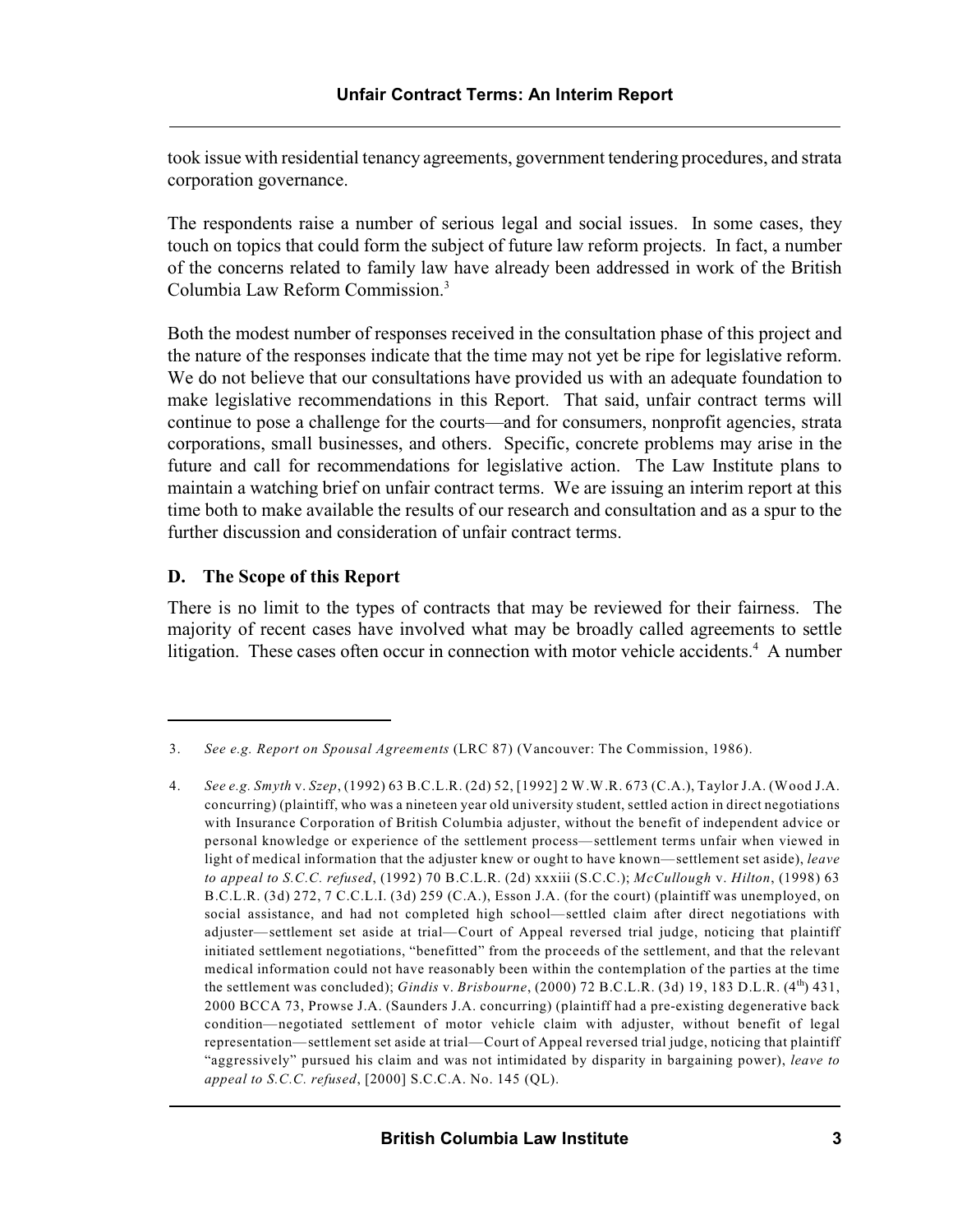of other cases result from unjust dismissal litigation.<sup>5</sup> In addition, legislation in force in this province has extended the review of contracts for their fairness into other areas, notably in connection with consumer transactions. 6

This Report will not attempt to survey all developments across this field. Rather, it will focus on two specific, and largely overlooked, matters. These are: the review of specific contract terms and the application of principles of contractual fairness in areas other than consumer protection.

Review of contracts for their fairness has involved the scrutiny of two aspects of a contract. First, there has been a focus on what has led up to the document being executed: the parties, their experience and character, and the process of negotiation. Second, there has been review of the actual terms of the agreement itself. It is more common to find this distinction drawn outside British Columbia. The first item is frequently labeled "procedural unfairness," the second "substantive unfairness."<sup>7</sup>

This Report will concern itself primarily with substantive unfairness.<sup>8</sup> This choice is made for a number of reasons. This Report will attempt to stimulate discussion on whether specific contract terms may be described as being unfair. The treatment of such contract terms is, fundamentally, a policy decision. Focussing on the contract term helps to shed light on the nature of that decision, and the ways in which the legislature could contemplate reforming it.

<sup>5.</sup> *See e.g. Sui* v. *Westcoast Transmission Co.*, (1986) 14 C.C.E.L. 117 (B.C.C.A.), Hinkson J.A. (for the court) (plaintiff "not an ignorant man"—no unfair advantage taken of him); *Henderson* v. *Advantage Marketing & Advertising Inc.*, (1991) 35 C.C.E.L. 200 (B.C.S.C.), Hood J. (plaintiff "a sophisticated man of business"—settlement not unconscionable); *Lambert* v. *Digital Rez Software Corp.*, (2002) 17 C.C.E.L. (3d) 131, 2002 BCSC 481, Maczko J. (court sets aside settlement that was effectively imposed on plaintiff—plaintiff not required to show that defendant acted with malice).

<sup>6.</sup> *See Business Practices and Consumer Protection Act*, S.B.C. 2004, c. 2; *see especially* part 2 (unfair practices). Most of the provisions of this omnibus statute—including part 2—came into force on 1 July 2004. On that date, the *Trade Practice Act*, R.S.B.C. 1996, c. 457 and the sections of the *Consumer Protection Act*, R.S.B.C. 1996, c. 69 dealing with unfair practices were repealed. In the main, part 2 restates the substantive law set out in the two repealed statutes.

<sup>7.</sup> The source of the labels "procedural unconscionability" and "substantive unconscionability" is an American law review article: Arthur A. Leff, "Unconscionability and the Code—The Emperor's New Clause" (1967) 115 U. Pa. L. Rev. 485 at 487. The labels have been used by the American courts, and by courts elsewhere. *See e.g.* Australia: *West* v. *AGC (Advances) Ltd.*, (1986) 5 N.S.W.L.R. 610 at 620–622 (S.C.), McHugh J.A.; New Zealand/ United Kingdom: *Hart* v. *O'Connor*, [1985] A.C. 1000 at 1017–1018 (P.C.), Lord Brightman.

<sup>8.</sup> As a result of this focus on substantive unfairness, this Report will not address issues that are more closely related to procedural unfairness, such as undue influence, fraud, misrepresentation, and duress.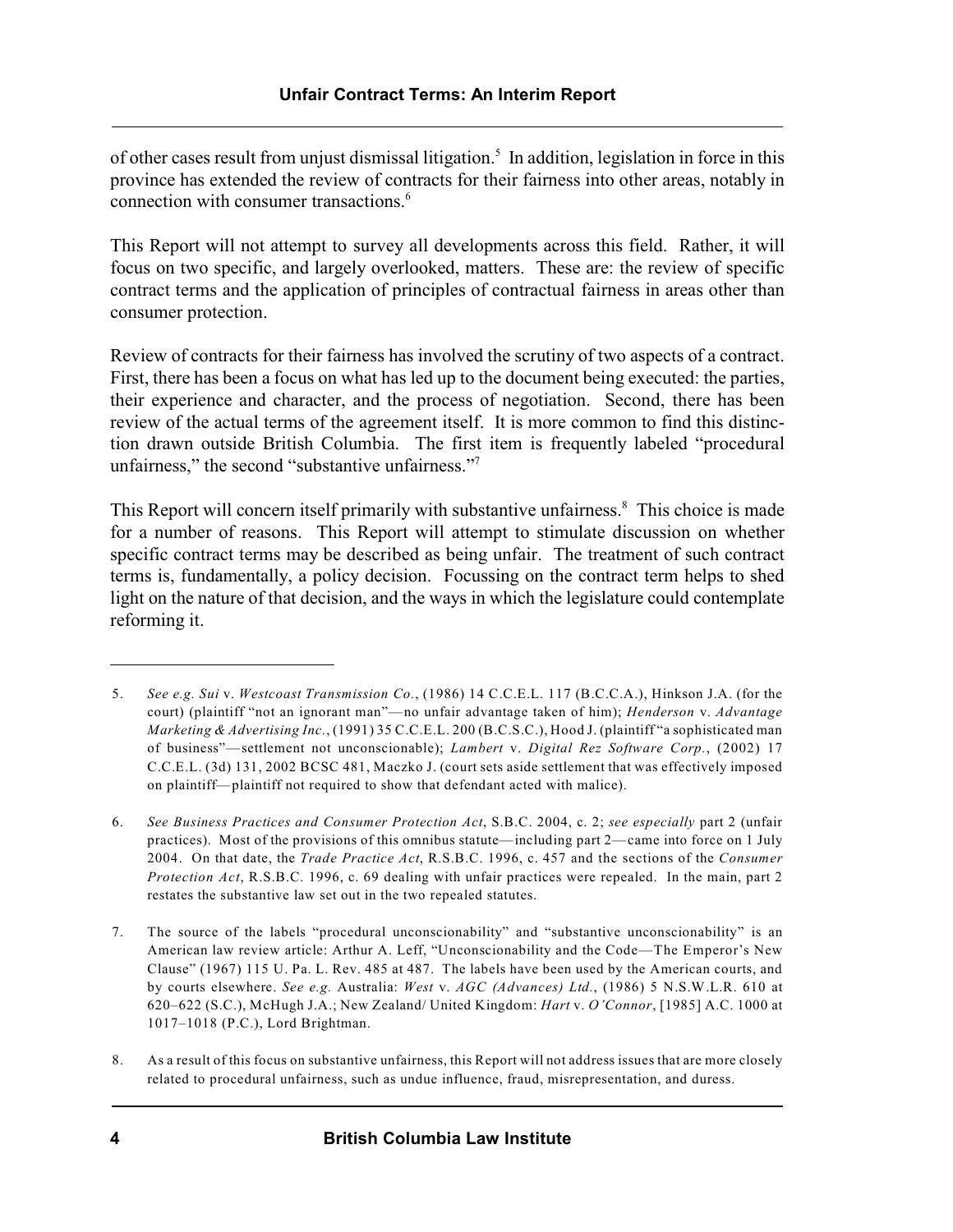A distinction between substance and procedure is illuminating if it focusses discussion on underlying policy choices. However, such a distinction may be too rigidly sustained. Some issues are not helpfully discussed with reference to such a distinction. One such issue forms the second central topic of this Report. That topic relates to the entities to be granted protection under any legislation restricting the use of unfair contract terms.

Legislation regulating unfair contracts in British Columbia largely focusses on consumer transactions, which involve individuals entering into contracts with businesses for personal or domestic reasons. The courts have taken a broader approach. This Report will examine whether the options for reform may apply this broader approach as well. This discussion will focus on specific entities, and on whether any common elements unite those entities that may require protection.

These two topics may be usefully linked together. When the courts review the fairness of contracts involving parties that are not consumers their focus tends to be on substantive issues connected with the contract's terms, and not on procedural issues. Recent cases dealing with unfair contract terms raise issues and make points that are relevant to both topics.

## **E. Terminology**

This Report employs the word "unfair" in place of the traditional term "unconscionable." The reason for selecting "unfair" as the general term of description is that "unconscionable" has become identified with an important common law approach to the issue.<sup>9</sup> There may be other approaches to the problems discussed here, which may be implemented through legislation. $10$ 

In addition, this Report occasionally refers to unfair "contracts." Both the common law and statutory provisions in force in British Columbia take the position that the review of contracts on the basis of their fairness involves an examination of more than the written document itself. The course of negotiations, the character and experience of the parties, and the circumstances surrounding execution are also relevant to this inquiry. The word "contract" is therefore used in an expanded sense, as a simple way to include all the elements that the courts and the legislature have decided are relevant to this inquiry. Elsewhere in this Report—including the title—the phrase unfair "contract terms" is used. This choice of words is meant to focus the discussion on the actual provisions of a written agreement.

<sup>9.</sup> The unconscionability doctrine is discussed in part III.B., below, at 13*ff*.

<sup>10.</sup> For further discussion of this point *see* Law Commission of New Zealand, *"Unfair"Contracts* (NZLC PP 11) (Wellington: Law Commission, 1990) at paras. 4–11.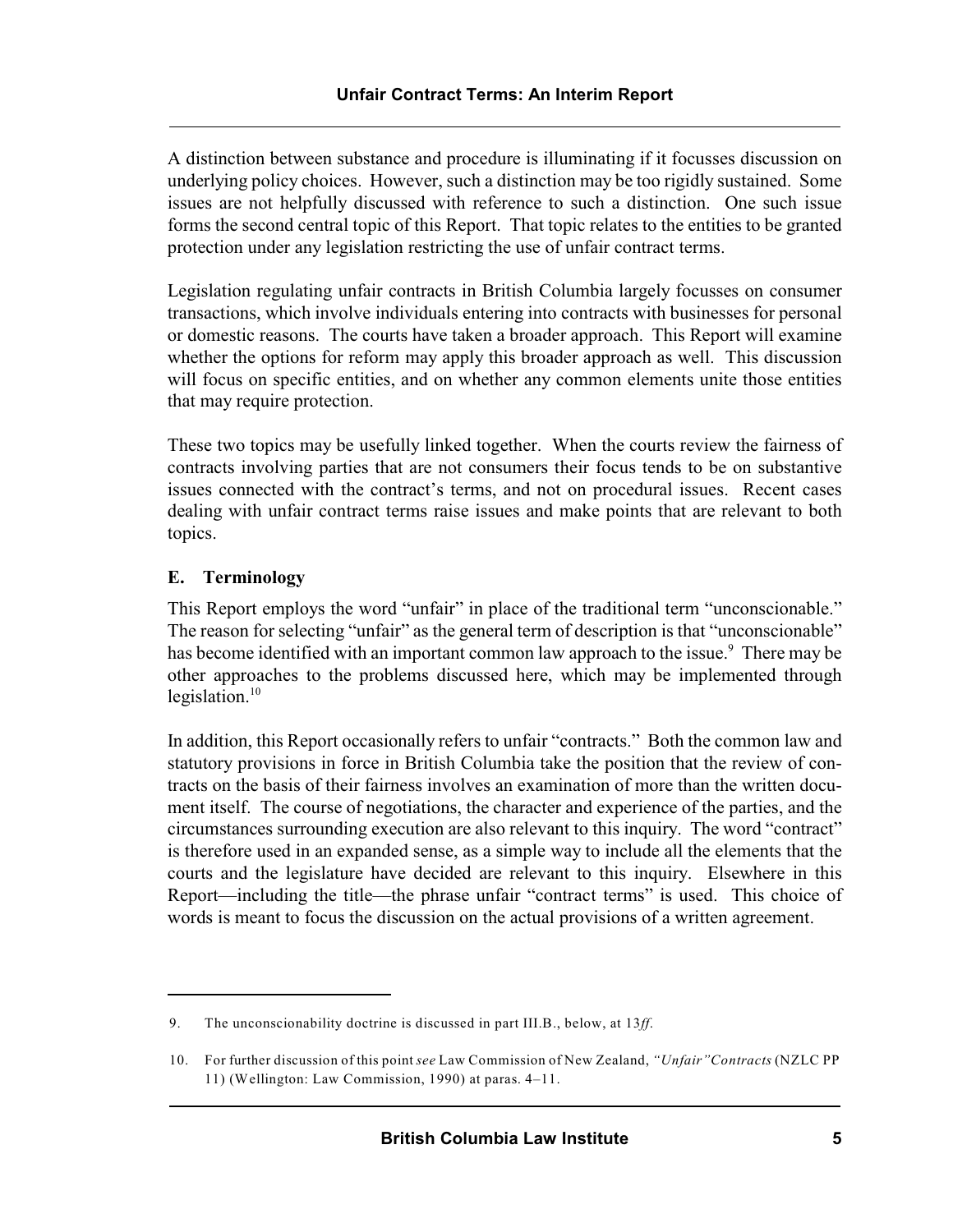An extensive discussion of remedies does not form part of this Report. Nevertheless, it is necessary to single one out. The judicial doctrine of unconscionability developed in connection with the remedy of rescission. Rescission is more than a termination of a contract; it is an unmaking of a contract, an undoing of it from the very beginning. In order to achieve this result, each party must give back whatever was received under the contract.

Finally, there is the key word in this Report, "unfair." What is meant by unfairness in this context is not something that can be defined simply in one paragraph. Unfairness is tied both to specific patterns of facts and a general, often unarticulated, moral sense. In the latter vein, an English judge, Lord Evershed M.R., once remarked that "[t]his contract is so one-sided that I am astonished to find it written on both sides of the paper."<sup>11</sup> Unfairness, as Lord Evershed M.R. points out, goes beyond a mere inequality of result. Its specific qualities, though, manage to be both blatant and difficult to state precisely. Some approaches to defining "unfairness" will be raised for discussion in this Report.

## **II. RECENT CASES DEALING WITH UNFAIR CONTRACT TERMS**

## **A. Introduction**

Singling out certain contract terms as being unfair in a general or abstract sense is a difficult task. The mere fact that a contract term could produce a disadvantageous result for one of the parties is not an appropriate standard to use in order to determine whether a particular contract term is unfair. Context is most often the key to making the determination. For the purposes of this Report, that context will be provided by several recent court cases that touch on the issue of unfair contract terms. The contract terms discussed in those cases were: clauses effecting automatic renewals of a contract's term of agreement; acceleration clauses; and contract terms excluding or limiting liability.

## **B. Automatic Renewals**

Some contracts provide for automatic renewals of the agreement. For example, a one year agreement for the rental of a piece of equipment or the provision of a service might provide for an automatic renewal for further periods of one year. The renewal may come into effect at the option of the service or equipment provider. Or, the agreement may be renewed in the absence of notice from the other contracting party, applying a variation on the "negative option" schemes that exist in many consumer contracts.

An example of an automatic renewal clause is found in the Court of Appeal decision in *32262 B.C. Ltd.* v. *Balmoral Investments Ltd.*12

<sup>11.</sup> Quoted in Robert E. Megarry, *A Second Miscellany-at-Law* (London: Stevens & Sons, 1973) at 276.

<sup>12.</sup> 1999 BCCA 184 at para. 7, Mackenzie J.A. (for the court) [*Balmoral Investments*].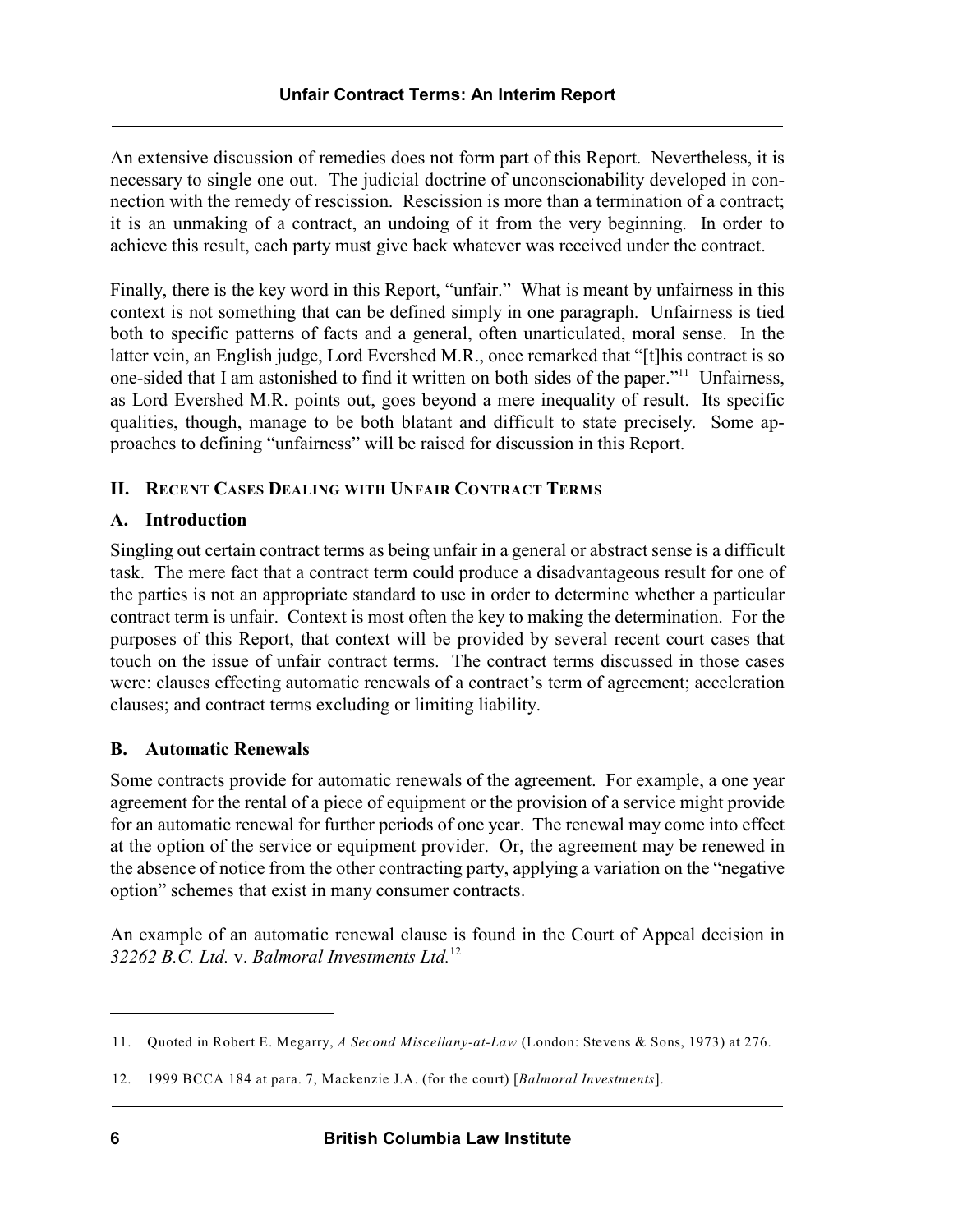29. RENEWAL. It is mutually agreed that upon faithful performance by the Advertiser of all the provisions of this Agreement and upon expiry thereof, or of any extension thereof, the Agreement shall be deemed to be renewed for a further term as set out in this Agreement and automatically thereafter for another further identical term, unless either party to this Agreement, at least thirty (30) days before the expiry of the term comprises [*sic*] of this Agreement, or any extension thereof, or any renewal thereof, shall have given to the other written notice of that party to terminate the Agreement or vary the rate in effect at the expiry of the then current term. It is further agreed between the parties hereto that should this Agreement not be automatically renewed at the end of any term and the Display is left in place on a month to month basis then it is agreed that the month to month rate shall be 130% of the rate at the end of the expired term.

30. TERM. The Owner hereby grants to the Advertiser a licence to use the Display at the said premises for the Term of the number of days the Display operates during the month of installation, plus 72 months thereafter (herein called the 'Said Term') plus 5 months, and the payment of the last 5 (five) months of the Term are the number of months the Advertiser shall pay upon execution of this Agreement, and the Owner shall not be obliged to commence construction of the Display until receipt thereof notwithstanding execution by a sales representative of the Owner.

In *Balmoral Investments* the plaintiff supplied an outdoor sign to the defendant. The two contract terms set out above appeared in the plaintiff's standard-form contract. These contract terms are rather complicated; however, their key point is that the original agreement is to last for approximately 72 months, after which the agreement will be automatically renewed for a further priod (presumably also of 72 months) unless one of the parties gives a 30-day notice of termination.

*Balmoral Investments* turned on the interpretation of these two contract terms. During the original agreement, the defendant transferred its business to an arm's length purchaser. This purchaser operated the business for a while. It made the rent payments on the sign, but it did not obtain the plaintiff's consent to an assignment of the contract. Eventually, the defendant came back into possession of the business and purported to terminate the contract.

The plaintiff commenced an action to enforce an acceleration provision in its contract. It relied on the automatic renewal clause in order to argue that the agreement had not lapsed. The court strictly construed the two sections set out above and concluded that:<sup>13</sup>

"Faithful performance" in this context is at best ambiguous, and any ambiguity must be resolved against Sign-O-Lite [*i.e.* the plaintiff] under the *contra proferentem* rule. . . . In my view, the irregular substitution of Sierra Blanca [*i.e.* the purchaser of the defendant's business] for Balmoral [*i.e.* the defendant] in a manner not contemplated by the standard form terms and in breach of clause 24 is inconsistent with faithful performance and therefore the condition for automatic renewal was not met.

<sup>13.</sup> *Ibid.* at para. 14.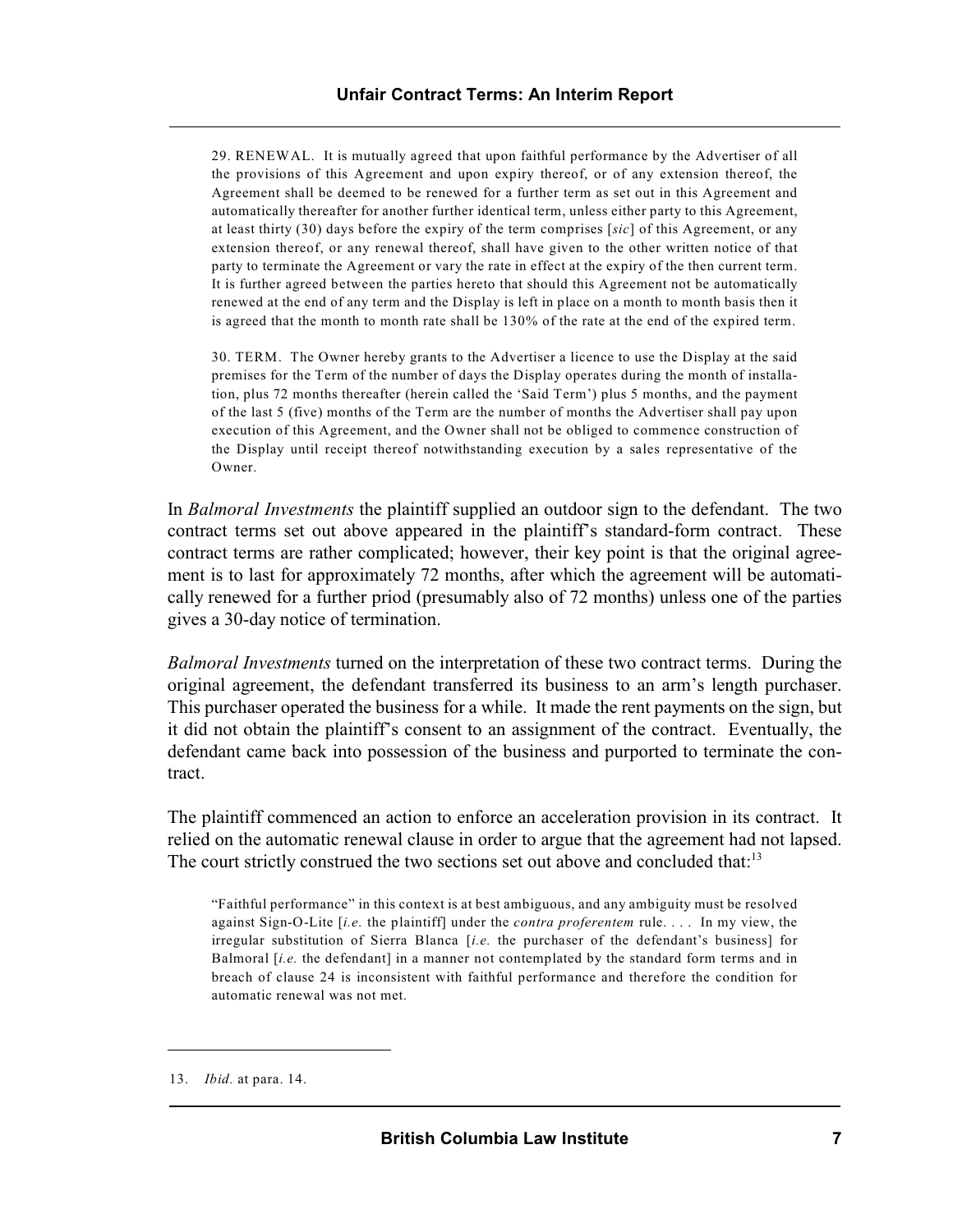The automatic renewal expressly applied only if the defendant faithfully performed the contract, but faithful performance was not defined. The defendant argued that there had not been faithful performance because the unauthorized assignment contravened the agreement. The court agreed that in the circumstances it could not be said that the defendant had faithfully performed the agreement, so the automatic renewal provision did not apply. Ironically, the defendant's non-compliance appears to have assisted the defendant in this case.

A simpler variation on the automatic renewal concept was employed in a contract considered in *AT & T Capital Canada, Inc.* v. *Globe Printers Ltd*.<sup>14</sup> This case involved the lease of a photocopier pursuant to a standard-form contract. The photocopier proved to be defective. The lessee attempted to return the copier and terminate the lease. The lessor attempted to enforce the terms of the contract, which provided that it was "non-cancellable" and that the lessor would bear no responsibility for the equipment, even in the event of fundamental breach.<sup>15</sup> The lessor sought to obtain payment of the remaining rent under the contract.

The court refused to enforce the contract for a number of reasons. First, the onerous provisions of the lease had not been expressly drawn to the lessee's attention.<sup>16</sup> Second, the court strictly construed the terms of the contract and fastened onto an irregularity. The lessor had replaced the original photocopier with another one (which also proved to be defective). However, the contract was not amended to cover this replacement copier.<sup>17</sup> Third, the court invoked the doctrine of fundamental breach and concluded that the lessor ". . . is unable to rely on the onerous terms of the lease on the ground that there was a fundamental breach of the terms of the lease."<sup>18</sup>

## **C. Acceleration Clauses**

An acceleration clause is a contract term that provides for the payment of money on the happening of an event, which is typically a pre-determined event in default of the contract. A simple example of such a term in operation appeared in *Balmoral Investments*, where the plaintiff ". . . demanded payment of \$203,297.53 plus interest at 26.4% *per annum* from 3 March 1994 based on a non-payment and acceleration clause in the standard-form con-

- 16. *Ibid.* at paras. 13–15.
- 17. *Ibid.* at para. 15.
- 18. *Ibid.*

<sup>14.</sup> 2001 BCSC 1215, Loo J. [*Globe Printers*].

<sup>15.</sup> *Ibid.* at para. 12.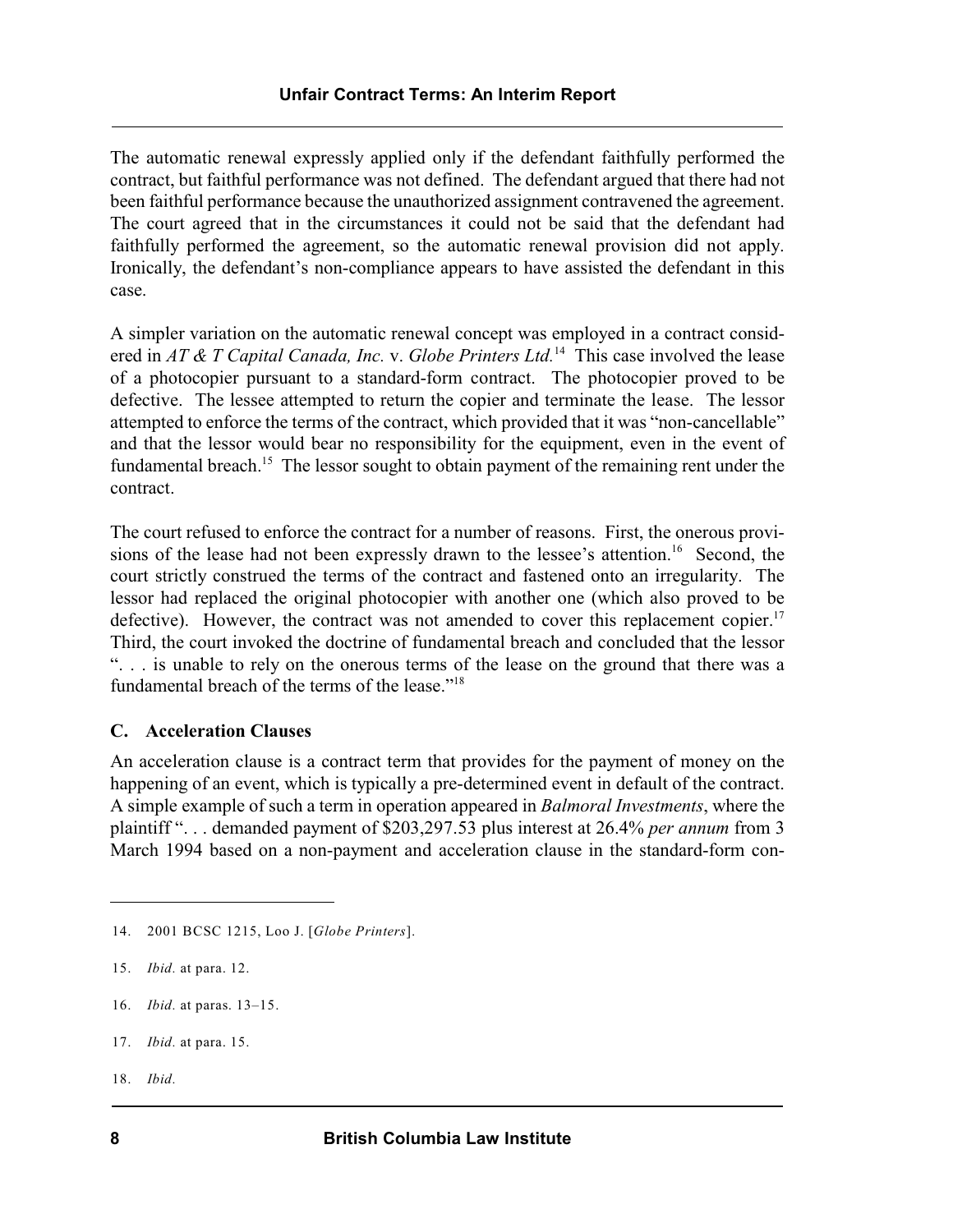tract. . . .<sup>"19</sup> The acceleration clause did not receive much consideration in *Balmoral Investments*; the court's decision to uphold the trial judge's conclusion that the contract had not been automatically renewed effectively dealt with it.

An identical acceleration clause was the primary focus of the Alberta Court of Appeal's judgment in 32262 B.C. Ltd. v. See-Rite Optical Ltd.<sup>20</sup> In See-Rite Optical, the automatic renewal of the standard-form contract was not an issue. The court concluded that the agreement was automatically renewed for a further 77-month period, by virtue of the defendant's failure to notify the plaintiff that it did not wish to renew the contract.<sup>21</sup> When the defendant subsequently requested that the plaintiff remove the sign, the plaintiff demanded payment of the remaining 70 months' rent.

For both the trial and appeal courts the main issue for determination was whether the acceleration clause could be classified as a penalty. The trial judge ruled that the acceleration clause was "... oppressive and not a genuine pre-estimate of damages." <sup>22</sup> The trial judge based this conclusion on a finding that the rent paid during the renewal term would be almost entirely profit for the plaintiff, as it had recouped its costs and projected profit during the original term of the agreement.<sup>23</sup>

The Court of Appeal allowed the plaintiff's appeal. The court reviewed the leading authorities on the classification of contractual provisions as penalties and determined that "[a]n emphasis on the need to show oppression is apparent."<sup>24</sup> Despite the fact that the damages the plaintiff would be awarded under the acceleration clause were "pure profit," the court did not conclude that this case involved "oppression."25

- 22. *Ibid.* at para. 6.
- 23. *Ibid.* at paras. 5–6.
- 24. *Ibid.* at para. 13.
- 25. *Ibid.* at paras. 17–18.

<sup>19.</sup> *Supra* note 12 at para. 4.

<sup>20.</sup> [1998] 9 W.W.R. 442, 60 Alta. L.R. (3d) 223, 1998 ABCA 89 [*See-Rite Optical* cited to W.W.R.].

<sup>21.</sup> *Ibid.* at para. 3, Hunt J.A. (Hetherington J.A. concurring). The third judge on the panel, O'Leary J.A., wrote a separate decision concurring in the result but also allowing a cross-appeal concerning the calculation of pre-judgment interest.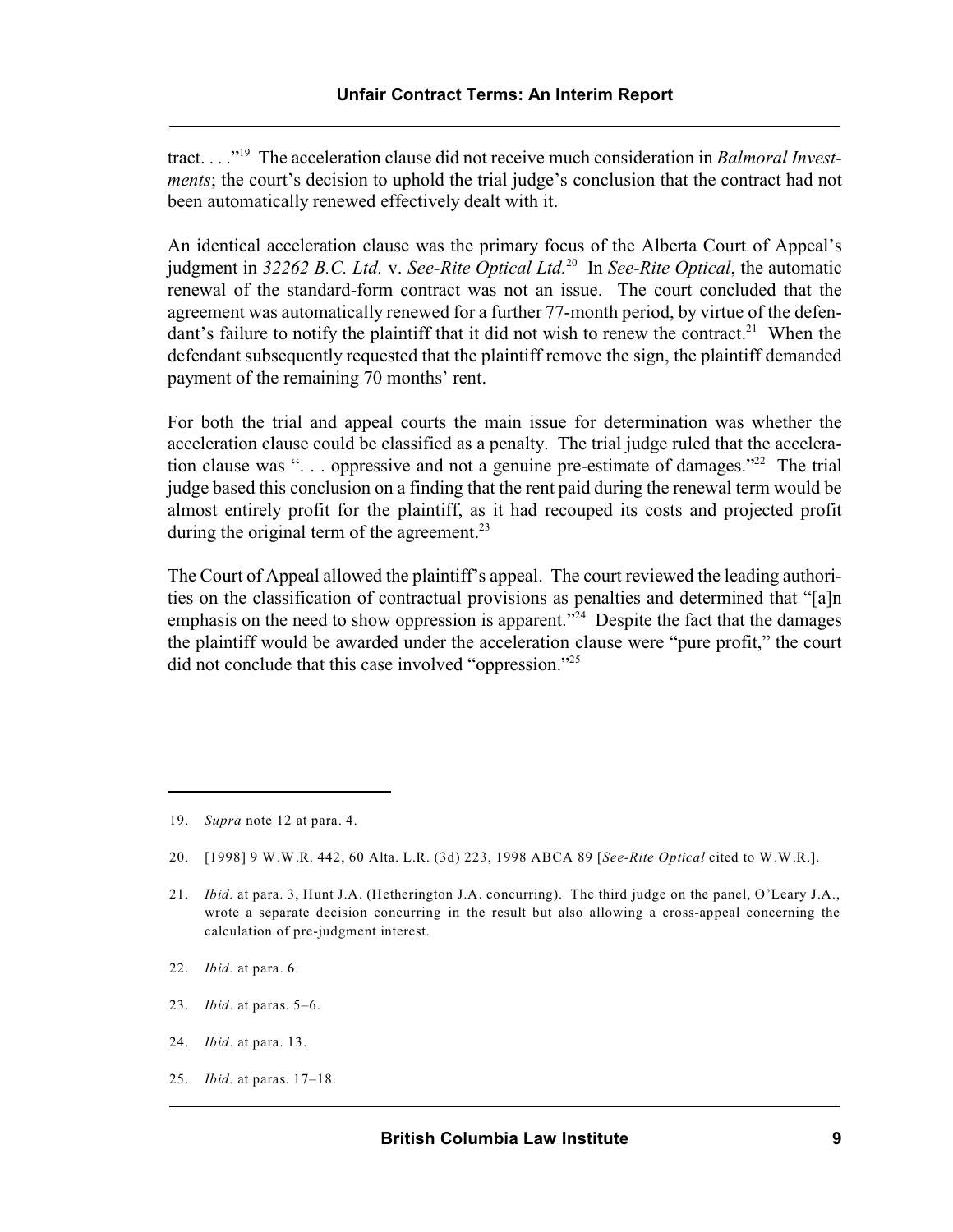In coming to this conclusion, the court noticed that this contract term has been the subject of litigation in courts across Canada:<sup>26</sup>

. . . this contract has been the subject of a great deal of litigation. Courts too numerous to mention have addressed the question of whether the acceleration clause should be treated as a penalty or as a pre-estimate of damages.

These cases have generated conflicting results.<sup>27</sup>

## **D. Contract Terms that Exclude or Limit Liability**

Disclaimers and clauses that exempt or limit the liability of suppliers of goods and services continue to be litigated. In many respects, these types of contract terms are the mirror image of acceleration clauses.<sup>28</sup>

*Zhu* v. *Merrill Lynch HSBC*<sup>29</sup> provides an example of how the courts deal with some of the problems created by contract terms that exclude or limit liability in the context of services provided over the internet. The claimant in this case was a software engineer who used the defendant's internet securities trading facility. His use of this service was covered by a standard set of terms and conditions. The terms and conditions contained a number of disclaimers and clauses excluding the defendant's liability. One example may be quoted from the judgment: $30$ 

<sup>26.</sup> *Ibid.* at para. 14.

<sup>27.</sup> *See e.g. Sign-O-Lite Signs Ltd.* v. *Windsor Plywood (Kelowna) Ltd.*, (1988) 61 Alta. L.R. (2d) 21, 88 A.R. 301 (Q.B.), McCallum J. (acceleration clause did not operate during renewal term of agreement); *Alwest Neon Signs Ltd.* v. *Henze*, (1989) 105 A.R. 343 (C.A.), Bracco J.A. (for the court) (trial judge correct in holding that the acceleration clause was a genuine pre-estimate of damages, not a penalty). *See also 32262 British Columbia Ltd.* v. *Goldstein*, [1993] B.C.J. No. 2707 (Prov. Ct.) (QL), Stansfield Prov. Ct. J. (although using these contract terms in an agreement "with unsophisticated businesspersons is a regrettable practice," the acceleration clause is not a penalty and, under the law as it stands, should be enforced). *Goldstein* also contains a comprehensive review of the many cases involving disputes over the rental of signs.

<sup>28.</sup> *See* Stephen M. Waddams, "Unconscionability in Contracts" (1976) 39 Mod. L. Rev. 369 at 378: "[b]y a natural progression of thought one turns from unduly high liquidations (penalties) to unduly low liquidations (limitation and exclusion of liability)."

<sup>29.</sup> 2002 BCPC 535, Romilly Prov. Ct. J. [*Zhu*]. Although *Zhu* is a Small Claims Court decision, it has apparently attracted broad notice. In a note on the case, Elizabeth R. Edinger observed that "[p]ractitioners and legal scholars in Canada and abroad have already commented on the importance of this decision. The judgment is seen as a step toward better consumer protection and greater scrutiny by the courts over online brokerage services." *See* Case Notes (2003) 61 Advocate 633 at 635.

<sup>30.</sup> *Zhu*, *ibid.* at para. 9.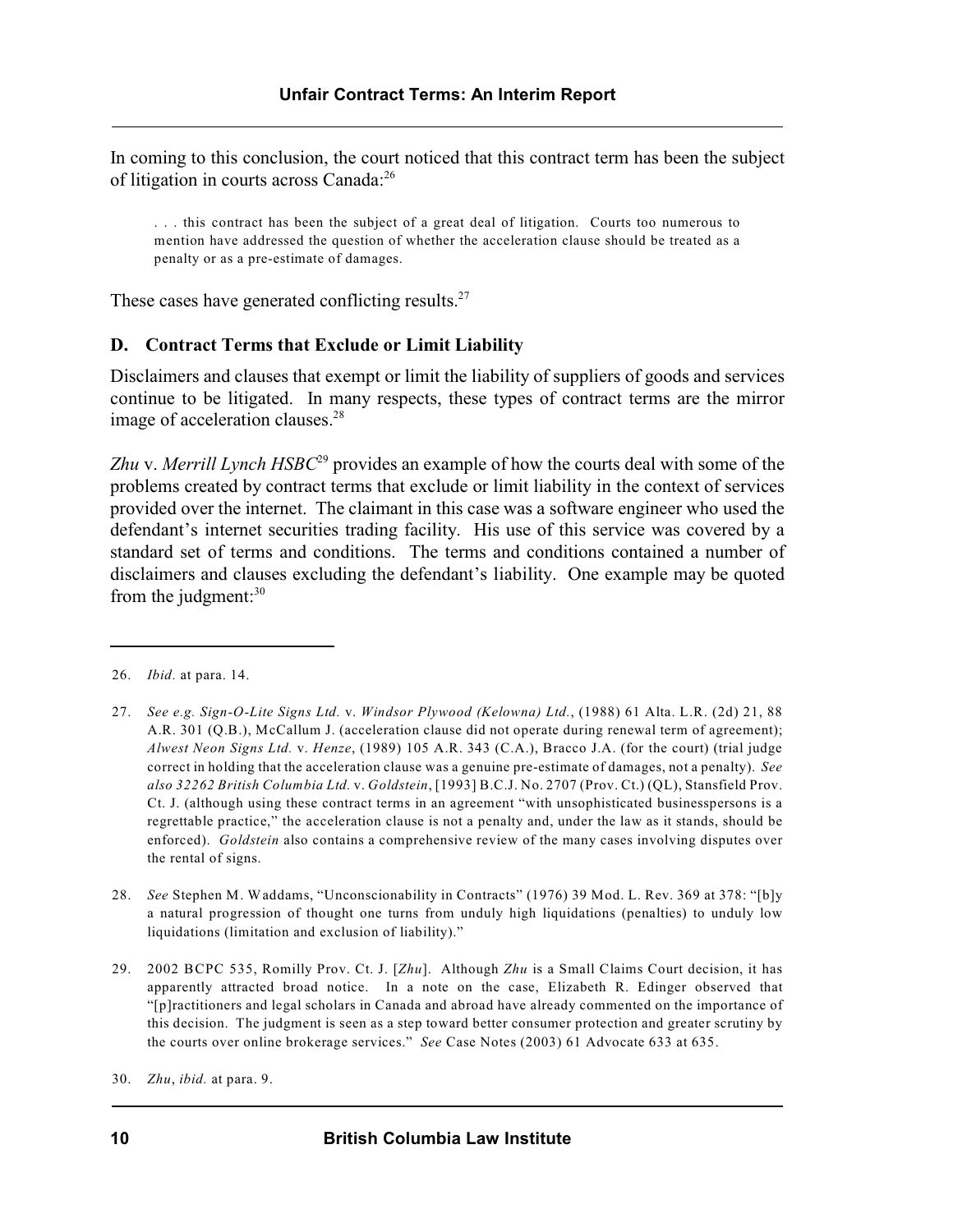MLHC *<i>[i.e.* the defendant] does not warrant or make any representation concerning the accuracy, completeness, quality, adequacy or content of any information on this web site or otherwise relating to such materials or on any site linked to this site. Such information is provided "as is" without warranty or condition of any kind, either express or implied, including, without limitation, the implied conditions and warranties of merchantability.

MLHC will not be responsible or liable for any direct, indirect, special, incidental or consequential damages, or any other damages whatsoever, including without limitation, lost revenues, lost profits or loss of prospective economic advantage, resulting from use or misuse of this web site or the information, documents, software or content thereof, even if advised of the possibility of such damages or such damages are reasonably foreseeable.

The claimant used the facility to make a trade, selling a number of shares from his account. He immediately cancelled this trade, causing a message reading "cancelled" to appear on his computer screen. A short time later, and relying on the "cancelled" message, the claimant executed another trade, selling the same shares that were the subject of the first, apparently cancelled, trade. However, the first trade had not been actually cancelled. The defendant warned its customers of this danger in its terms and conditions.<sup>31</sup> As a result, the claimant's account went into a short position, which he was forced to remedy by purchasing the shares at a price higher than the price for the sale.

The case turned on whether the claimant received an adequate explanation of the possibility that his first trade may not have been cancelled before he executed the second trade. The court answered this question first by ruling that the disclaimers contained in the terms and conditions were unenforceable:<sup>32</sup>

It strikes me that the Defendant's Legal Disclaimer falls into the category of an agreement which "virtually eliminates liability for inaccuracy in the performance of the services contracted for by the customer" and can be construed as in fact "exonerating the broker from acts of . . . gross negligence" and in fact reserving "the right to be grossly negligent" to the broker.

After coming to this conclusion, the court noticed a number of defects in the online trading system.<sup>33</sup> In an unusual variation on traditional unconscionability jurisprudence the court

<sup>31.</sup> *Ibid.* at para. 10. The claimant apparently did not receive a copy of this document until after he had suffered his trading loss.

<sup>32.</sup> *Ibid.* at para. 18 [ellipsis in original]. The phrases quoted in this passage are from an Ontario decision, *Robet* v. *Versus Brokerage Services Inc.*, [2001] O.T.C. 232, 14 B.L.R. (3d) 72 at paras. 58, 62 (S.C.J.), Wilkins J.

<sup>33.</sup> *Zhu*, *ibid.* at paras. 20–25; 28–29. The court was particularly unimpressed with the defendant's position that change orders should be confirmed by telephone: *see ibid.* at para. 29.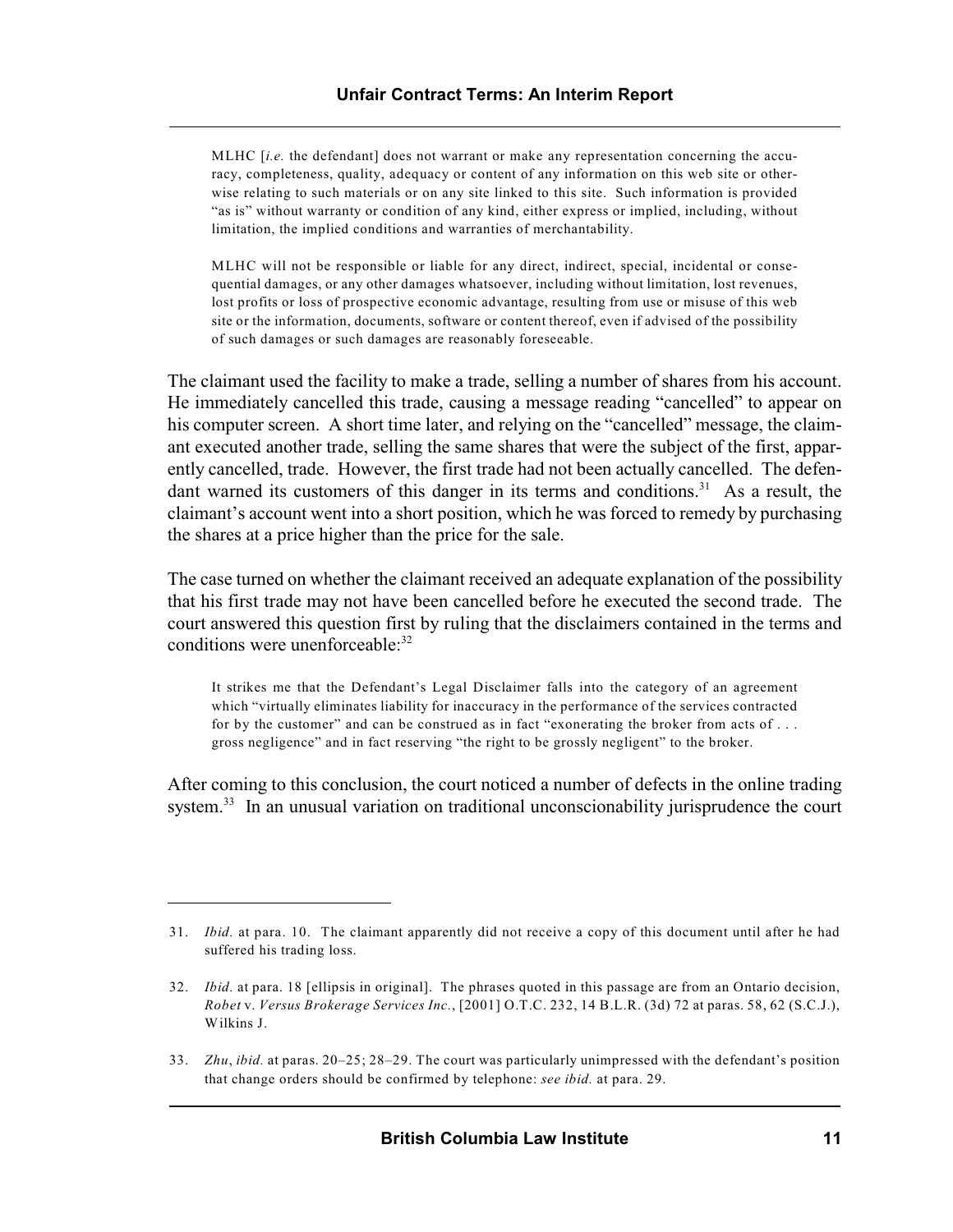pointed to the claimant's sophisticated knowledge of computer systems as one of the reasons that it found in his favour:<sup>34</sup>

Further I find that if the Claimant, a Software Engineer, with knowledge of computer systems, had difficulty of [*sic*] comprehending this curious process by which the Defendant operated, it strikes me that there could not have been a meeting of the minds when the Claimant entered into an agreement with the Defendant and that it was only after the Claimant suffered a loss that the Defendant decided to explain their system to him. . . .

I find that if the system's prompt creates such confusion to a customer, especially one who is knowledgeable about computers as the Claimant was here, the system, in my opinion, is faulty.

## **E. Summary**

The court cases discussed in this section begin to bring into focus the types of contract terms that may be considered unfair in areas outside the realm of consumer protection. The judgments show that it is difficult to characterize a particular contract term as being unfair. An automatic renewal may operate in a way that benefits the parties to a contract. An acceleration clause may be necessary if there is no resale market for an item of equipment.<sup>35</sup> Clauses that exclude or limit liability are often closely tied to the parties' insurance arrangements. However, these contract terms can also display elements of overreaching and onesidedness that the courts were clearly reluctant to enforce. A discussion of the tools that the courts may use in these cases is the subject of the next section.

Court decisions, however, are not the only source of examples of unfair contract terms. The Law Commission of New Zealand described a number of other examples of unfair contract terms, in use in New Zealand, which have not been the subject of litigation:<sup>36</sup>

Some of the clauses:

- gave an open-ended power to modify the contract unilaterally upon giving a month's notice (and even the month's notice could be abbreviated under the clause);
- imposed a duty on the consumer to give access to certain premises although they might not be the consumer's premises, the consumer therefore having no legal power to give access;

<sup>34.</sup> *Ibid.* at para. 26 and at para. 29. These comments are all the more curious given that the claimant was apparently not fluent in English (the court notes in passing at para. 2 that he required a translator to communicate at trial) and therefore could have been seen as being particularly vulnerable to the ambiguities of the defendant's trading facility.

<sup>35.</sup> *See e.g.* the trial judge in *See-Rite Optical*, *supra* note 20, who pointed out at para. 5 ". . . that there was little, if any, market for the re-leasing of the sign. . . ."

<sup>36.</sup> *Supra* note 10 at para. 76.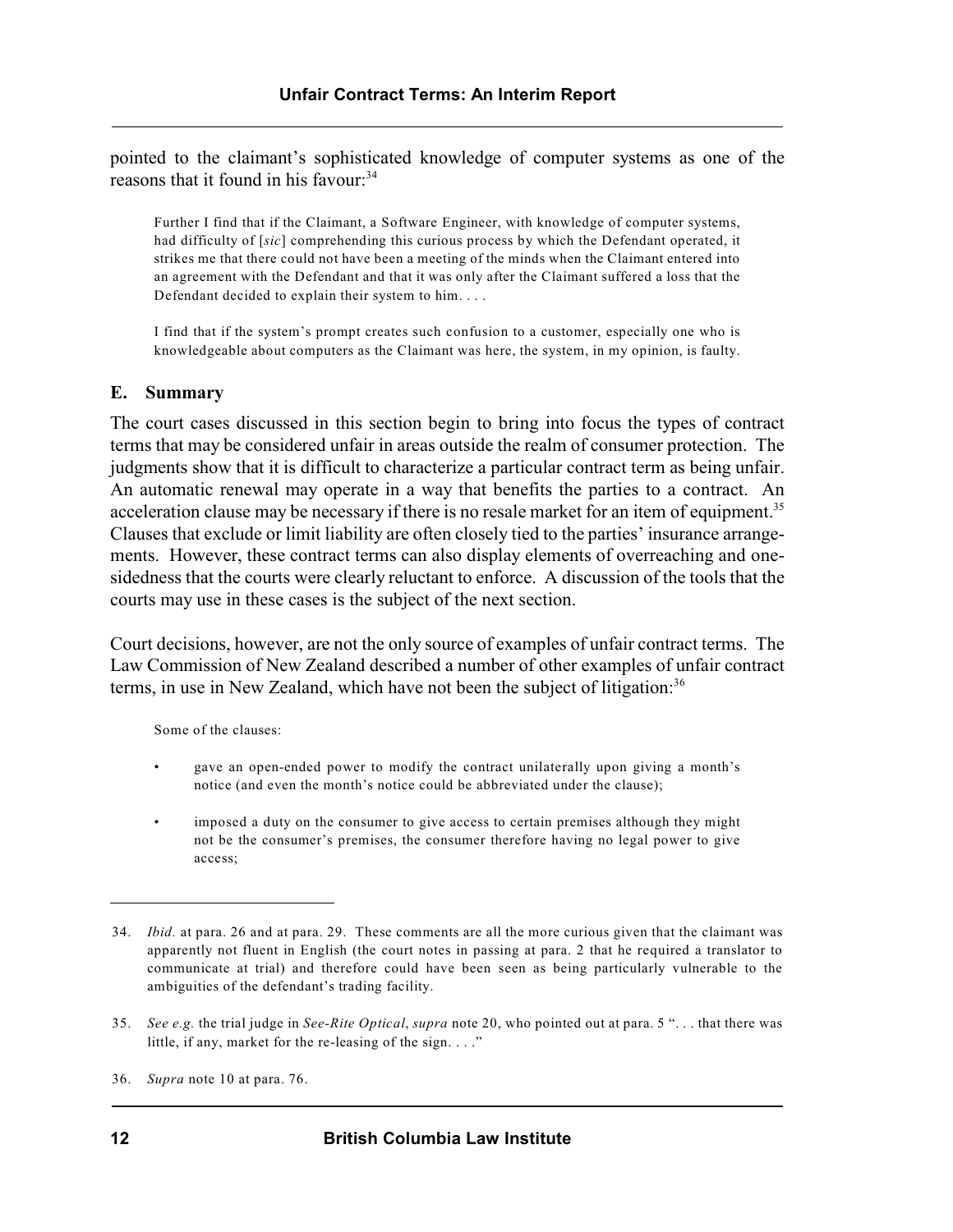- imposed a liability on the consumer to pay for all services that Telecom's<sup>37</sup> records purported to show were requested—in other words, one party's records were to be conclusive of the other's liability to pay;
- made the consumer liable to pay for charges after he or she had given notice of termination until the service was actually disconnected;
- required the consumer to pay all legal costs on a solicitor/client basis in the event of any breach of the contract . . .
- excluded all liability for loss or damage caused by Telecom or its employees or agents, with certain limited exceptions . . .
- imposed a duty on the consumer to indemnify Telecom from all loss damage liability or expense arising from anyone's use or attempted use of the consumer's network service . . .
- provided that any notice was effective against a consumer three days after its posting, whether or not it was delivered by them; there was no corresponding provision in respect of notices to Telecom.

Many of these examples expressly refer to "consumers," who are protected under the British Columbia *Business Practices and Consumer Protection Act*.<sup>38</sup> However, variations on these examples—along with the automatic renewals, acceleration clauses, and exclusions or limitations of liability—could be in use in commercial contracts in this province, and would face only limited regulation under the existing judicial doctrines and legislation.

## **III. TOOLS CURRENTLY AVAILABLE IN BRITISH COLUMBIA TO DEAL WITH UNFAIR CONTRACT TERMS**

## **A. Introduction**

The British Columbia courts are not currently without tools to use in the face of unfair contract terms. Many of the cases referred to in the previous section resulted in a court refusing to enforce a contract or a contract term. These cases illustrate how the courts are currently dealing with unfair contract terms outside the ambit of consumer protection law. The question posed in this section is whether those tools are adequate to deal with unfair contract terms in a way that best serves the needs of British Columbians and best advances the goals of fairness and certainty.

<sup>37.</sup> The Law Commission of New Zealand's examples were drawn from an ombudsman's report on the standard-form contract used by New Zealand's telephone utility: *see ibid.* at para. 75.

<sup>38.</sup> *Supra* note 6.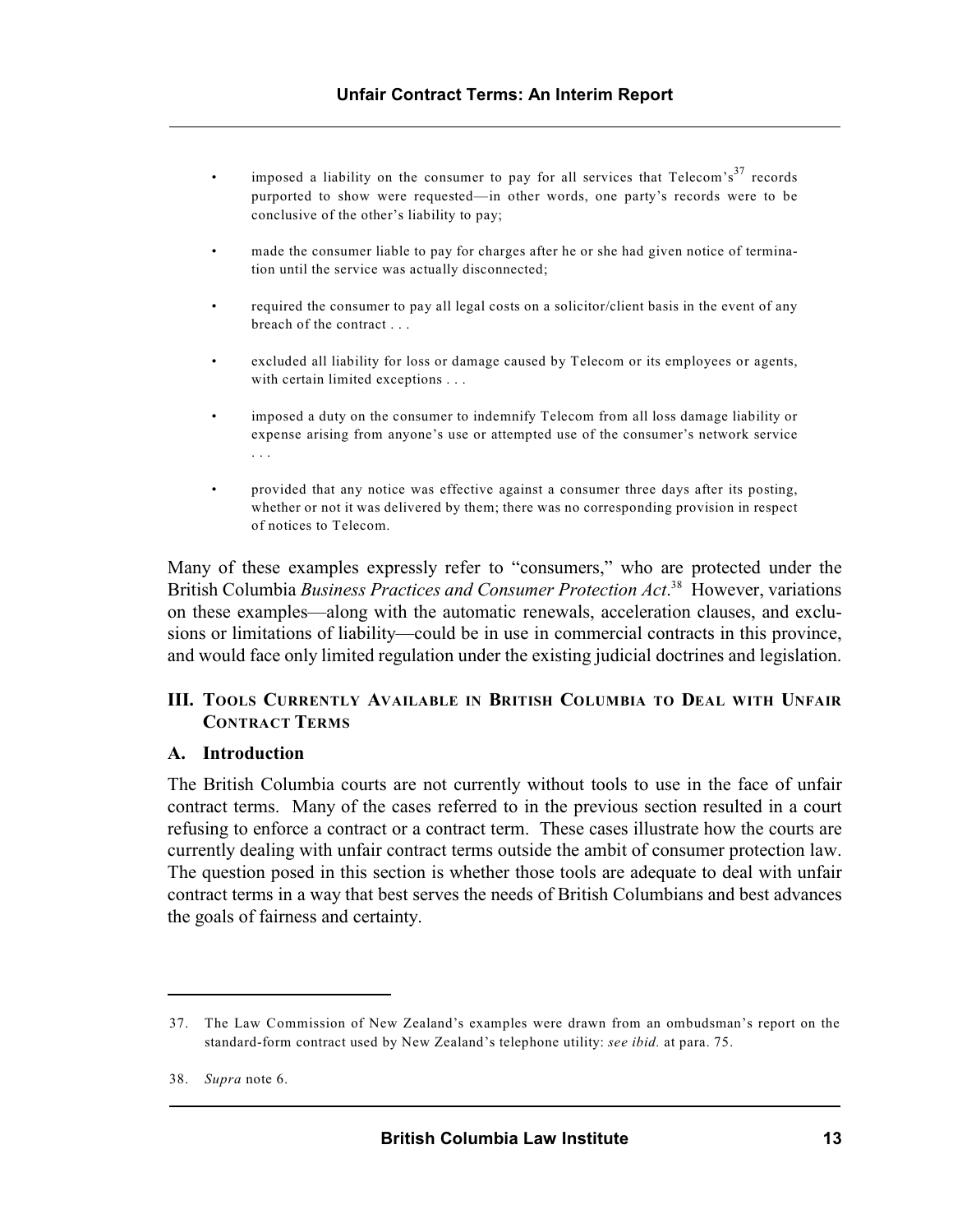## **B. Unconscionability**

Unconscionability is the judicial doctrine that is probably most closely associated with the review of contracts on the basis of their fairness. Unconscionability arose in equity. It is by no means a novel doctrine. 39

There are two leading British Columbia cases on the unconscionability doctrine: *Morrison* v. *Coast Finance Ltd*.<sup>40</sup> and *Harry* v. *Kreutziger*.<sup>41</sup>

*Morrison* is a classic example of when the courts will intervene and rescind a contract under the unconscionability doctrine. The plaintiff in *Morrison* was ". . . an old woman 79 years of age, and a widow of meagre means.  $\ldots$ <sup>242</sup> Although she had extremely limited sources of income, she was convinced by Kitely and Lowe (a boarder in her house and his friend) to borrow money from a finance company.<sup>43</sup> The plaintiff immediately handed over the proceeds of this loan to Kitely and Lowe. The plaintiff received no independent advice on this transaction, or on the mortgage that she granted to the finance company to secure the  $loan.<sup>44</sup>$ 

It was common ground that Kitely and Lowe would repay the loan to the finance company, even though the documents underlying the transaction made no mention of that arrangement. $45$  Kitely and Lowe failed to make any payments. The finance company began to pressure the plaintiff for repayment. She commenced an action to set aside the mortgage.

- 41. (1978) 9 B.C.L.R. 166, 95 D.L.R. (3d) 231 (C.A.) [*Harry* cited to B.C.L.R.].
- 42. *Morrison*, *supra* note 40 at 712.
- 43. *Ibid.* Kitely and Lowe were apparently not joined as defendants in the action for practical reasons: when the plaintiff commenced the action Lowe was imprisoned and Kitely's whereabouts were unknown: *ibid.* at 720.
- 44. *Ibid.* at 717–718.
- 45. *Ibid.* at 712.

<sup>39.</sup> The roots of the doctrine can be traced back to the seventeenth century: *Berney* v. *Pitt*, (1686) 2 Vern. 14 at 15–16, 23 E.R. 620 (Ch.) (". . . and though there was not in this case any proof of any practice used by the defendant, or anyone on his behalf, to draw the plaintiff into this security; yet in respect merely of the unconscionableness of the bargain, the Lord *Chancellor* discharged the Lord *Nottingham's* decree . . ."). An important English case applying the doctrine dates from the eighteenth century: *Evans* v. *Llewellin*, (1787) 1 Cox 333 at 340, 29 E.R. 1191 (Ch.), Sir Lloyd Kenyon M.R. (". . . if the party is in a situation, in which he is not a *free agent*, and is not *equal to protecting himself*, this Court will protect him" [emphasis in original]); a leading Ontario judgment was decided in the nineteenth century: *Waters* v. *Donnelly*, (1884) 9 O.R. 391 (Ch.).

<sup>40.</sup> (1965) 54 W.W.R. 257, 55 D.L.R. (2d) 710 (B.C.C.A.) [*Morrison* cited to D.L.R.].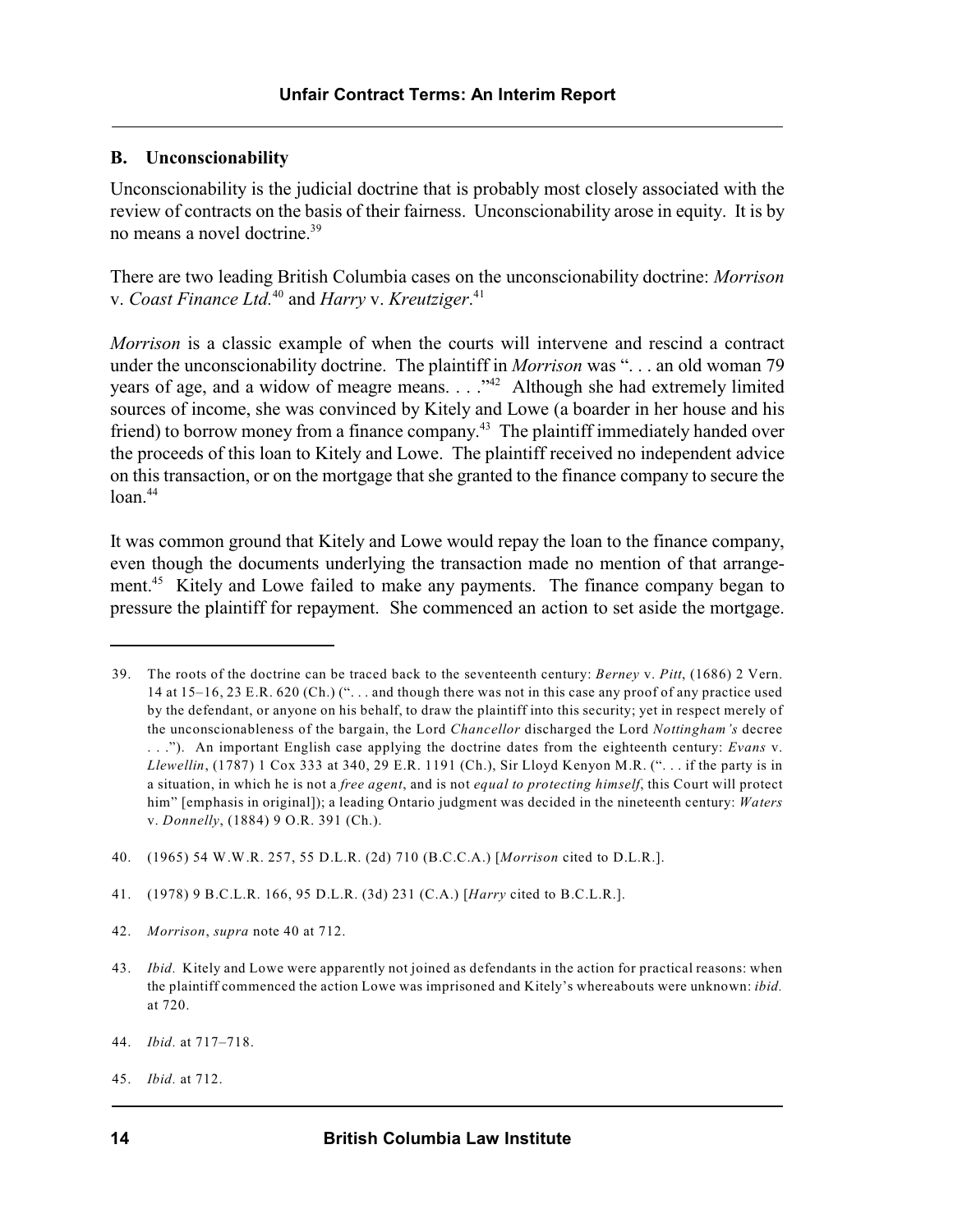Her action was dismissed at trial. The Court of Appeal allowed her appeal. Davey J.A. (for himself and Bull J.A.) concluded that:<sup>46</sup>

. . . a plea that a bargain is unconscionable invokes relief against an unfair advantage gained by an unconscientious use of power by a stronger party against a weaker. On such a claim the material ingredients are proof of inequality in the position of the parties arising out of the ignorance, need or distress of the weaker, which left him in the power of the stronger, and proof of substantial unfairness of the bargain obtained by the stronger. On proof of those circumstances, it creates a presumption of fraud which the stronger must repel by proving that the bargain was fair, just and reasonable . . . or perhaps by showing that no advantage was taken. . . .

The other leading British Columbia decision, *Harry*, did not present such a clear-cut case for relief.<sup>47</sup> Unlike *Morrison*, *Harry* involved the application of the unconscionability doctrine in a commercial setting. Nevertheless, like the plaintiff in *Morrison*, the plaintiff in *Harry* presented a very sympathetic figure to the court. The trial judge described him as "... a mild, inarticulate, retiring person  $\dots$ "; the Court of Appeal added that he was "... not widely experienced in business matters."<sup>48</sup>

The plaintiff wished to sell his commercial fishing boat. This boat was old and of little value. However, it had a commercial fishing license attributable to it. This license had gained considerable value in the years preceding the sale. The plaintiff apparently failed to appreciate this fact. The defendant, though, was fully aware of it.<sup>49</sup> He drove a bargain for the purchase of the boat and the license at a substantial discount.<sup>50</sup>

The plaintiff commenced an action to rescind the contract of purchase and sale. He was unsuccessful at trial, but he succeeded on appeal. Two judges in the Court of Appeal provided written reasons for judgment. McIntyre J.A. reviewed the leading authorities and described the law as follows: $51$ 

- 47. *Harry*, *supra* note 41 at 173.
- 48. *Ibid.* at 167.
- 49. *Ibid.* at 169–170.
- 50. *Ibid.* at 169–171. The purchase price was \$4500, which the defendant unilaterally reduced by \$570 after the contract was signed. The court estimated the actual value of the boat and the license to be \$16 000, of which at least \$15 000 was attributable to the license.
- 51. *Ibid.* at 173.

<sup>46.</sup> *Ibid.* at 713. The other judge on the panel, Sheppard J.A., also allowed the appeal, but he arrived at this result by finding constructive fraud and applying fiduciary principles.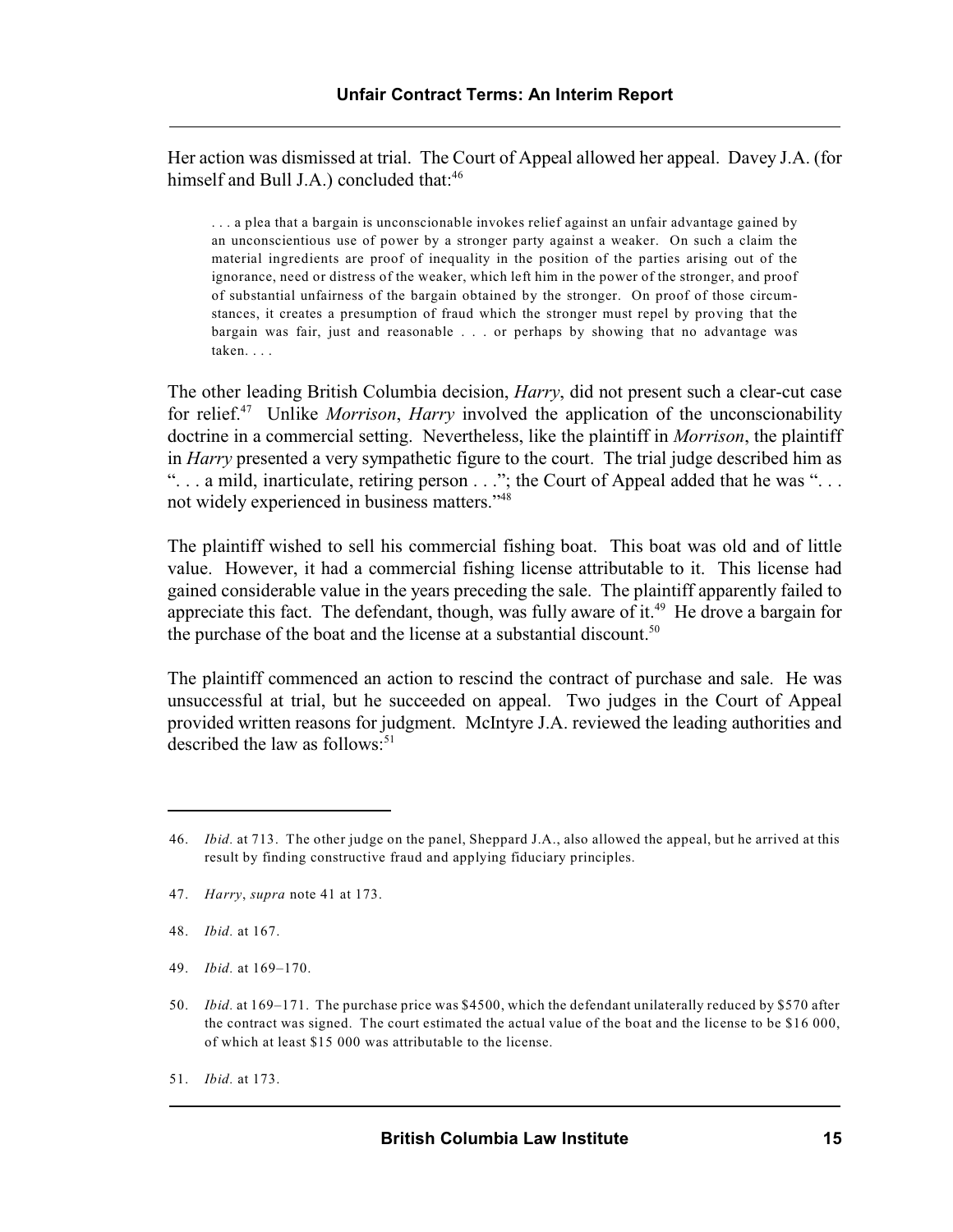Where a claim is made that a bargain is unconscionable, it must be shown for success that there was inequality in the position of the parties due to the ignorance, need or distress of the weaker, which would leave him in the power of the stronger, coupled with proof of substantial unfairness in the bargain. When this has been shown a presumption of fraud is raised and the stronger must show, in order to preserve his bargain, that it was fair and reasonable.

McIntyre J.A.'s formulation of unconscionability is closely related to Davey J.A.'s articulation of the doctrine in *Morrison*. Lambert J.A. conceived of the doctrine in somewhat different terms:<sup>52</sup>

In my opinion, questions as to whether use of power was unconscionable, an advantage was unfair or very unfair, a consideration was grossly inadequate, or bargaining power was grievously impaired . . . are really aspects of one single question. That single question is whether the transaction, seen as a whole, is sufficiently divergent from community standards of commercial morality that it should be rescinded. To my mind, the framing of the question in that way prevents the real issue from being obscured by an isolated consideration of a number of separate questions; as, for example, a consideration of whether the consideration was grossly inadequate, rather than merely inadequate, separate from the consideration of whether bargaining power was grievously impaired, or merely badly impaired. Such separate consideration of separate questions produced by the application of a synthetic rule tends to obscure rather than aid the process of decision.

Lambert J.A. saw his formulation of the test as a supplement to, rather than a replacement of, the formulation of it by Davey J.A. and McIntyre J.A.<sup>53</sup> Later decisions show that the courts apply both versions of the test, without a note of disharmony.

Both *Morrison* and *Harry* show that review of contract terms for substantive fairness is an important part of the unconscionability doctrine. *Harry* shows that the doctrine applies outside the traditional consumer protection context. Nevertheless, unconscionability appears to have had little impact on the two areas that are the focus of this Report. The cases discussed in the previous section, for example, do not cite *Morrison* or *Harry*. They were decided with reference to different principles.

Unconscionability is a notably vague doctrine. Since it may apply to any contract term, it is not always clear that it should apply when a specific contract term is at issue. Further, the test set out in *Morrison* and *Harry* focusses largely on the bargaining (or lack of it) that led up to the formation of the contract and on the character of the parties. This reasoning leaves the impression that the doctrine is best applied to contracts involving particularly vulnerable consumers (such as elderly widows and poorly-educated workers) and that it

<sup>52.</sup> *Ibid.* at 176. The third judge on the panel, Craig J.A., concurred in both judgments: *ibid.* at 175.

<sup>53.</sup> *Ibid.* at 178 ("I do not believe that the process of reasoning that I have adopted is in any way different from the process of reasoning adopted br McIntyre J.A. in this case or by Davey J.A. in the *Morrison* case  $\ldots$ ").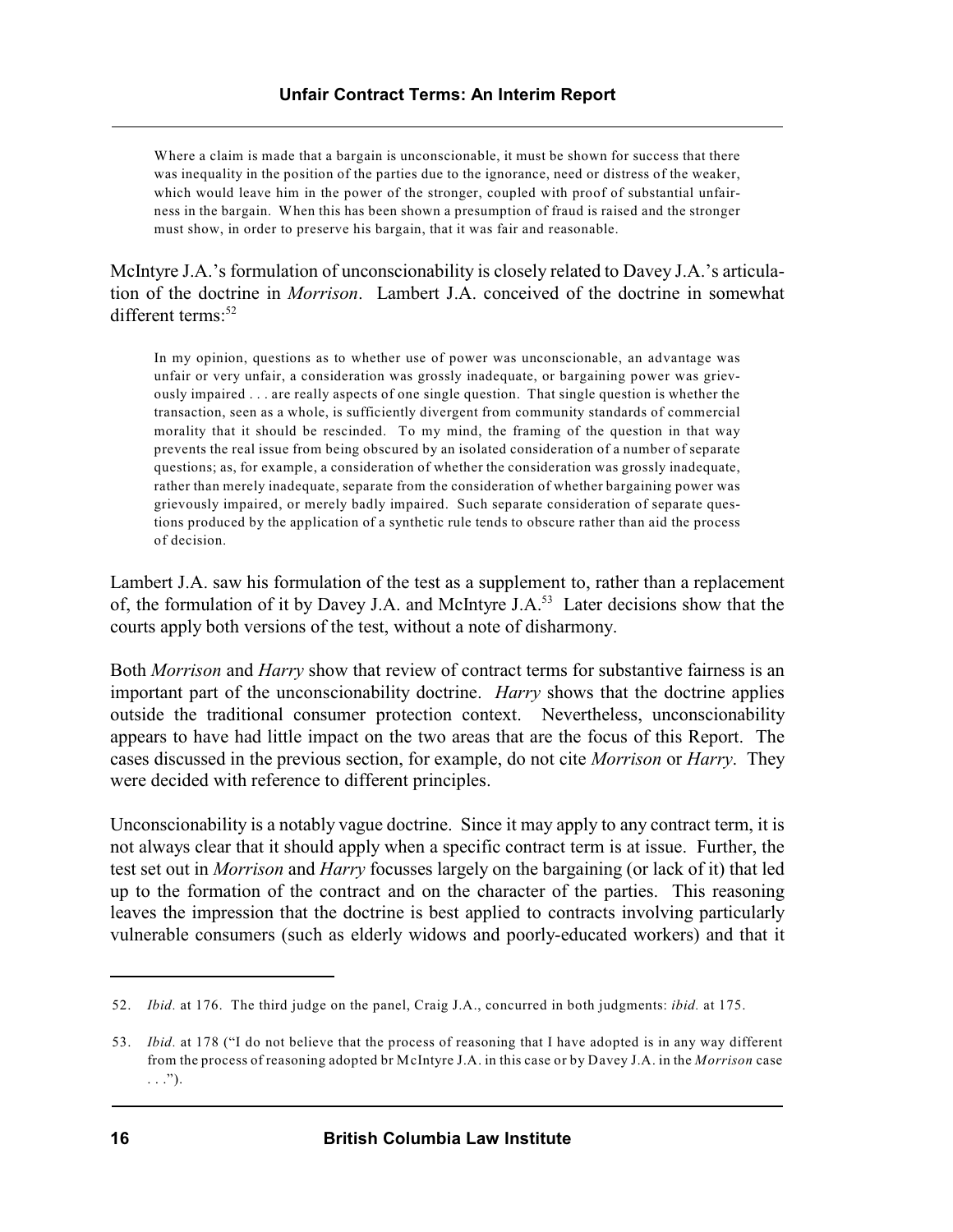cannot be usefully applied outside that setting. This impression is somewhat inaccurate,<sup>54</sup> but it may nevertheless have hampered development of the doctrine outside the consumer protection area.

## **C. Inequality of Bargaining Power**

Inequality of bargaining power is not a defense or ground for relief. Rather, it is a concept that is said to unite a number of defenses and grounds for relief that have been historically kept apart. This understanding of inequality of bargaining power finds its origin in the judgment of Lord Denning in the English Court of Appeal decision in *Lloyds Bank Ltd.* v. *Bundy*<sup>55</sup> In *Bundy* an elderly farmer agreed to guarantee the debts of his son's business. He granted a mortgage to the lender of the business.<sup>56</sup> The business defaulted on the loan. The bank sought to enforce its security by foreclosing on Mr. Bundy's only asset, his farm. Mr. Bundy raised a number of defences. He succeeded in the Court of Appeal, which set aside the mortgage.

Although all three judges on the panel reached the same result, only Lord Denning addressed the idea of inequality of bargaining power as the rationale for this decision.<sup>57</sup> Lord Denning described this concept as being an organizing principle that unites several recognized exceptions to the general rule that valid contracts are enforceable. He set out the general principle that unites these cases as follows:<sup>58</sup>

- 55. [1975] 1 Q.B. 326, [1974] 3 W.L.R. 501, [1974] 3 All E.R. 757 (C.A.) [*Bundy* cited to Q.B.].
- 56. The lender was a bank at which Mr. Bundy and his son had been customers for many years.
- 57. The other two judges—Cairns L.J. and Sir Eric Sachs—set aside the mortgage solely on the basis of undue influence.
- 58. *Bundy*, *supra* note 55 at 339. The categories discussed in Lord Denning's judgment at 337–339 are: (1) duress of goods; (2) unconscionable transactions; (3) undue influence; (4) "undue pressure"; and (5) salvage agreements.

<sup>54.</sup> One of the leading cases, *Harry*, *ibid.*, involved what may broadly be called a commercial contract. *See also Graham* v. *Voth Brothers Construction (1974) Ltd.*, (1982) 39 B.C.L.R. 305, [1982] 6 W.W.R. 365 (Co. Ct.), Wetmore Co. Ct. J. (plaintiff entered into trucking contract with defendant—on completion, defendant, knowing that plaintiff was in financial difficulty, refused to pay unless plaintiff reduced the amount of its invoices—court held that plaintiff entitled to balance due, as the new bargain was reached by undue influence or unconscionable conduct); *Dusik* v. *Newton*, (1985) 62 B.C.L.R. 1 (C.A.), *per curiam* (plaintiff owned 10% of the issued shares of a company—individual defendant owned remaining shares through a holding company—individual defendant agreed to sell his shares to defendant purchaser—the two agree on a plan involving the defendant purchaser offering plaintiff an amount for his shares that was dramatically below market value—court finds that defendant purchaser took advantage of plaintiff's weak financial position and lack of knowledge of the whole scope of defendant purchaser's dealings—court awards plaintiff damages for "unconscionable bargain").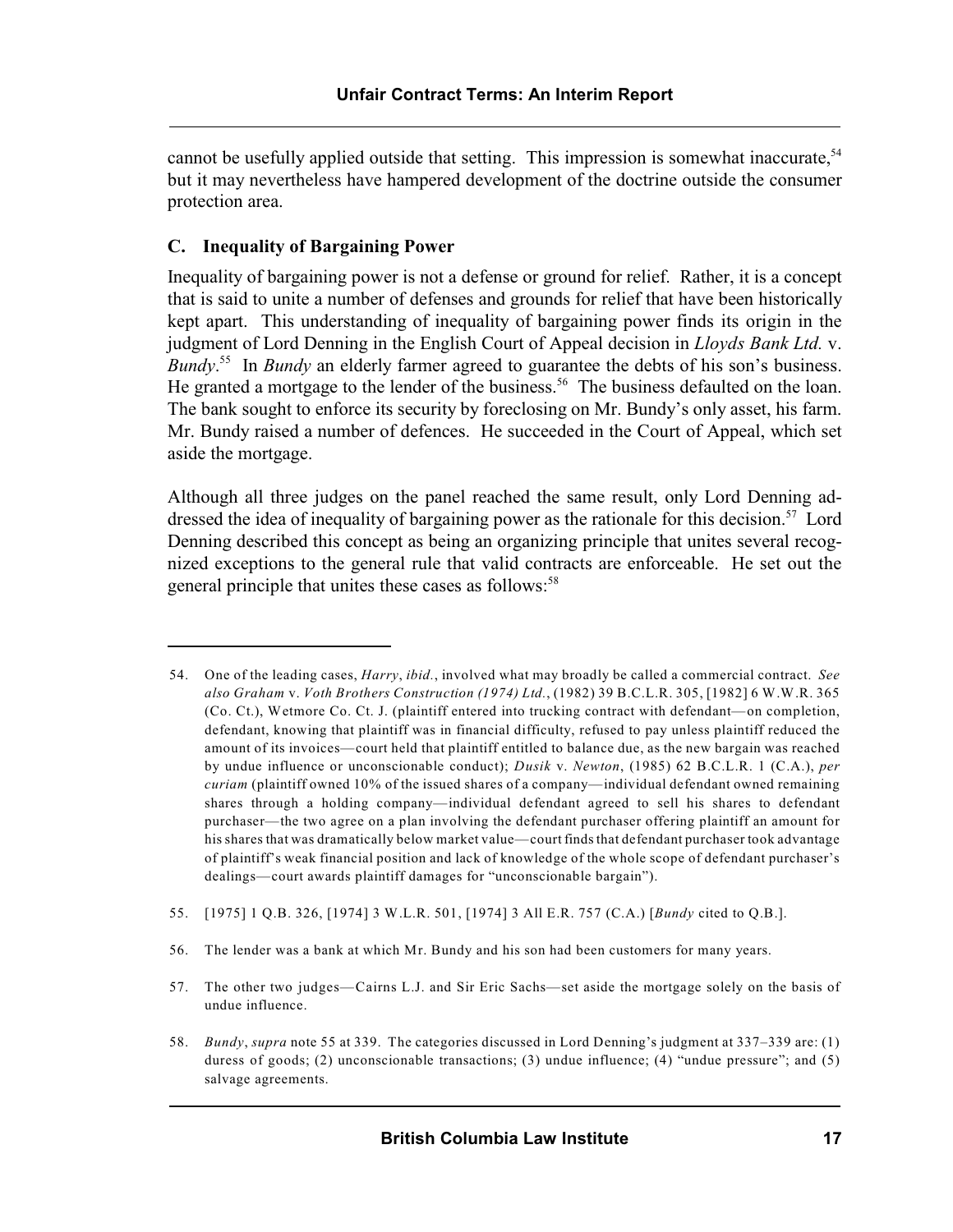Gathering all together, I would suggest that through all these instances there runs a single thread. They rest on "inequality of bargaining power." By virtue of it, the English law gives relief to one who, without independent advice, enters into a contract upon terms which are very unfair or transfers property for a consideration which is grossly inadequate, when his bargaining power is grievously impaired by reason of his own needs or desires, or by his own ignorance or infirmity, coupled with undue influences or pressures brought to bear on him by or for the benefit of the other.

This idea is related to the unconscionability doctrine. However, inequality of bargaining power is broader in scope than unconscionability. Lord Denning expressly said that the concept covers a larger variety of cases than unconscionability.

The concept of inequality of bargaining power appears to be part of the law of British Columbia.<sup>59</sup> However, like the unconscionability doctrine, inequality of bargaining power does not squarely address the issues that are the focus of this Report. The concept emphasizes problems that arise during the bargaining process that leads up to the formation of the contract. Like unconscionability, inequality of bargaining power is couched in terms of personal characteristics ("ignorance or infirmity") and circumstances ("needs or desires") that do not transfer well to situations beyond those encountered by an individual consumer.

## **D. Adverse Construction**

## 1. INTRODUCTION

Adverse construction refers to a number of judicial doctrines of contractual interpretation. Although none of these doctrines explicitly concerns itself with the fairness of a particular

<sup>59.</sup> There is some uncertainty on this point. The United Kingdom House of Lords has stated its disapproval of the concept of inequality of bargaining power: *see National Westminster Bank Plc.* v. *Morgan*, [1985] A.C. 686 at 708 (U.K.H.L.), Lord Scarman. The concept, therefore, appears to form no part of the law of the United Kingdom. However, Lord Denning's judgment was taken up more enthusiastically in Canada: *see* Fridman, *supra* note 2 at 347 ("It is in Canada, however, where the principle enunciated by Lord Denning has enjoyed greater esteem and enjoyment. . . . However, it should be noted that subsequent Canadian decisions have not always applied the principle of 'inequality of bargaining power', even though some have adopted and utilized it in place of older ideas of what is and what is not unconscionable.") For an example of a recent case that refers to Lord Denning's judgment in *Bundy* and implies that inequality of bargaining power continues to be part of the law in this province *see Royal Bank* v. *Ironmonger*, (1999) 28 R.P.R. (3d) 311 at para. 33, para. 37 (S.C.), Melnick J. (application by bank to set aside discharge of mortgage—mortgagors arguing that mortgage was unconscionable because they never obtained independent legal advice—court refers to *Bundy* and distinguishes this case). For an example of a recent case that applies the concept of inequality of bargaining power without citing the *Bundy* case *see Braut* v. *Stec*, 2002 BCSC 1554, Kirkpatrick J. (application to set aside equity sharing agreement for unconscionability—proof of inequality of bargaining power part of the test of unconscionability). For an extension of the concept into an area not contemplated by Lord Denning in *Bundy see Carrier Lumber Ltd.* v. *British Columbia*, (1999) 47 B.L.R. (2d) 50 at paras. 176–178, para. 426, (1999) 30 C.E.L.R. (N.S.) 219 (B.C.S.C.), Parrett J. (cancellation of forest license—described as a "textbook example" of inequality of bargaining power).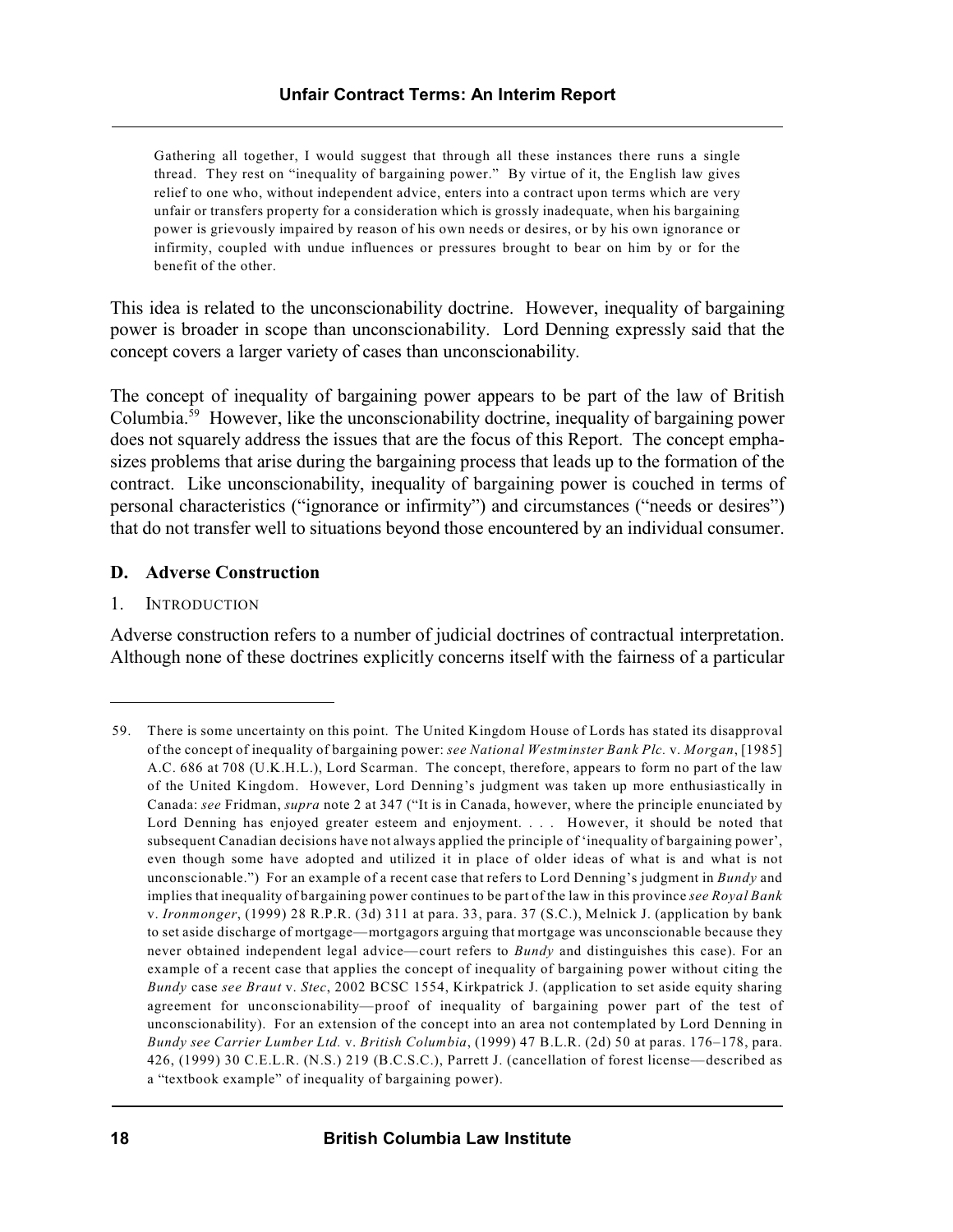contract term, the courts often employ adverse construction in cases where the fairness of a contract term appears to be the underlying issue.<sup>60</sup> Some examples of adverse construction doctrines, together with references to the parts of the cases discussed in the previous section that touch on them, follow.

## 2. *CONTRA PROFERENTEM*

*Contra proferentem* is the name of doctrine that operates when one party to a contract has controlled the process of drafting the contract. This situation most often occurs when the contract is one party's standard form. The doctrine allows a court to resolve any ambiguities in the language of the contract in favour of the other party.

The court in *Balmoral Investments*, for example, relied on *contra proferentem* in interpreting the words "faithful performance."<sup>61</sup> The parties entered into an agreement that had been prepared by the plaintiff. It provided that the agreement renewed automatically if there was "faithful performance" by the defendant. The defendant, who had assigned the agreement without observing the requirements of the agreement, argued that there had not, therefore, been faithful performance. The plaintiff argued that there had still been "faithful performance," notwithstanding the assignment. The court decided that there had not been faithful performance on several grounds, one of which was the doctrine of *contra proferentem*, strictly construing the words in favour of the party who had not drafted the contract.

## 3. NOTICE REQUIREMENTS

The courts have held that onerous contract terms in a standard-form contract must be specifically drawn to the attention of a contracting party. The party who has prepared and presented the standard-form contract cannot merely rely on the other party's signature as a sign of assent to such contract terms. Placing such contract terms in a bold typeface, in capital letters, in a larger font, or in a different colour would, in most cases, meet the notice requirement.

The leading case on notice requirements in Canada is the judgment of the Ontario Court of Appeal in *Tilden Rent-A-Car Co.* v. *Clendenning*.<sup>62</sup> *Clendenning* involved a contract for

- 61. *Supra* note 12 at para. 14.
- 62. (1978) 18 O.R. (2d) 601 at 609, 83 D.L.R. (3d) 400 at 408–409 (C.A.), Dubin J.A. (Zuber J.A. concurring) [*Clendenning* cited to D.L.R.] ("In modern commercial practice, many standard form printed documents are signed without being read or understood. In many cases the parties seeking to rely on the terms of the contract know or ought to know that the signature of a party to the contract does not represent the true intention of the signer, and that the party signing is unaware of the stringent and onerous

<sup>60.</sup> *See* Waddams, *supra* note 28, who takes a negative view of this approach at 379: "It is tempting for courts wishing to grant relief, but unwilling to state the reason, to 'construe' the contract in such a way as to reach the result desired."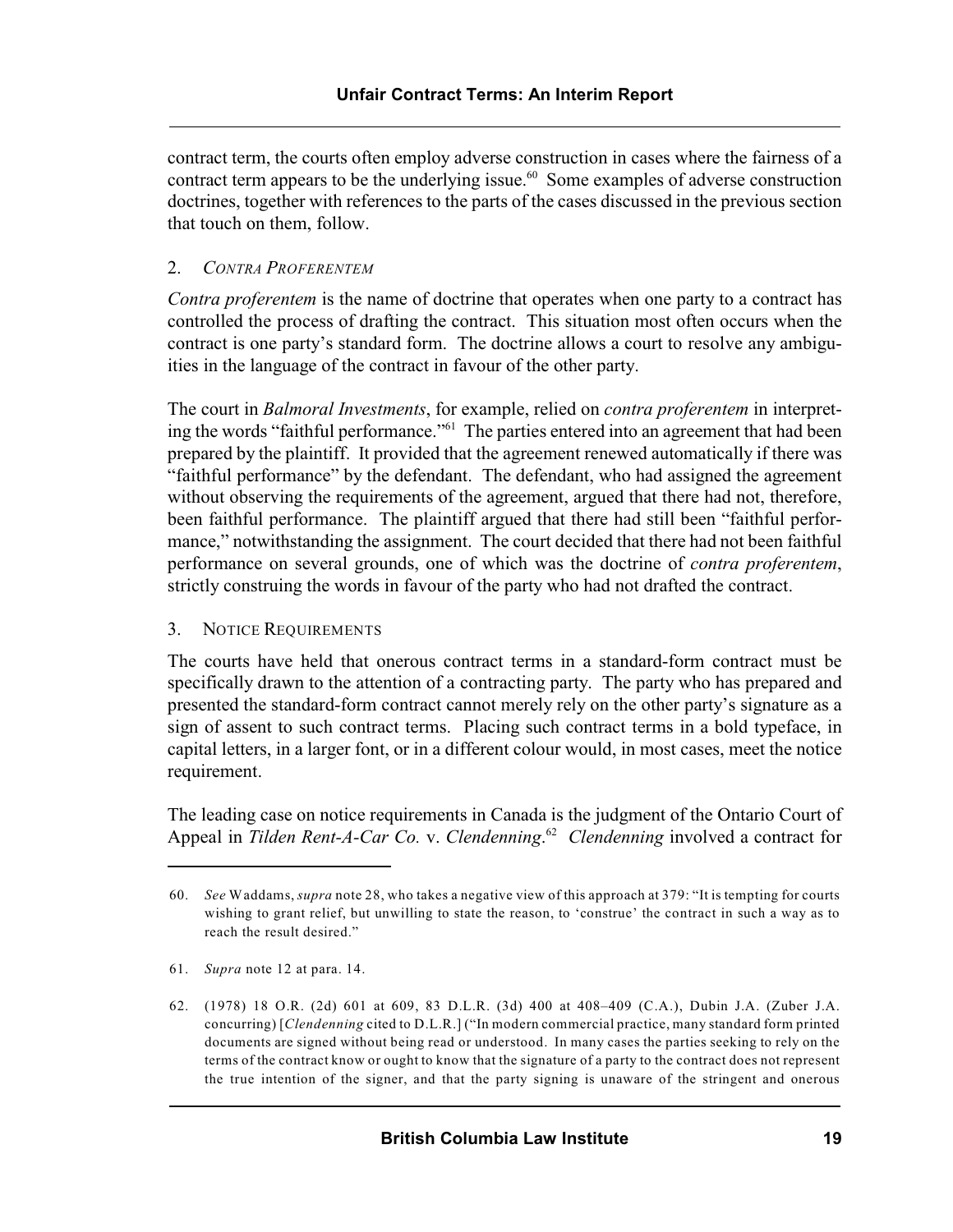the rental of a car. The defendant elected to purchase collision insurance for the rental period. The lengthy standard-form insurance contract contained a contract term that denied insurance coverage to any driver ". . . who has drunk or consumed any intoxicating liquor, whatever be the quantity.  $\ldots$  ."<sup>63</sup> The defendant was involved in an accident in the car. Before the accident he had consumed alcohol, though apparently not to the point of legal intoxication. The plaintiff denied the defendant insurance coverage. It sought to hold him personally liable for the damage to the car. The court refused to allow the plaintiff to enforce the contract term in its standard-form contract because it had not been specifically drawn to the plaintiff's attention before he signed the contract.

*Globe Printers* provides a British Columbia example of the application of this rule.<sup>64</sup> The defendant did not have sufficient notice because the defendant did not have a copy of the entire contract when it was signed. The court also observed that the rule applies when a party attempts to rely on "unusual or onerous provisions."<sup>65</sup>

## 4. *CONSENSUS AD IDEM*

*Consensus ad idem* refers to one of the fundamental principles of the law of contracts. It translates into English as "a meeting of the minds." *Consensus ad idem* designates the idea that there must be an agreement between contracting parties to the same thing in order for a contract to be formed.

Ordinarily, it would not be difficult to find such a meeting of the minds if the parties have prepared a written agreement. The courts look at the document from the standpoint of an objective reasonable bystander. If it is clear from that standpoint that the parties have recorded their intention to enter into a contract, then they have entered into a contract despite what a party may subjectively believe.<sup>66</sup>

However, the courts have occasionally said that a meeting of the minds may not have occurred, even in the face of a written agreement, if it contains particularly onerous terms.

- 64. *Supra* note 14 at paras. 13–15.
- 65. *Ibid.* at para. 15.
- 66. *See* Fridman, *supra* note 2 at 16–17.

provisions which the standard form contains. Under such circumstances, I am of the opinion that the party seeking to rely on such terms should not be able to do so in the absence of first having taken reasonable measures to draw such terms to the attention of the other party, and, in the absence of such reasonable measures, it is not necessary for the party denying knowledge of such terms to prove either fraud, misrepresentation or *non est factum*.").

<sup>63.</sup> *Clendenning*, *ibid.* at 402.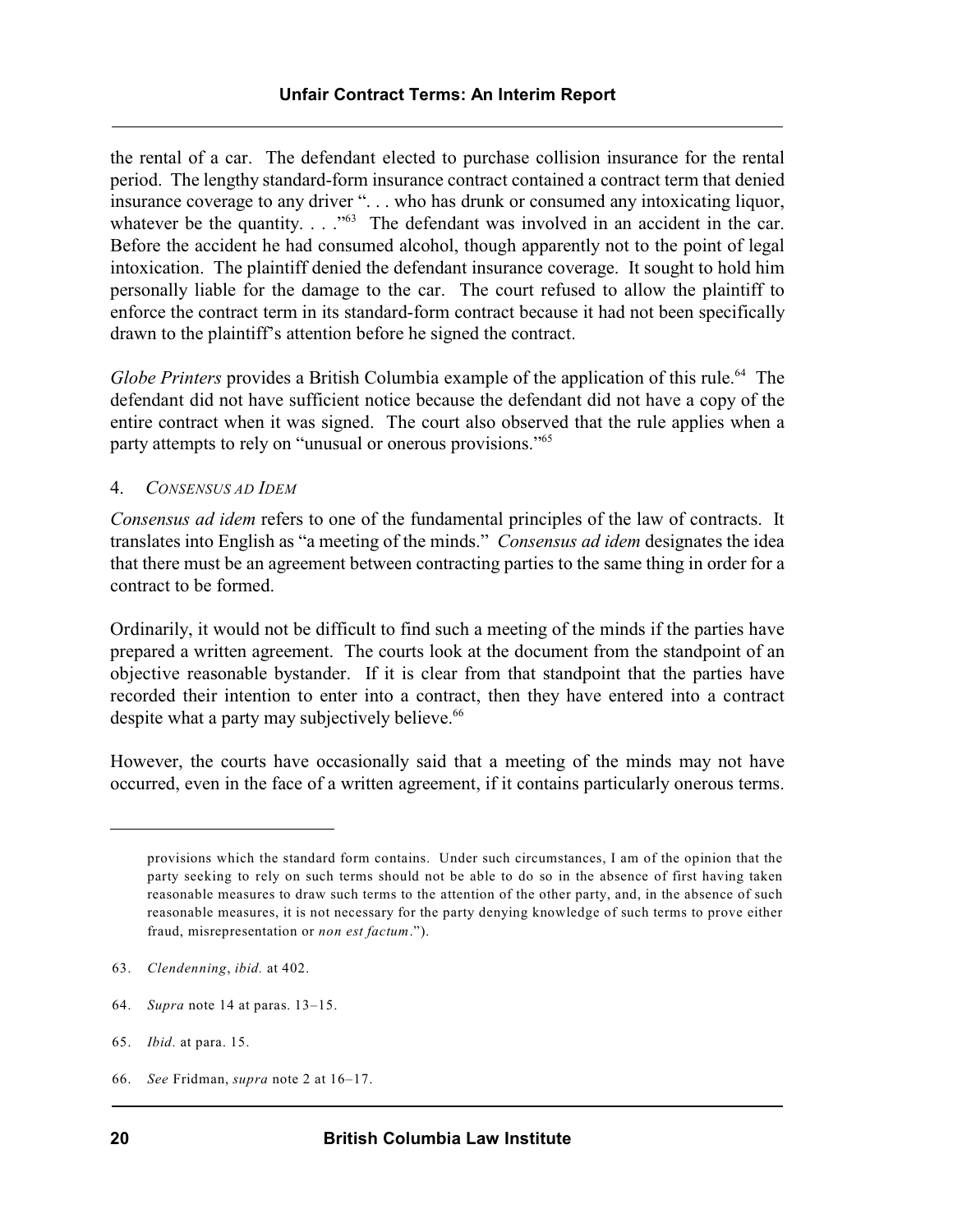Zhu provides an example of this approach.<sup>67</sup> In *Zhu* the court found that the defendant's online trading facility operated in a manner that was confusing. The online trading facility did not meet the reasonable expectations of the user. The court relied on this failure to determine that the claimant and the defendant could not have had a "meeting of the minds."

5. SUMMARY

Some commentators have argued that adverse construction is an effective, though limited, way to manage unfair contract terms and maintain the value of contractual certainty.<sup> $68$ </sup> But, there are costs to dealing with unfair contract terms in this limited manner. The deterrent effect of judgments based on adverse construction is low. Parties will often slightly redraft the contract terms in issue and put them back into circulation.<sup>69</sup> As a result, litigation is encouraged, since the scope of the original ruling is unclear. This cycle has occurred in British Columbia in relation to the contract that was at issue in *Balmoral Investments*. It was the subject of 150 actions in the Supreme Court between 1990 and 1996.<sup>70</sup> Such a result serves neither the goal of contractual fairness nor the goal of contractual certainty particularly well.

## **E. Fundamental Breach**

Fundamental breach is a judicial doctrine that regulates the enforcement of contract terms that limit or exclude liability by preventing a party who breaches a contract from relying on those contract terms.<sup>71</sup> It properly belongs in the preceding section, as one of the doctrines

- 69. *See* Waddams, *supra* note 28 at 390–391.
- 70. *See Balmoral Investments*, *supra* note 12 at para. 8.
- 71. *See* Flannigan, *supra* note 68 at 514:

A contract may be breached in different ways. The breach may be ordinary or it may be fundamental. The distinction between these types of breach is important. Judges have attached special consequences to a breach that is fundamental. One consequence is uncontroversial. Where a breach is fundamental, the innocent party becomes entitled to elect to terminate his or her further obligations under the contract. The second special consequence is, or was, highly controversial. The supposed consequence was that a party who committed a "fundamental" breach could not rely on an exculpatory clause in the contract to reduce or eliminate liability. The controversy has now been resolved, in both Britain and Canada, in favour of the party protected by the clause..

The distinction between an ordinary and a fundamental breach can be a difficult one to draw. Fridman,

<sup>67.</sup> *Supra* note 29 at paras. 26–28.

<sup>68.</sup> *See* Robert Flannigan, "*Hunter Engineering*: The Judicial Regulation of Exculpatory Clauses" (1990) 69 Can. Bar Rev. 514 at 529–536; Vern W. DaRe, "Atlas Unchartered: When Unconscionability 'Says it All' " (1996) 27 Can. Bus. L.J. 426 at 444–445.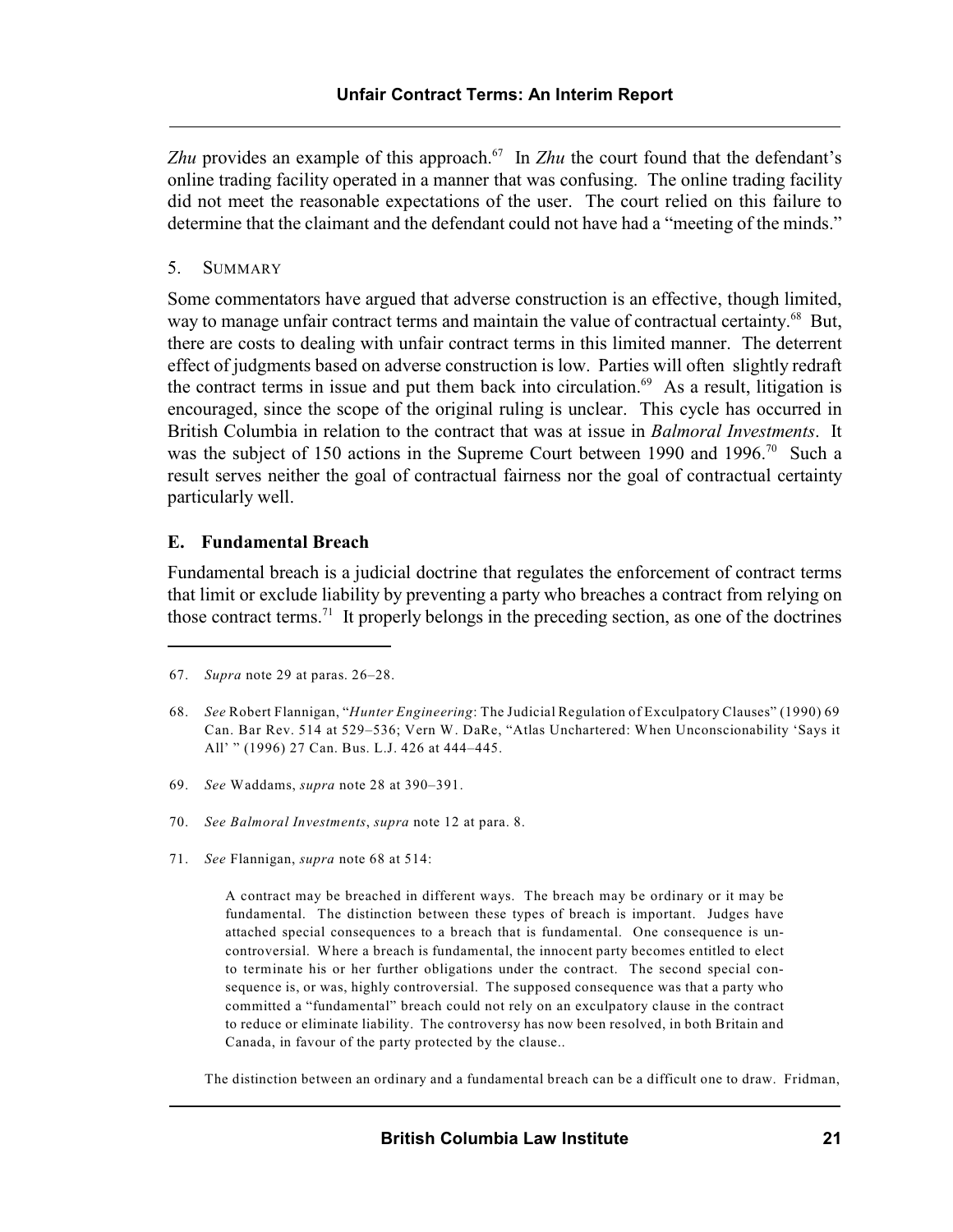grouped together under adverse construction. Fundamental breach has been singled out for a more extended discussion here because its precise nature is complex. It has also turned up repeatedly in the cases discussed in the previous section, which indicates that fundamental breach has an important place in the judicial regulation of unfair contract terms.

The leading Canadian case on fundamental breach is the Supreme Court of Canada decision in *Hunter Engineering Co. v. Syncrude Canada Inc.<sup>72</sup> <i>Hunter Engineering* involved, in part, a contract for the supply of a gearbox to an industrial project. The contract contained contract terms that excluded the effect of certain implied warranties under the Ontario *Sale of Goods Act*.<sup>73</sup> The gearbox proved to be defective. The buyer commenced an action against the seller. It argued that the seller could not rely on the exclusion clause in the contract because the supply of a defective gearbox was a fundamental breach of the contract.

The Supreme Court of Canada unanimously rejected the buyer's argument. However, two judges delivered two judgments that set out two different formulations of the doctrine of fundamental breach. Dickson C.J. (La Forest J. concurring) concluded that the doctrine of fundamental breach should be replaced with a rule that holds parties to the terms of their contracts, provided that the contract is not unconscionable.<sup>74</sup> This position effectively assimilates fundamental breach to the unconscionability doctrine. Wilson J. (L'Heureux-Dubé J. concurring) preferred retaining the doctrine as a rule of contractual interpretation, so long as the doctrine is modified to include a requirement that the reviewing court is to

*supra* note 2 at 599 says that "[a] fundamental breach occurs 'where the event resulting from the failure by one party to perform a primary obligation has the effect of depriving the other party of substantially the whole benefit which it was the intention of the parties that he should obtain from the contract.' " The phrase that Prof. Fridman quotes is taken from Lord Diplock's judgment in *Photo Production Ltd.* v. *Securicor Transport Ltd.*, [1980] A.C. 827 at 849, [1980] 1 All E.R. 556 (U.K.H.L.) [*Photo Production* cited to A.C.], which is the leading English case.

<sup>72. [1989] 1</sup> S.C.R. 426, 57 D.L.R. (4<sup>th</sup>) 321, 35 B.C.L.R. (2d) 145 [*Hunter Engineering* cited to S.C.R.].

<sup>73.</sup> R.S.O 1970, c. 421, section 15 (1) (now R.S.O. 1990, c. S.1, section 15 (1)). Section 18 (a) of the British Columbia *Sale of Goods Act*, R.S.B.C. 1996, c. 410 is similar to the Ontario provision.

<sup>74.</sup> *Hunter Engineering*, *supra* note 72 at 450–464; *see especially* at 455–456 and 460–462.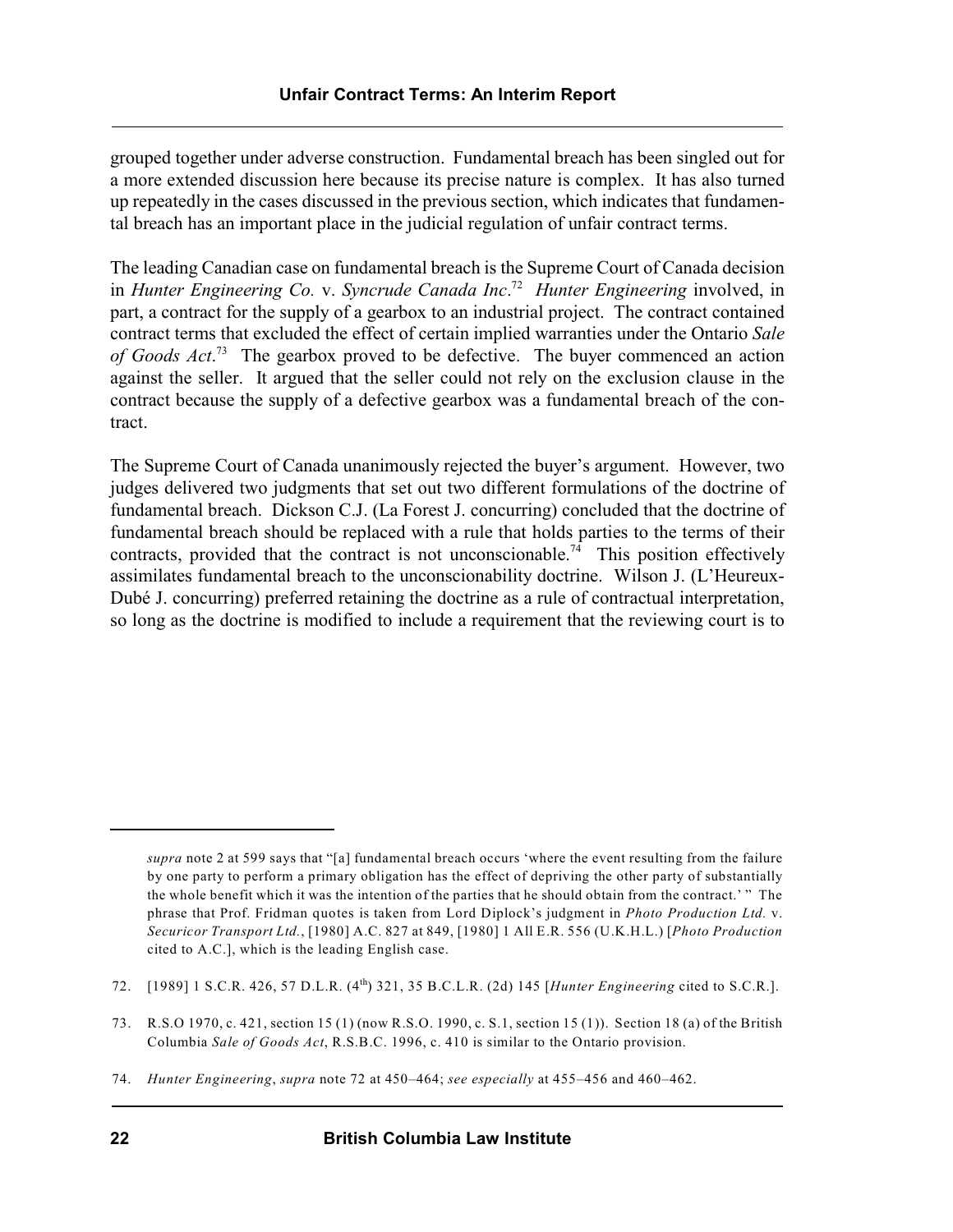assess the reasonableness of any contract term at issue after a breach has occurred.<sup>75</sup> The fifth judge on the panel expressly refused to address this issue.<sup>76</sup>

There is a considerable difference between these two conceptions of fundamental breach. Subsequent judgments have not resolved this difference.<sup>77</sup> Unfortunately, a third option also has to be considered here. An older conception of fundamental breach described it as a rule of law.<sup>78</sup> Whenever a court determined that a fundamental breach had occurred, the contract would be "brought to an end" and the rule of law would operate. As a result, the party in breach would be unable to rely on any clauses excluding or limiting liability, no matter how clearly the contract terms are drafted. Under the rule of law approach, the court would not even attempt to construe the contract term to see whether it would apply in the circumstances of the breach.

- 76. *Hunter Engineering*, *ibid.* at 481, McIntyre J.
- 77. *See* DaRe, *supra* note 68 at 430–437, commenting on *Atlas Supply Co. of Canada* v. *Yarmouth Equipment Ltd.*, (1991) 103 N.S.R. (2d) 1, 37 C.P.R. (3d) 38 (C.A.), *leave to appeal to S.C.C. granted*, (*sub nom. Murphy* v. *Atlas Supply Co. of Canada*), [1991] 3 S.C.R. ix (a notice of discontinuance of the appeal to the Supreme Court of Canada was filed on 1 April 1992). The British Columbia Court of Appeal, however, seems to have clearly endorsed the unconscionability analysis in *Waldron*, *infra* note 82.
- 78. *See* the judgments of Lord Denning in *Karsales (Harrow) Ltd.* v. *Wallis*, [1956] 1 W.L.R. 936 at 940–941, [1956] 2 All E.R. 866 (C.A.) and *Harbutt's "Plasticine" Ltd.* v. *Wayne Tank and Pump Co. Ltd.*, [1970] 1 Q.B. 447, [1970] 1 All E.R. 225 (C.A.). In the latter decision Lord Denning described the theoretical basis for this rule of law at  $466$  (Q.B.):

Such, then, is established as law when there is a "fundamental breach accepted by the innocent party" that is, when the innocent party has an *election* to treat the contract as at an end and does so. The position must, I think, be the same when the defendant has been guilty of such a fundamental breach that the contract is *automatically* at an end without the innocent party having an election. The innocent party is entitled to sue for damages for the breach, and the guilty party cannot rely on the exclusion or limitation clause: for the simple reason that he, by his own breach, has brought the contract to an end; with the result that he cannot rely on the clause to exempt or limit his liability for that breach. [Emphasis in original.]

<sup>75.</sup> *Ibid.* at 499–518; *see especially* at 508–510. Wilson J. correctly observes that assessing the reasonableness of the exclusion clause at issue after the breach has occurred is a simpler task for the courts than making that assessment as of the time when the contract is negotiated. But, this approach to the relevant time for the determination of the reasonableness of the contract term creates considerable uncertainties and difficulties for the parties to the contract, who do not have the benefit of knowing how events will play out. For this reason, other decisions that discuss the timing element tend strongly to favour making such assessments as of the time that the parties entered into the contract: *see e.g. Cougle* v. *Maricevic*, (1983) 64 B.C.L.R. (2d) 105 at para. 18, [1992] 3 W.W.R. 475 (C.A.), Hinkson J.A. In addition, statutory provisions that give the courts the discretion to review the fairness of a contract or a contract term also tend to make it applicable as of the time the contract is negotiated: *see e.g.* the American Uniform Commercial Code, *infra* note 113, § 2–302.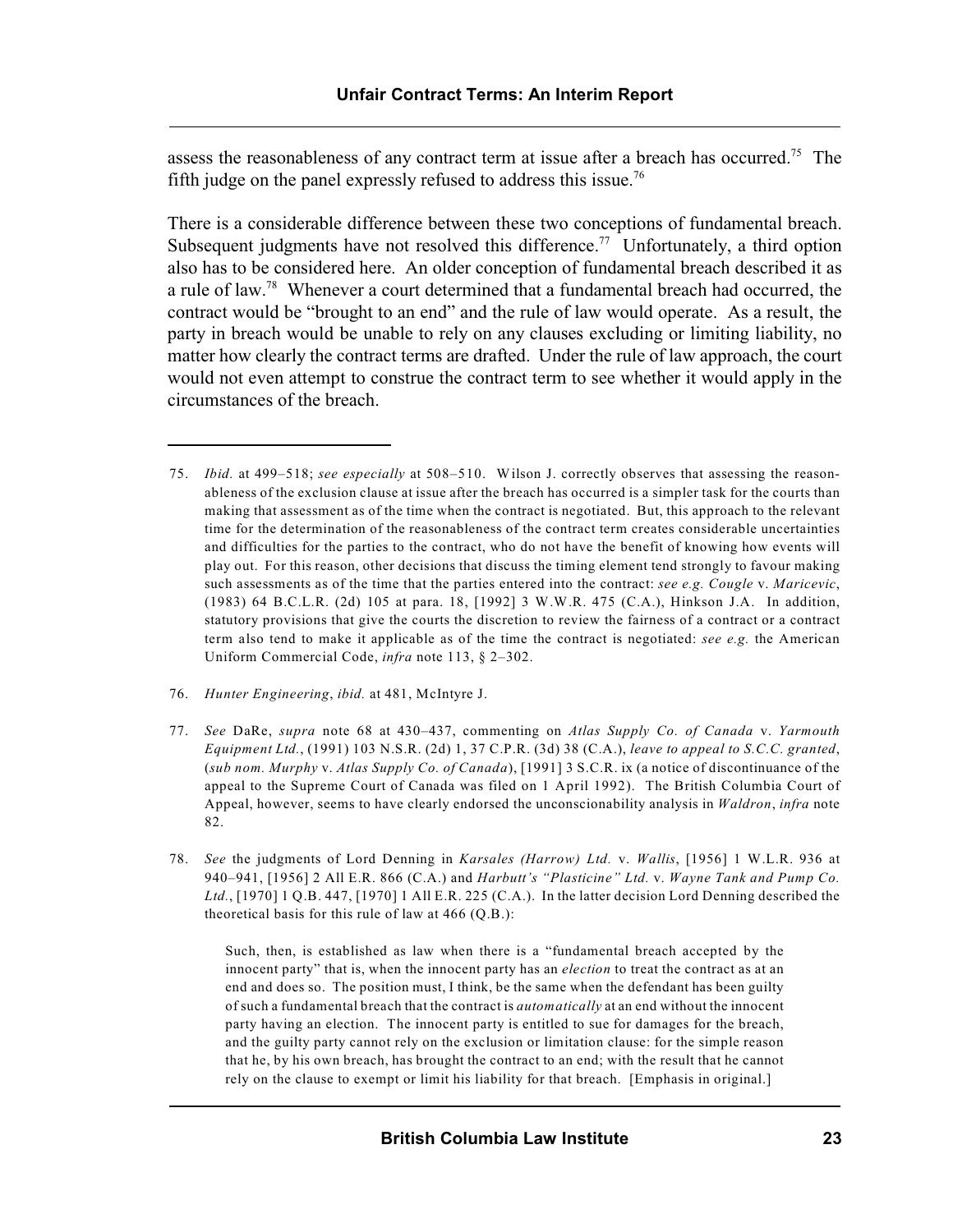The rule of law approach has been criticized as being extremely vague.<sup>79</sup> It was firmly rejected by the Supreme Court of Canada in *Hunter Engineering*.<sup>80</sup> Nevertheless, this approach continues to appear in lower court judgments. An example of it may be seen in *Globe Printers*, where the court concluded simply that the plaintiff could not rely on the exclusion clause in its lease because there had been a fundamental breach of its terms. The court came to this conclusion despite the fact that the contract term clearly excluded liability even "in the event of fundamental breach."<sup>81</sup> This conclusion was not supported by a discussion of unconscionability or of the reasonableness of the contract term at issue. It is in accord with the rule of law approach, though. In light of the *Hunter Engineering* decision, on this issue *Globe Printers* must be regarded as wrongly decided.

None of the formulations of fundamental breach directly addresses the question of the inherent fairness of a particular contract term. Instead, the conduct of the parties to the contract—after the contract has been signed, in this case—remains the focus. In addition, the multiple formulations of the doctrine do not advance the goal of certainty.<sup>82</sup>

## **F. Legislation**

In addition to these judicial doctrines, the British Columbia legislature has been active in this area. The statutes enacted fall into two broad categories. These categories are legislation designed to protect consumers and statutory provisions of general application designed to address specific issues.

The "rule of law" theory which the Court of Appeal has adopted in the last decade to defeat exclusion clauses is at first sight attractive in the simplicity of its logic. A fundamental breach is one which entitles the party not in default to elect to terminate the contract. Upon his doing so the contract comes to an end. The exclusion clause is part of the contract, so it comes to an end too; the party in default can no longer rely on it. . . .

The fallacy in the reasoning and what I venture to think is the disarray into which the common law about breaches of contract has fallen, is due to the use in many of the leading judgments on this subject of ambiguous or imprecise expressions without defining the sense in which they are used.

- 80. *Hunter Engineering*, *supra* note 72 at 455 (Dickson C.J.) and 503–508 (Wilson J.).
- 81. *Supra* note 14 at para. 12.
- 82. *See also Waldron* v. *Royal Bank*, (1991) 53 B.C.L.R. (2d) 294 at 302, (*sub nom. Waldron* v. *Royal Bank of Canada*), 78 D.L.R. (4<sup>th</sup>) 1 (C.A.), Lambert J.A. ("... the rules about 'fundamental breach' are a poor foundation for a principle about not enforcing exclusion clauses, and . . . it is preferable to apply the direct legal principle of unconscionability to avoid the application of exclusion clauses rather than going through the roundabout route of 'fundamental breach' ").

<sup>79.</sup> *See Photo Production*, *supra* note 71 at 847 where Lord Diplock criticized this "rule of law" and rejected its further application under English law: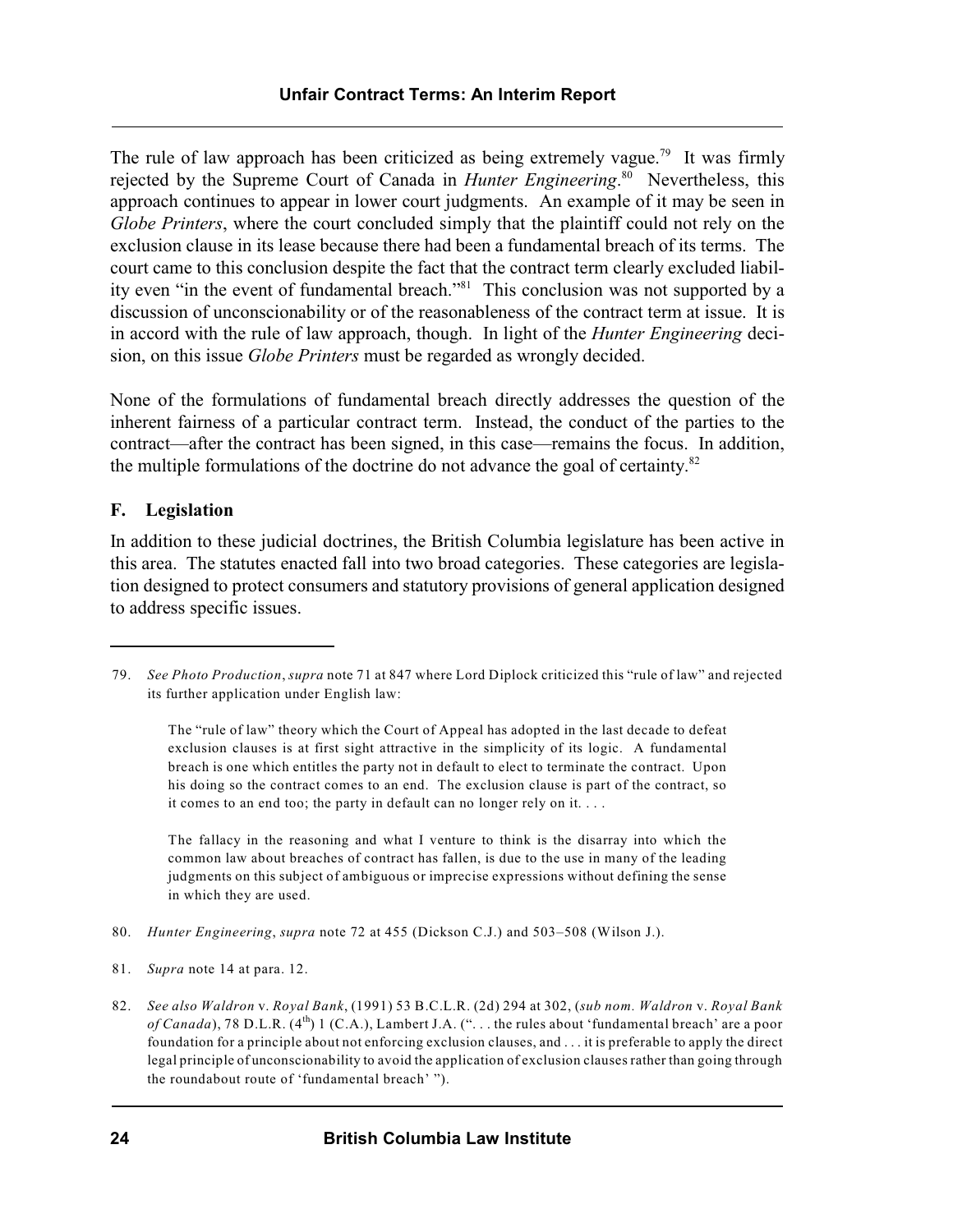## 1. CONSUMER PROTECTION LEGISLATION

The major British Columbia consumer protection statute is the *Business Practices and Consumer Protection Act*<sup>83</sup>. The statute only applies to consumers, who are defined as individuals who participate in a consumer transaction.<sup>84</sup> Consumer transaction is also a defined term under the legislation; it means:<sup>85</sup>

- (a) a supply of goods or services or real property by a supplier to a consumer for purpose that are primarily personal, family or household, or
- (b) a solicitation, offer, advertisement or promotion by a supplier with respect to a transaction referred to in paragraph (a). . . .

The substantive provisions of the *Business Practices and Consumer Protection Act* that address unfair contract terms are, in large part, a restatement of the law as it was set out in the province's two former consumer protection statutes, the *Trade Practice Act*<sup>86</sup> and the *Consumer Protection Act.*<sup>87</sup> The innovations found in the *Business Practices and Consumer Protection Act* relate to consolidation and regulatory structure, rather than the substantive law.

The *Business Practices and Consumer Protection Act* adopts the approach of the *Trade Practice Act*, which contained a provision that was intended to be a statutory embodiment of the judicial doctrine of unconscionability.<sup>88</sup> Since it relies on the common law, section 8 has the weaknesses of the common law.<sup>89</sup> Nevertheless, the section does expressly direct a

- 86. *Ibid.*
- 87. *Supra* note 6.
- 88. *See Business Practices and Consumer Protection Act*, *supra* note 6, section 8. Section 8 is almost an exact reproduction of *Trade Practice Act*, *supra* note 6, section 4 (1)–(3) and (5). The only differences appear to be stylistic ones. *Business Practices and Consumer Protection Act*, section 10 (1), which provides remedies for unconscionable acts or practices does expand the number of remedies available in cases of unconscionability from the one set out in *Trade Practice Act*, section 4 (4) by incorporating provisions similar to those currently located in *Consumer Protection Act*, *ibid.*, section 61.
- 89. *See e.g. British Columbia (Director of Trade Practices)* v. *Van City Construction Ltd.*, [1999] B.C.J. No.

<sup>83.</sup> *Supra* note 6.

<sup>84.</sup> *Ibid.*, section 1 (1) "consumer."

<sup>85.</sup> *Ibid.*, section (1) "consumer transaction." The *Trade Practice Act*, *supra* note 6, which was formerly the leading consumer protection statute in British Columbia, incorporated "first time business opportunity schemes" within its definition of "consumer transaction." This limited approach to including business activity within the scope of consumer protection law has not been continued under the *Business Practices and Consumer Protection Act*.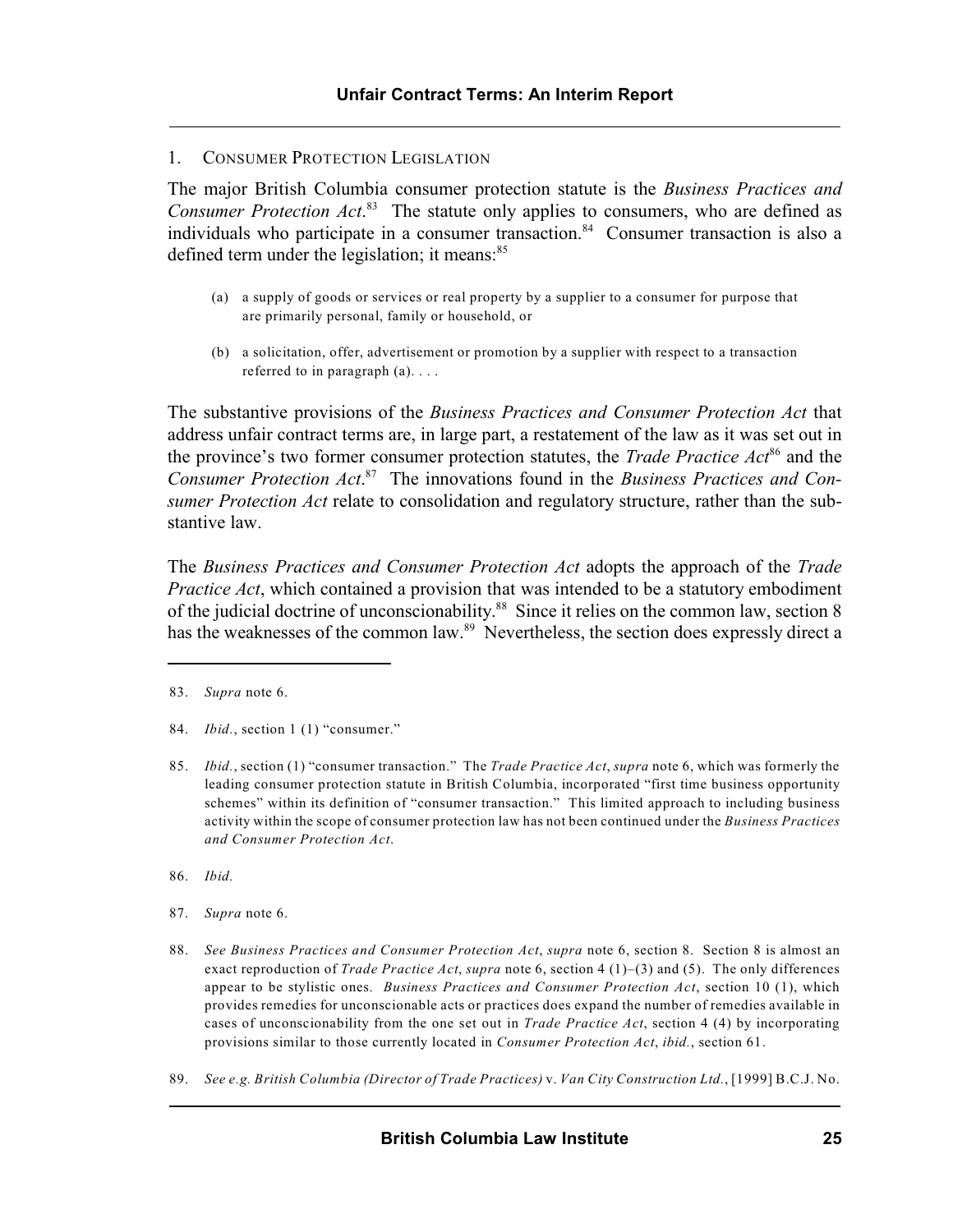reviewing court's attention to the substance of a contract term that is at issue.<sup>90</sup> Elsewhere, the *Business Practices and Consumer Protection Act* addresses evidentiary issues that may arise during a review of an unfair contract term<sup>91</sup> and provides for a wider range of remedies than may be available in the absence of such statutory language.<sup>92</sup>

The *Business Practices and Consumer Protection Act* also carries forward a device used in the *Consumer Protection Act*—identifying specific contracts that have caused concerns for consumers. $93$  The statute provides rights and remedies for consumers that may not be spelled out in these contracts. This approach comes close to the regulation of specific contract terms on the basis of their fairness. It suggests that new provisions dealing with unfair contract terms could be located in the *Business Practices and Consumer Protection Act*; but, the statute's strict focus on individual consumers could limit its utility as a vehicle for reform.

## 2. OTHER STATUTORY PROVISIONS

British Columbia has a number of legislative provisions of general application that target specific contract terms or transactions. The most familiar examples of this type of legisla-

- (3) Without limiting subsection (2), the circumstances that the court must consider include the following:
	- . . .
	- (e) that the terms or conditions on, or subject to, which the consumer entered into the consumer transaction were so harsh or adverse to the consumer as to be inequitable. . . .
- 91. *See e.g. Business Practices and Consumer Protection Act*, *ibid.*, section 187, which permits the use of parol evidence in proceedings under the statute, despite any agreement or rule of law to the contrary.
- 92. *See e.g. Business Practices and Consumer Protection Act*, *ibid.*, section 10 (1), which provides that a consumer transaction is not binding on a consumer or a guarantor if an unconscionable act or practice occurred in respect of that consumer transaction.
- 93. *See Business Practices and Consumer Protection Act*, *ibid.*, part 4 (consumer contracts), which regulates direct sales contracts, future performance contracts, time share contracts, funeral and interment right contracts, and distance sales contracts. Part 4 of the *Business Practices and Consumer Protection Act* takes a more general approach and provides more expanded coverage than was previously employed in the *Consumer Protection Act*, *supra* note 6.

<sup>2033</sup> at paras. 103–108 (S.C.), online: QL (BCJ), Ralph J. for an example of a decision that relied on the judicial unconscionability doctrine in applying section 4 of the *Trade Practice Act*, *ibid.*

<sup>90.</sup> *See Business Practices and Consumer Act*, *supra* note 6, section 8 (3) (e). The provision reads as follows: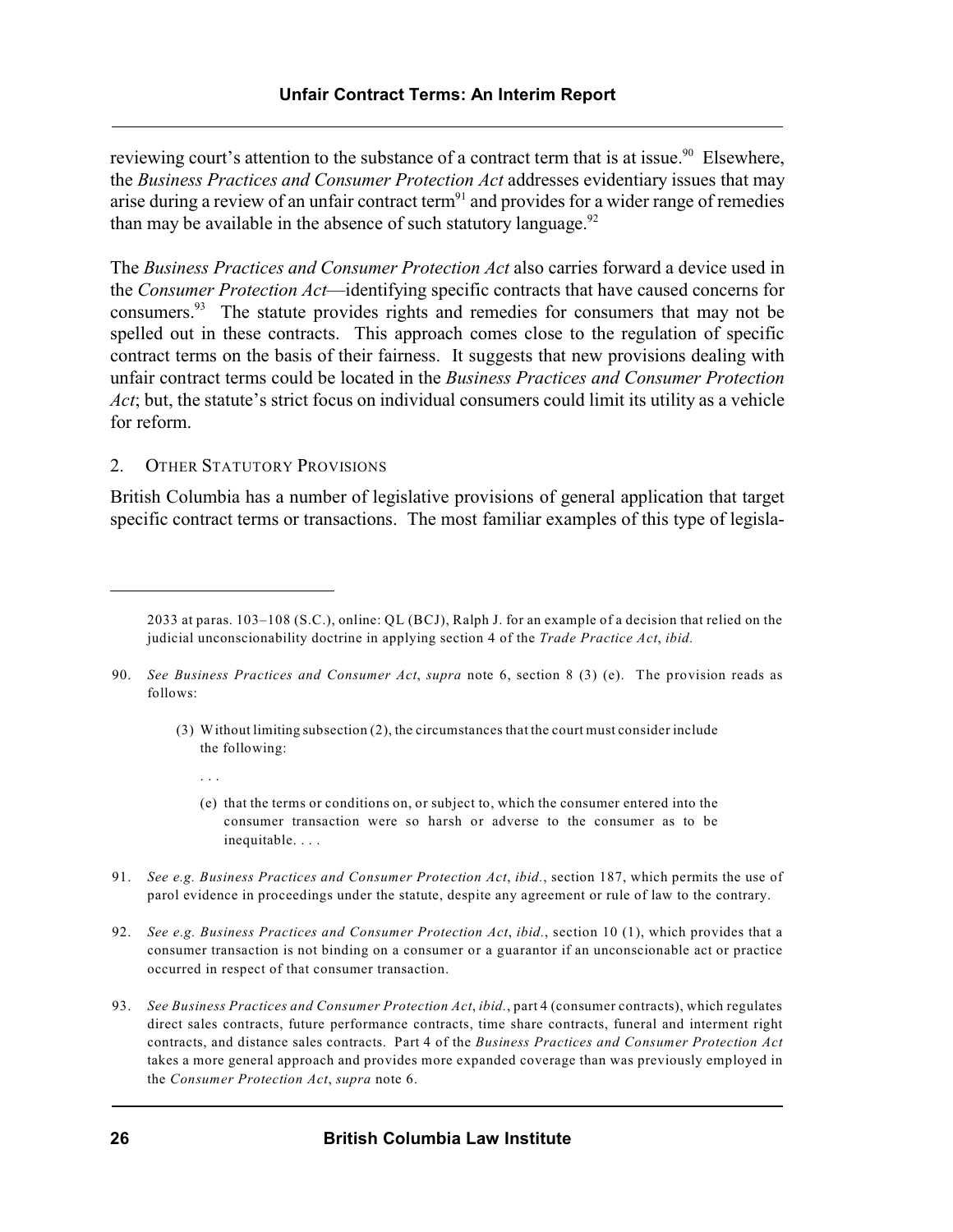tion are the implied warranties found in the *Sale of Goods Act*.<sup>94</sup> Sections 16–19 of that statute set out a number of implied warranties and conditions, which apply in specified situations encountered in sale contracts. Section 20 limits the use of exemption clauses that "negative or diminish" any of the implied warranties or conditions.

The *Law and Equity Act*<sup>95</sup> contains a number of provisions that attempt to regulate specific contract terms. Section 24 provides for relief from penalties and forfeitures. This section addresses one of the contract terms discussed in the previous section of this Interim Report. However, it does not appear to be anything more than a restatement of the common law. The cases discussed in the previous section do not deal with this provision;  $96$  instead, they directly engage the common law precedents. Other sections of the *Law and Equity Act* similarly attempt to regulate specific contract terms in mortgages.<sup>97</sup>

Finally, there is one statute that adopts a different approach. Section 65 of the *Family Relations Act*<sup>98</sup> gives the courts broad jurisdiction to review marriage agreements and separation agreements for their fairness. Opinions differ concerning the extent to which

- 95. R.S.B.C. 1996, c. 253.
- 96. The Alberta equivalent of section 24, which would have been relevant in *See-Rite Optical*, *supra* note 20, is section 10 of the *Judicature Act*, R.S.A. 2000, c. J-2.
- 97. *See Law and Equity Act*, *supra* note 95, section 25 (relief against acceleration provisions in mortgages of land and agreements for the sale of land), and section 26 (relief against forfeiture for breach of covenant to insure).

It is also worthwhile to notice that federal legislation tends to resemble the *Law and Equity Act*, *ibid.* approach rather than the more comprehensive approach of the *Business Practices and Consumer Protection Act*, *supra* note 6: *see e.g.* the *Interest Act*, R.S.C. 1985, c. I-15, section 4 (annual rate of interest must be stipulated in an agreement, other than a mortgage of land), section 6 (rate of interest calculated yearly or half yearly must be stated in mortgage of land requiring blended repayments of principal and interest, payments under a sinking fund plan, or any plan that involves an allowance of interest on stipulated payments), and section 8 (no fine, penalty, or higher rate of interest permitted when payments on account of mortgage of land fall into arrears); the *Competition Act*, R.S.C. 1985, c. 34, part 7.1 (regulates a broad variety of deceptive marketing practices, and provides for administrative penalties); the *Bank Act*, S.C. 1991, c. 46, Part XIV (provides for the regulation of banks by the Commissioner of the Financial Consumer Agency of Canada); and the *Canada Transportation Act*, S.C. 1996, c. 10, in connection with air transportation, section 66 (unreasonable fares and rates) and section 67.2 (unreasonable or unduly discriminatory terms and conditions).

98. R.S.B.C. 1996, c. 128.

<sup>94.</sup> *Supra* note 73, sections 16–19 (implied warranties and conditions) and section 20.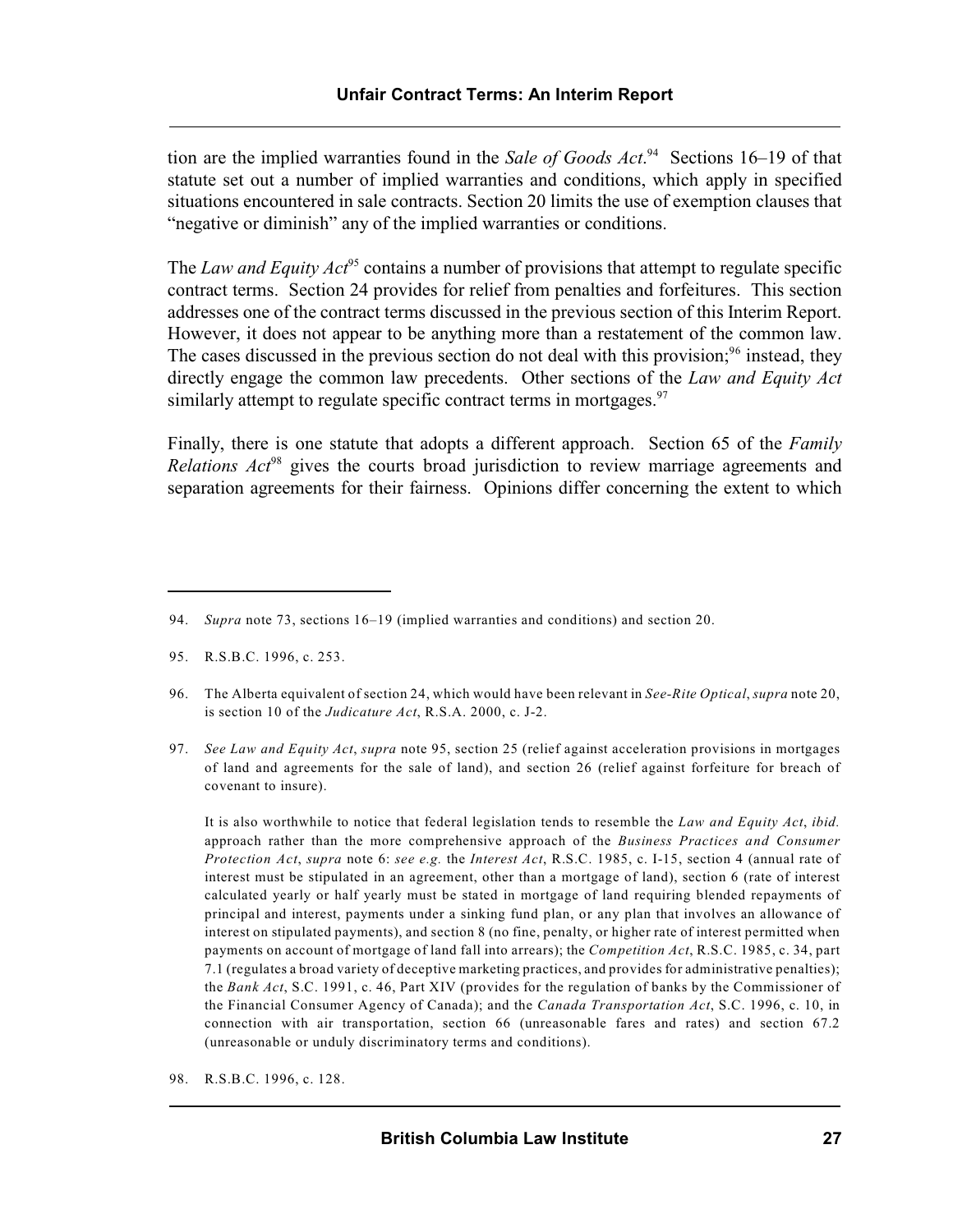this approach has been successful in ensuring both fairness and certainty in that area of the  $law.<sup>99</sup>$ 

## **G. Summary**

There are a variety of tools available to the courts in reviewing unfair contract terms. However, many of them are concentrated on protecting particularly vulnerable individuals from harsh bargaining practices. Judicial doctrines such as unconscionability and inequality of bargaining power and statutes such as the *Business Practices and Consumer Protection Act* fall into this category.

When it comes to reviewing a specific contract term for its fairness, particularly in a contract involving parties who are not individual consumers, the courts largely rely on applying a number of interpretive rules. These rules may be applied in creative ways to relieve against the harshness of certain unfair contract terms. The cases reviewed in the previous section provide some examples of this process. However, there are limits to this type of development of the law. Fundamental breach and the manipulation of contract formation by focussing on *consensus ad idem*, in particular, are showing some strain. Leaving development of the law on unfair contract terms solely to the courts is likely not the best way to advance the goals of fairness and certainty.

## **IV. OPTIONS FOR REFORM**

## **A. Introduction**

Reform of the law through the enactment of legislation could adopt a variety of approaches. Legislation could restrict the use of specific unfair contract terms, provide the courts with a general discretion to strike down unfair contract terms, or institute a broadly-based standard of conduct in contracts. Each of these approaches has strengths and weaknesses.

Several of these approaches have been implemented in jurisdictions outside British Columbia. Legislation in these jurisdictions should not be adopted wholesale in British Columbia. The classification of a particular contract term as unfair depends, in part, on local commercial norms. However, legislation in force outside British Columbia can provide ideas that could be adapted for use in British Columbia.<sup>100</sup>

<sup>99.</sup> *See Report on Spousal Agreements*, *supra* note 3, which examines and criticizes both section 65 and the way in which the courts have exercised their jurisdiction under that provision. However the Report was issued in 1986 and analyzed cases decided in the first six years of the operation of the *Family Relations Act*. In the ensuing years, the courts developed principles that significantly helped in the exercise of the general discretion.

<sup>100.</sup> For selected passages taken from legislation in force outside British Columbia and referred to in this Report, *see* the Appendix to this Report, below at 39*ff*. It is worthwhile to notice that the United States, the United Kingdom, Australia, and the European Union have all attempted to deal with at least some of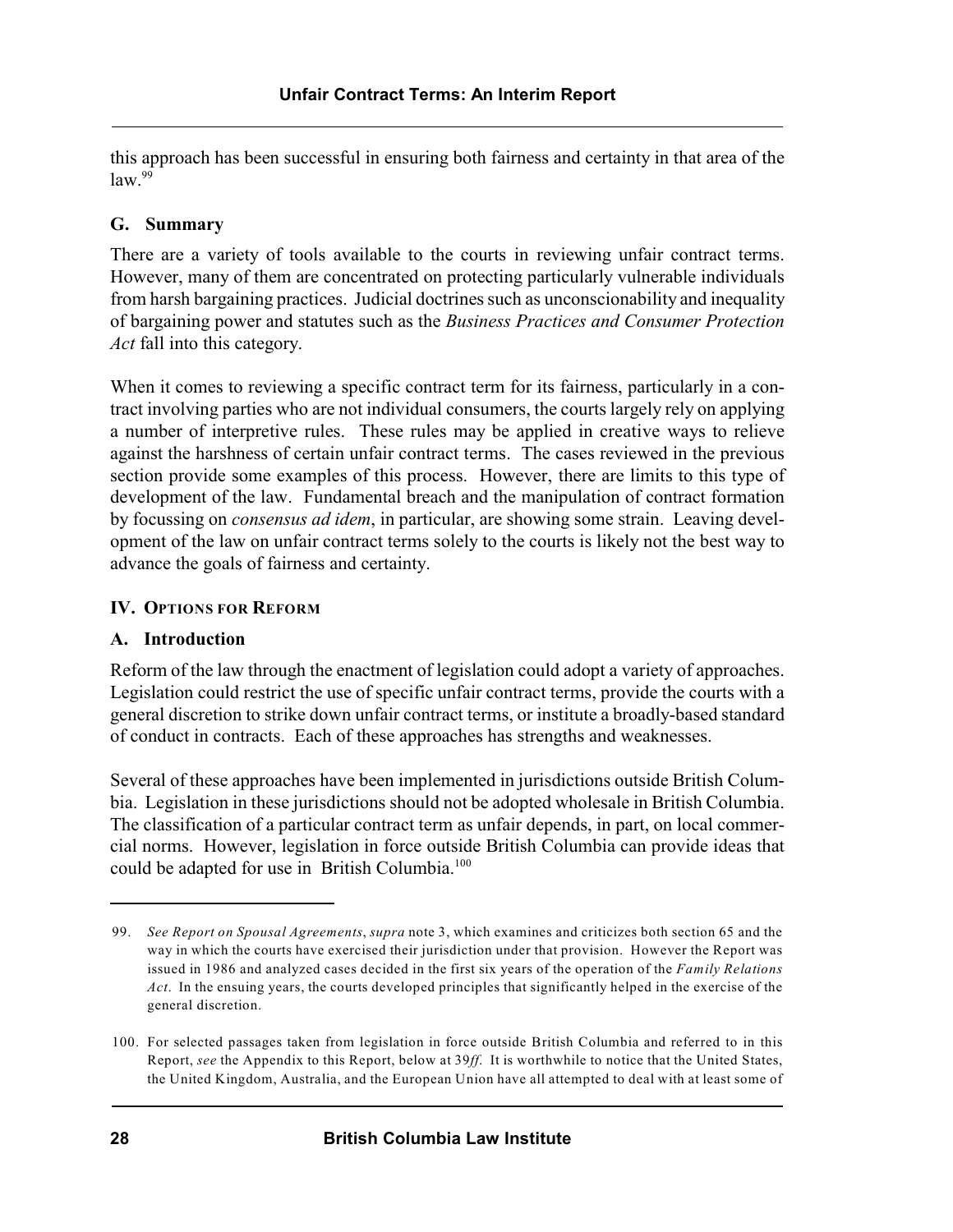## **B. Enacting Legislation to Restrict the Use of Unfair Contract Terms**

## 1. CONTRACT TERMS

The major challenge in crafting new legislation to deal with specific unfair contract terms is identifying the contract terms to be covered by it. In order to be effective, the legislation must include contract terms that are widely perceived to be unfair. Legislation that is too narrow or too broad will fail to be effective.

The simplest and most direct way to craft this type of legislation would be to spell out, in as much detail as possible, the types of contract terms that deserve the label unfair. This approach animates the United Kingdom *Unfair Contract Terms Act 1977*.<sup>101</sup> Section 2 of that statute identifies a specific type of contract term—one that "excludes or restricts liability" for death, bodily harm, or negligence—and restricts it from use.

This type of legislation provides for a high level of certainty. The type or types of contract terms covered need not be the same as in the *Unfair Contract Terms Act*. Examples could be drawn from the other contract terms discussed in this Report, or from other sources. Defining unfair contract terms with a high level of specificity brings to light the fact that a determination of what is a fair or an unfair contract term is ultimately a social policy decision. It is a decision that can only be usefully taken after a great deal of consultation and discussion, and finally in the presence of wide agreement.<sup>102</sup>

The disadvantage of defining unfair contract terms with a high degree of specificity appears when the legislation is to be enforced. In a dispute, a court would have to determine whether a specific contract term is an unfair contract term within the scope of the legislation. There is a tendency to interpret highly-specific legislation strictly. Narrow interpretation of the governing legislation leaves open the possibility that contract terms may be drafted in a way that puts them outside the scope of the enactment, yet would still be considered unfair. This problem already occurs in British Columbia under the judicial doctrines discussed above under the heading "adverse construction."<sup>103</sup>

This disadvantage could be overcome by adopting a different way of identifying the unfair contract terms to be regulated under the legislation. Courts and academic commentators

the issues arising from unfair contract terms by enacting (or, in the case of the European Union, recommending its member states enact) legislation of general application.

<sup>101.</sup> (U.K.), 1977, c. 50.

<sup>102.</sup> Another advantage here is that this approach already exists, in a limited way, in British Columbia legislation. *See e.g. Law and Equity Act*, *supra* note 95, sections 24–26.

<sup>103.</sup> *See* part III.D. of this Report, above, at 18*ff*.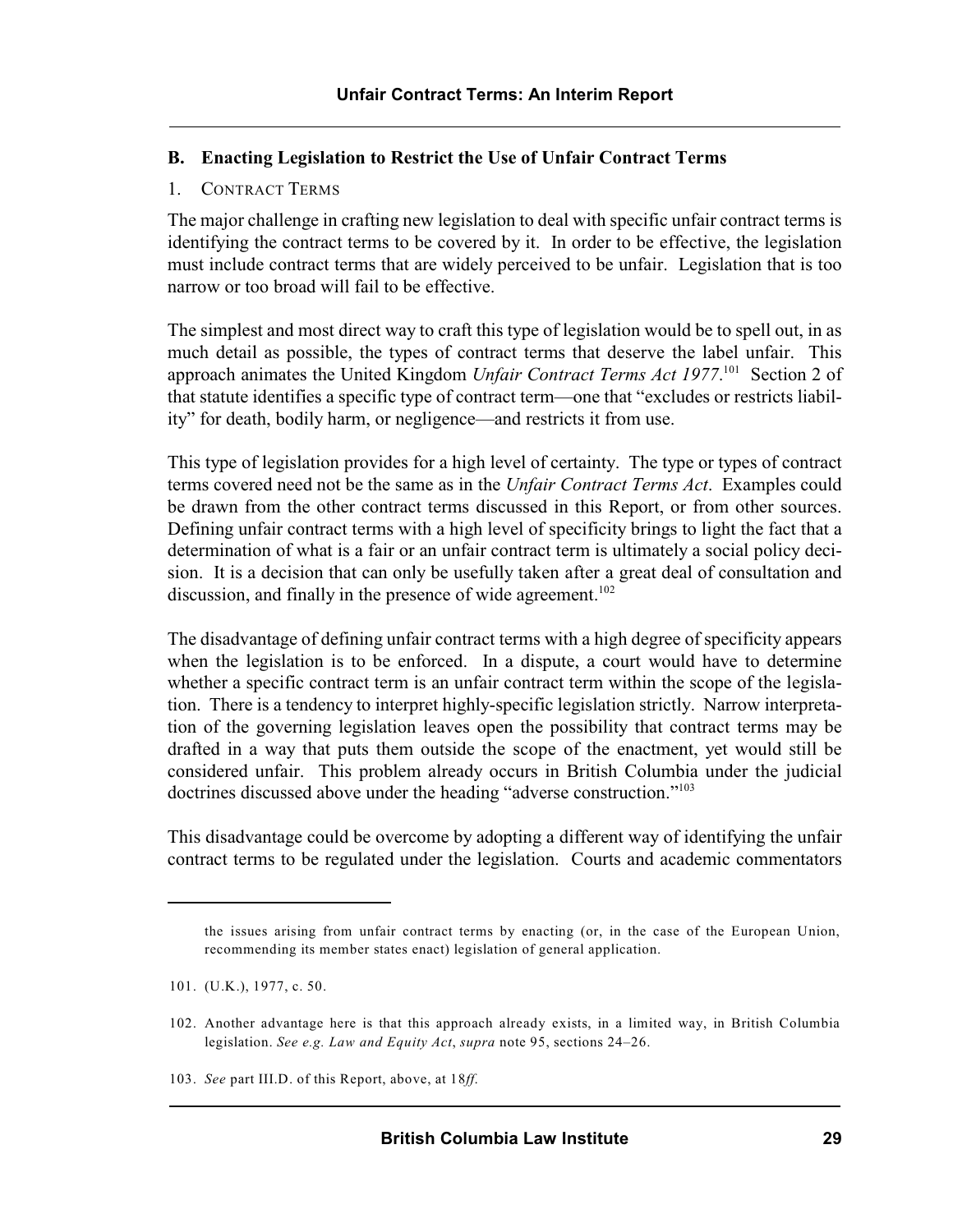have on occasion observed that unfair contract terms are not usually subtle or intricate; instead, they tend to be blatant examples of overreaching by one party. An approach to dealing with unfair contract terms could be designed around using such adjectives of moral disapproval as a means to identifying the contract terms to be caught by the legislation.

One existing British Columbia statute—the *Business Practices and Consumer Protection Act*—contains a limited example of this approach to identifying the nature of the contract terms to be restrained.<sup>104</sup> Another legislative example of it appears in section 15 of Ontario's new *Consumer Protection Act, 2002*,<sup>105</sup> which is not yet in force. Section 15 deals with unconscionable representations in consumer transactions. Among the factors that a reviewing court may take into account in determining whether or not a representation is unconscionable are the following: $106$ 

- (e) that the consumer transaction is excessively one-sided in favour of someone other than the consumer;
- (f) that the terms of the consumer transaction are so adverse to the consumer as to be inequitable. . . .

A further example may be found in a proposal for discussion purposes made by the Law Commission of New Zealand. Unlike the provisions taken from the British Columbia and Ontario legislation, this provision does not treat unfair contract terms as one item in a general list of factors for the court to consider; rather, it stands alone to give the court jurisdiction to review and remedy unfair contract terms. The proposed section reads as follows: 107

#### **Harsh and oppressive term**

- (1) A term of a contract is also unfair if, in the context of the contract as a whole, it is oppressive.
- (2) A term of a contract is oppressive if it:
	- (a) imposes a burdensome obligation or liability which is not reasonably necessary to protect the interests of the other party; and
	- (b) is contrary to commonly accepted standards of fair dealing.

107. *Supra* note 10 at 37. *See also* paras. 108–110 for commentary on the proposed legislative text.

<sup>104.</sup> *See Business Practices and Consumer Protection Act*, *supra* note 6, section 8 (3) (e).

<sup>105.</sup> S.O. 2002, c. 30.

<sup>106.</sup> *Consumer Protection Act, 2002*, *ibid.*, section 15 (2) (e) and (f).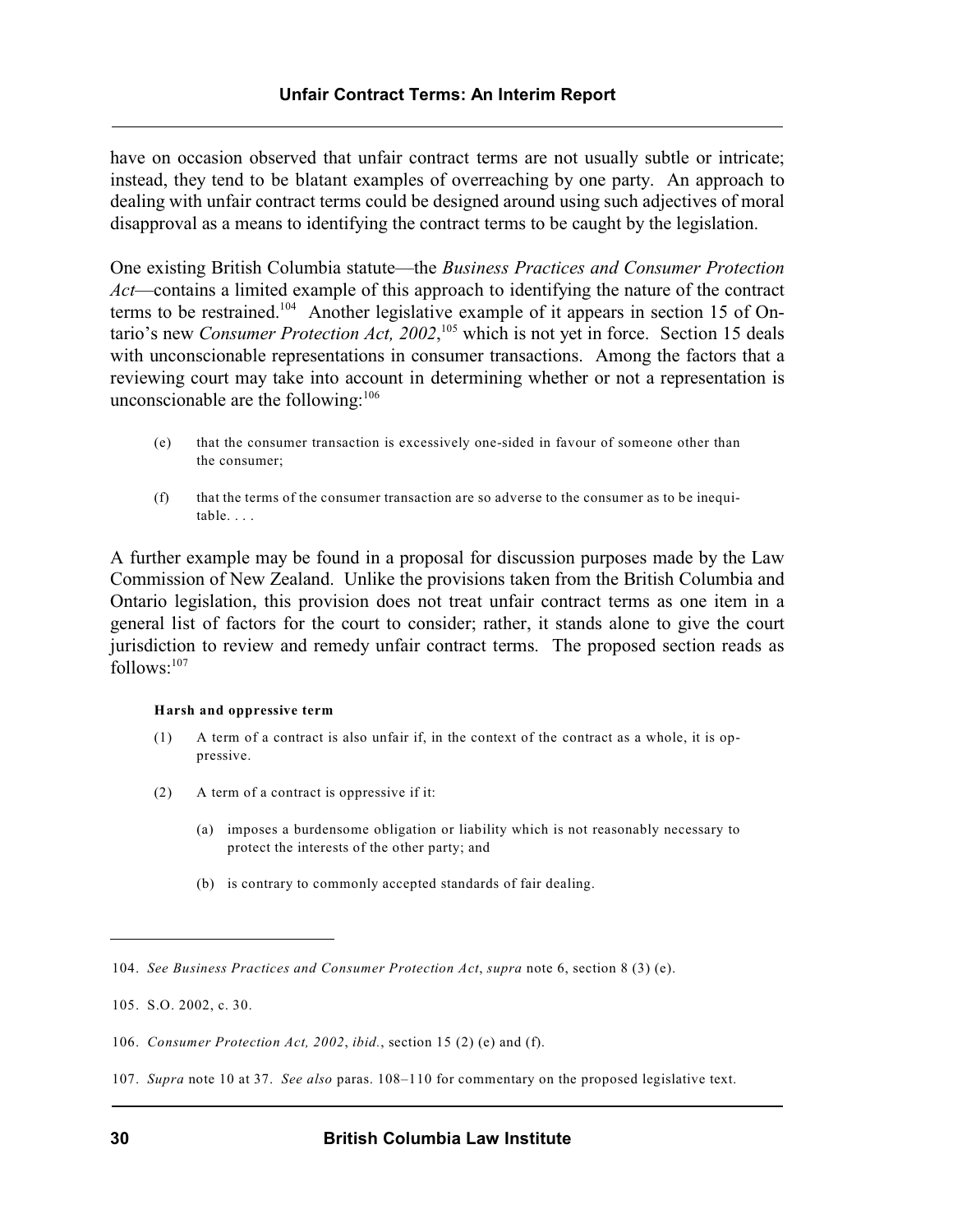(3) A transaction that consists of two or more contracts is to be treated as a single contract if it is in substance and effect a single transaction.

The strength of this approach is that it is flexible enough to allow courts to enforce both the letter and the spirit of the law. It weakness, however, derives from the same source. This flexibility comes at the expense of certainty. Since this provision relies on judicial discretion, contracting parties may not be certain before a dispute whether a particular contract term would be held to be unfair.

## 2. WHO BENEFITS FROM THE LEGISLATION?

Another issue to consider is the scope of protection offered by any legislation. The simplest approach to take would be to follow the example of the *Unfair Contract Terms Act* and extend protection to all persons and all types of contracts. This approach is clear and would effectively remove the issue from further consideration.

British Columbia legislation in this area, though, has tended to focus on individuals as consumers. Enacting legislation of general application could be seen as being out of step with this approach. A more limited scope for the legislation could be seen to be more appropriate.

The rationale for extending protection to consumers is that they are particularly vulnerable to procedural unfairness. One way to determine the scope of the new legislation would be to identify other entities that share this vulnerability. The legal form of the entity could serve as the criterion for inclusion in this class. Strata corporations,<sup>108</sup> for example, often share many of the vulnerabilities of consumers. Nonprofit organizations, such as corporations incorporated under the *Society Act*<sup>109</sup> or under Part II of the *Canada Corporations*  $Act^{110}$  or charitable trusts, may also form part of this class. Other entities could be evaluated and added.<sup>111</sup>

- 109. R.S.B.C. 1996, c. 433.
- 110. R.S.C. 1970, c. C-32.

<sup>108.</sup> "Strata corporations" should be understood in this Report as including strata corporations proper (*i.e.* those incorporated under the *Strata Property Act*, S.B.C. 1998, c. 43) and what have been termed "apartment corporations." The latter are ordinary British Columbia companies that have been incorporated to perform the functions of the modern strata corporation, either for historical reasons or because the land in question is located on an Indian reserve. *See* Law Reform Commission of British Columbia, *Report on Apartment Corporations* (LRC 120) (Vancouver: The Commission, 1991).

<sup>111.</sup> For example, co-operative associations incorporated under the *Cooperative Association Act*, S.B.C. 1999, c. 28.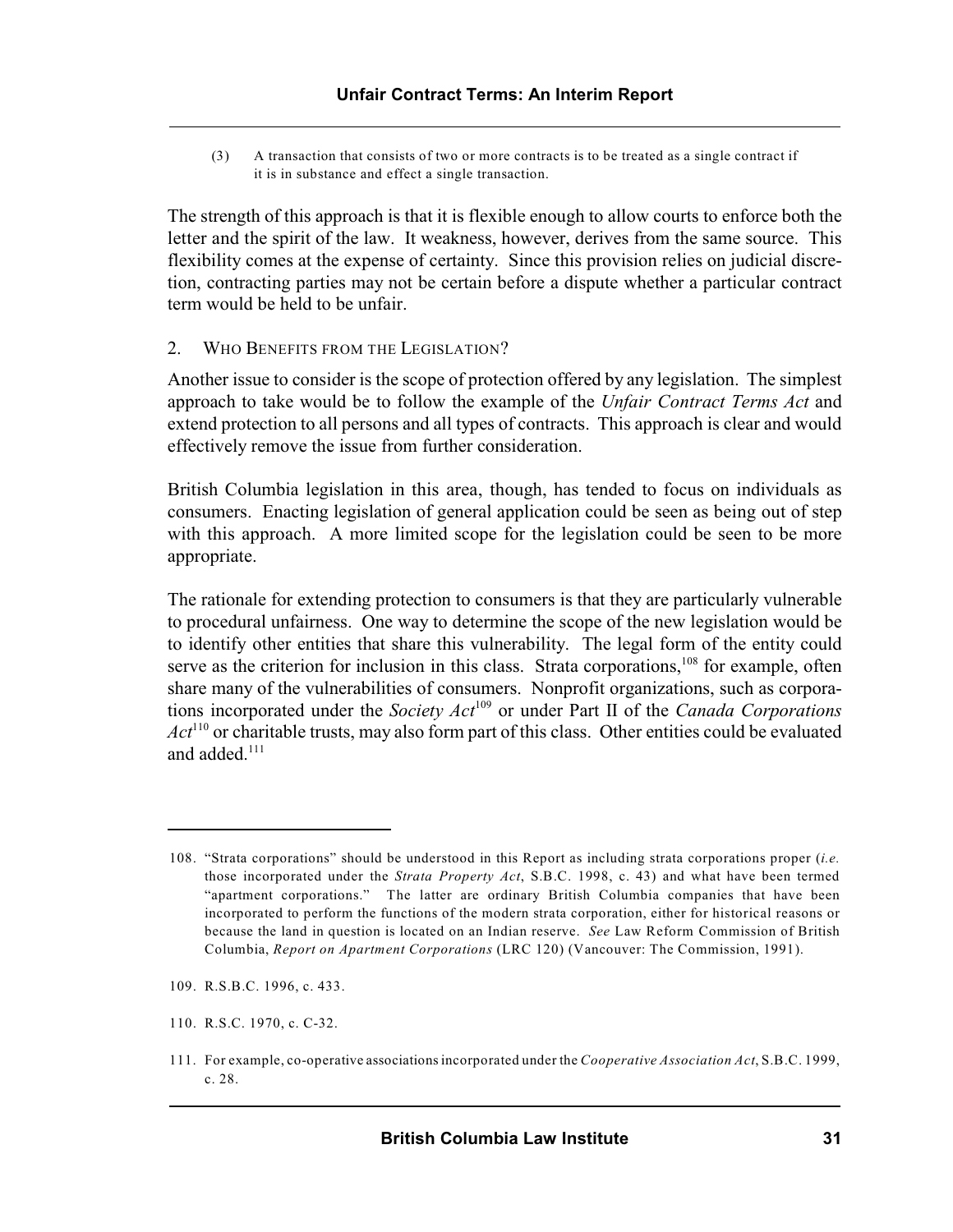The advantage of an approach based on the legal form of an entity is that it is immediately clear who receives the benefit of the legislation. The disadvantage of this approach is that the criterion of legal form does not correspond precisely to the rationale for protection. Societies, for example, may vary widely in terms of resources and sophistication. For the same reason, it would be very difficult to deal with entities that carry on business, such as business corporations or partnerships, under this approach. A catalogue of types of legal entities—such as corporations, partnerships, and co-operative associations, for example—is inflexible and fails to address important differences within each type of legal entity.

Flexibility may be achieved by identifying the quality that is deserving of protection. That quality is a combination of lack of resources and sophistication that leaves an entity particularly vulnerable to abuse in the marketplace. This quality may be addressed by extending protection to "small enterprises." The phrase "small enterprise" has no precise legal meaning. This quality may be one of its strengths. It would allow courts to identify those entities that should benefit from protection under the legislation.

In place of a strict definition of "small enterprise," a set of indicia would be more flexible and likely more helpful. The following indicia are offered as examples of the types of issues to consider in determining whether an enterprise is a small enterprise:

- Whether the enterprise has securities listed on a public exchange.
- The number of employees the enterprise has.
- Relevant financial information. In many respects, financial information is the most important information in determining whether or not an entity is a small enterprise. One approach to the issue as a whole would be to set out a bright line financial test, tied to, for example, the entity's annual earnings or the size of the transaction. Such a bright line test, though, may not be flexible enough to cover all situations. In addition, an enterprise may want to keep its financial information private. This determination could be left to the enterprise seeking protection, on the understanding that not disclosing financial information could impair the enterprise's chances of being found to be a small enterprise and receiving legislative protection.
- Other relevant information, such as the nature of the enterprise and whether it carries on business.
- 3. REMEDIES

It is also necessary to determine how unfair contract terms will be treated under the legislation. The *Unfair Contract Terms Act* provides examples of two approaches: certain terms are held to be void; others are subject to a requirement that they be reasonable. The first category includes only one type of contract term: clauses that exclude liability for injury or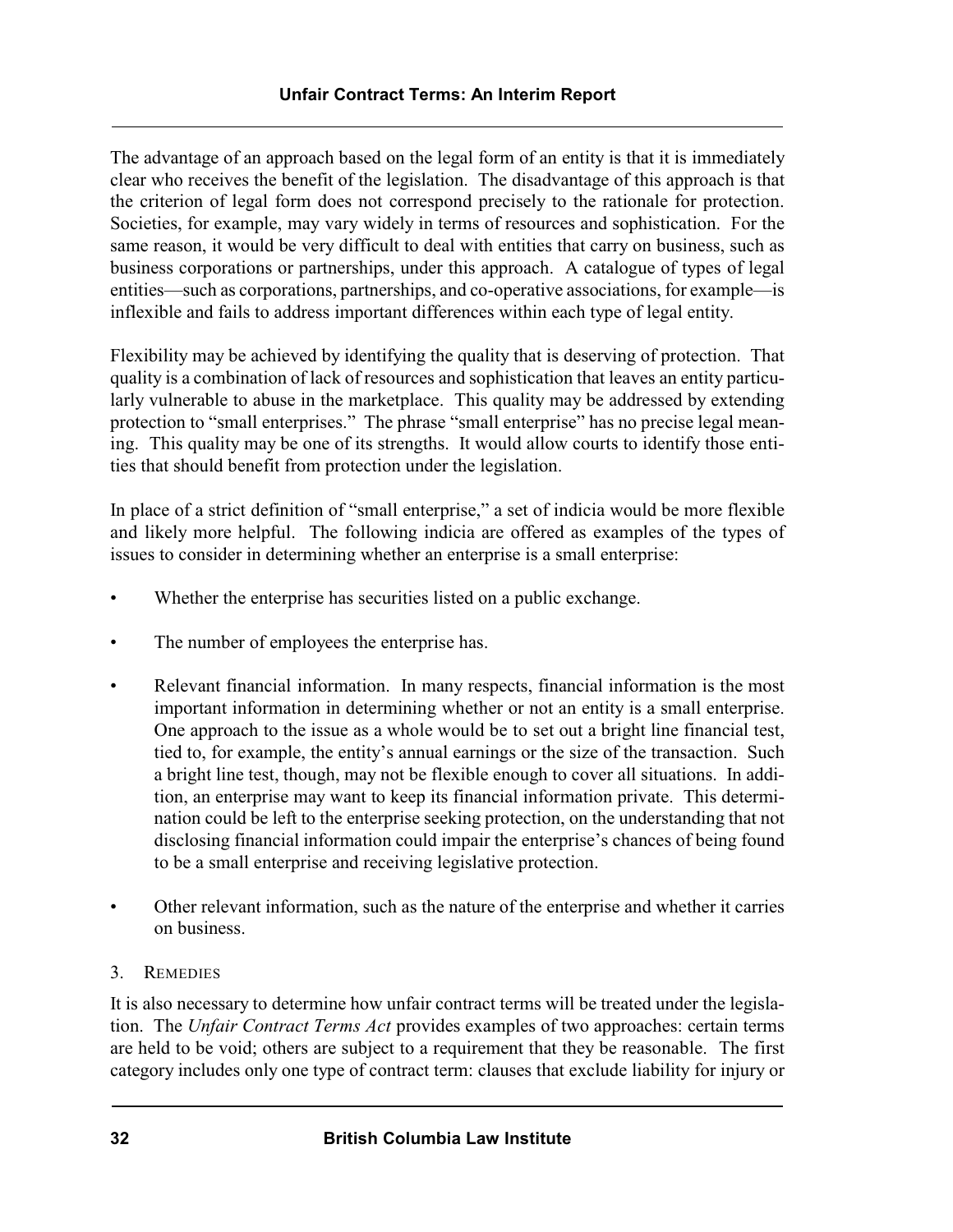death. The second category is made up of clauses that exclude liability for negligence. Under the *Unfair Contract Terms Act*, such contract terms may be employed if the party relying on them can demonstrate their reasonableness.

Holding specific terms to be void in all circumstances is the more certain approach. This approach also has the possibility of changing commercial behaviour without requiring repeated court challenges of contract terms. The specified terms would largely cease to be employed. The disadvantage of such an approach is that it would amount to a one-size-fitsall solution. This quality has the potential to cause unfairness itself.

The use of a standard of reasonableness would make the legislation more flexible. It would allow the courts to consider the context surrounding the specific contract term. Such a standard could also be combined with a range of remedies. For example, the legislation could provide for the unfair contract term to be severed from the contract, or even for damages in appropriate cases.

## **C. Enacting Legislation to Give the Courts a General Discretion to Remedy Unfair Contract Terms**

## 1. INTRODUCTION

The approach described in the previous section of listing specified unfair contract terms and specified entities or types of entities which are to benefit from legislative protection is not typically in use in common law jurisdictions. Only the United Kingdom *Unfair Contract Terms Act* comes close to employing it. It is more common to find legislation that gives the courts a broad discretion to resolve issues related to both substantive and procedural unfairness. This legislation tends to rely heavily on the existing judicial unconscionability doctrine. It is seen to be more flexible than the approach described in the previous section. In addition, since it relies on an existing body of law, it is also seen to be more cautious, and less of a step into uncharted territory.

There is an existing British Columbia statute that already uses this approach in connection with consumer transactions. One option for reform based on this approach would be to extend its provisions to apply more generally. The other option for reform would be to follow American and Australian examples and enact new legislation.

## 2. EXTENDING EXISTING CONSUMER PROTECTION LEGISLATION

A statutory restatement of the judicial unconscionability doctrine appears in section 8 of the *Business Practices and Consumer Protection Act.*<sup>112</sup> Section 8 deals with unconscionable acts or practices. It could be expanded by removing its current limitation to unconscionable

<sup>112.</sup> *Supra* note 6.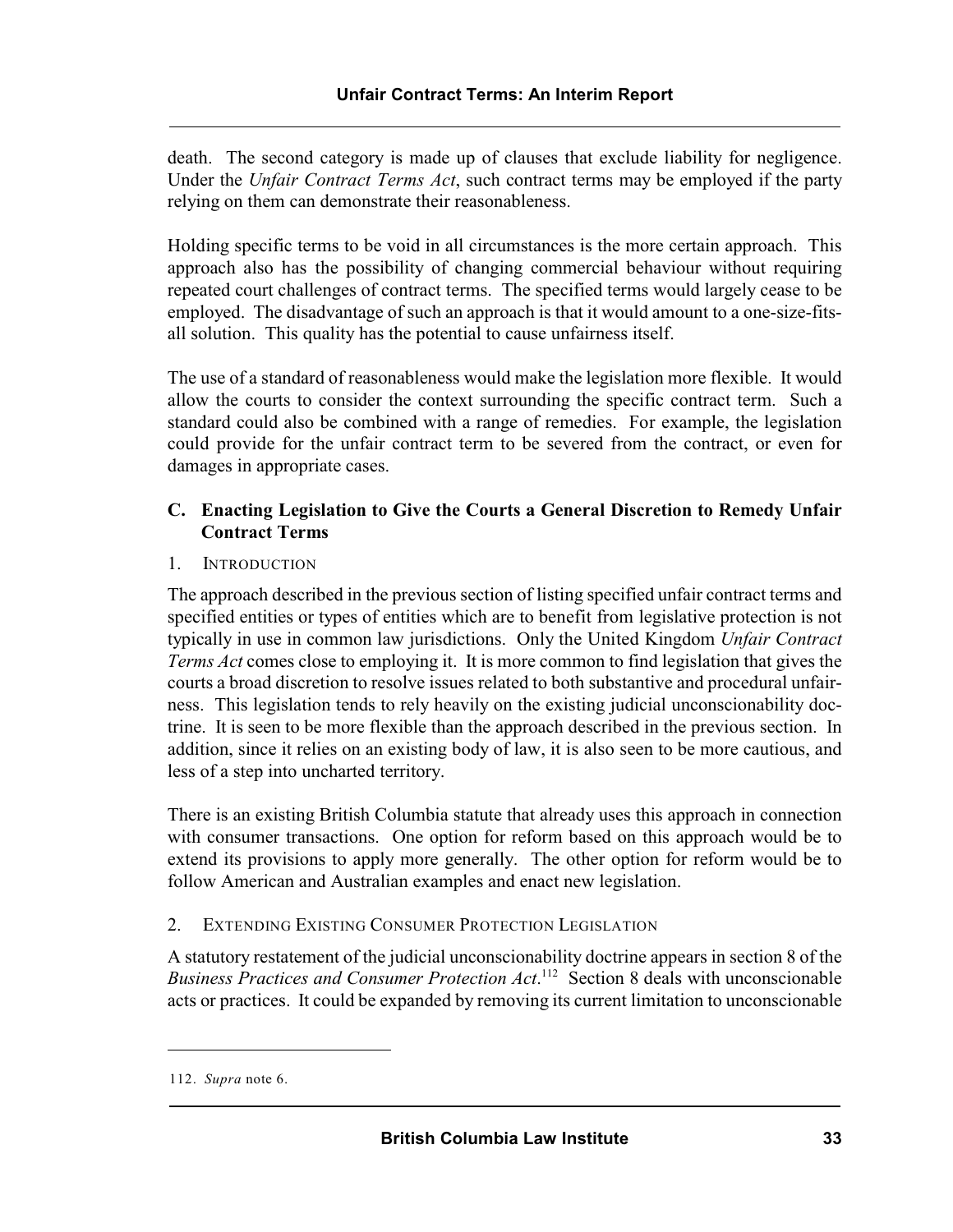acts or practices committed by a supplier in relation to a consumer transaction. The protection offered in section 8 could be made subject to a new limit, restricting its scope to specified entities such as strata corporations, or to small enterprises. Section 8 could also be made a rule of general application.

A further refinement would involve revising subsection (3). It currently sets out a list of circumstances that a court must consider when reviewing a contract under section 8. It would be awkward to apply many of the items on this list to a commercial contract. The list could be reformulated as a set of indicia to assist the reviewing court. These changes could underscore the application of the unconscionability doctrine to contracts that fall outside the consumer context.

The difficulty with this approach is that it conflicts to some extent with the rationale underlying the *Business Practices and Consumer Protection Act*. The statute was meant to consolidate a wide variety of consumer protection statutes and to place the consumer protection field under the regulatory and enforcement authority of a new agency, the Business Practices and Consumer Protection Authority. As a result, the legislation contains many provisions that would not be applicable to an expanded approach to unfair contract terms. Many of these provisions contain the remedial and enforcement sections of the new statute. It could be difficult to accommodate an expanded approach to unfair contract terms within this integrated and self-contained consumer protection structure.

## 3. ENACTING NEW LEGISLATION

Rather than expanding existing consumer protection legislation, another approach is to create a new generally-applicable statutory provision. The most notable example of this approach is found in the American Uniform Commercial Code.<sup>113</sup> Section  $2-302$  of the Uniform Commercial Code establishes a general discretion for the courts to review contracts on the basis of unconscionability.<sup> $114$ </sup> If a contract, or a contract term, is found to be unconscionable, then the court may set it aside.

Section 2–302 is a rather simple provision. The legislation does not give the courts much guidance in exercising their discretion. As a result, the American courts have tended to rely

<sup>113.</sup> The Uniform Commercial Code is a statute prepared by the American Law Institute and the National Conference of Commissioners on Uniform State Laws for enactment by American states. It has been adopted, in whole or in part, by all American states. For information as to whether a particular provision is in force in a given state, see, online: Legal Information Institute <http://www.law.cornell.edu/uniform/ ucc.html> (last modified: 24 March 2003).

<sup>114.</sup> *See Restatement (Second) of Contracts* § 208 (1979) ("Uniform Commercial Code § 2–302 is literally inapplicable to contracts not involving the sale of goods, but it has proven very influential in non-sale cases. It has many times been used either by analogy or because it was felt to embody a generally accepted social attitude of fairness going beyond its statutory application to sales of goods.").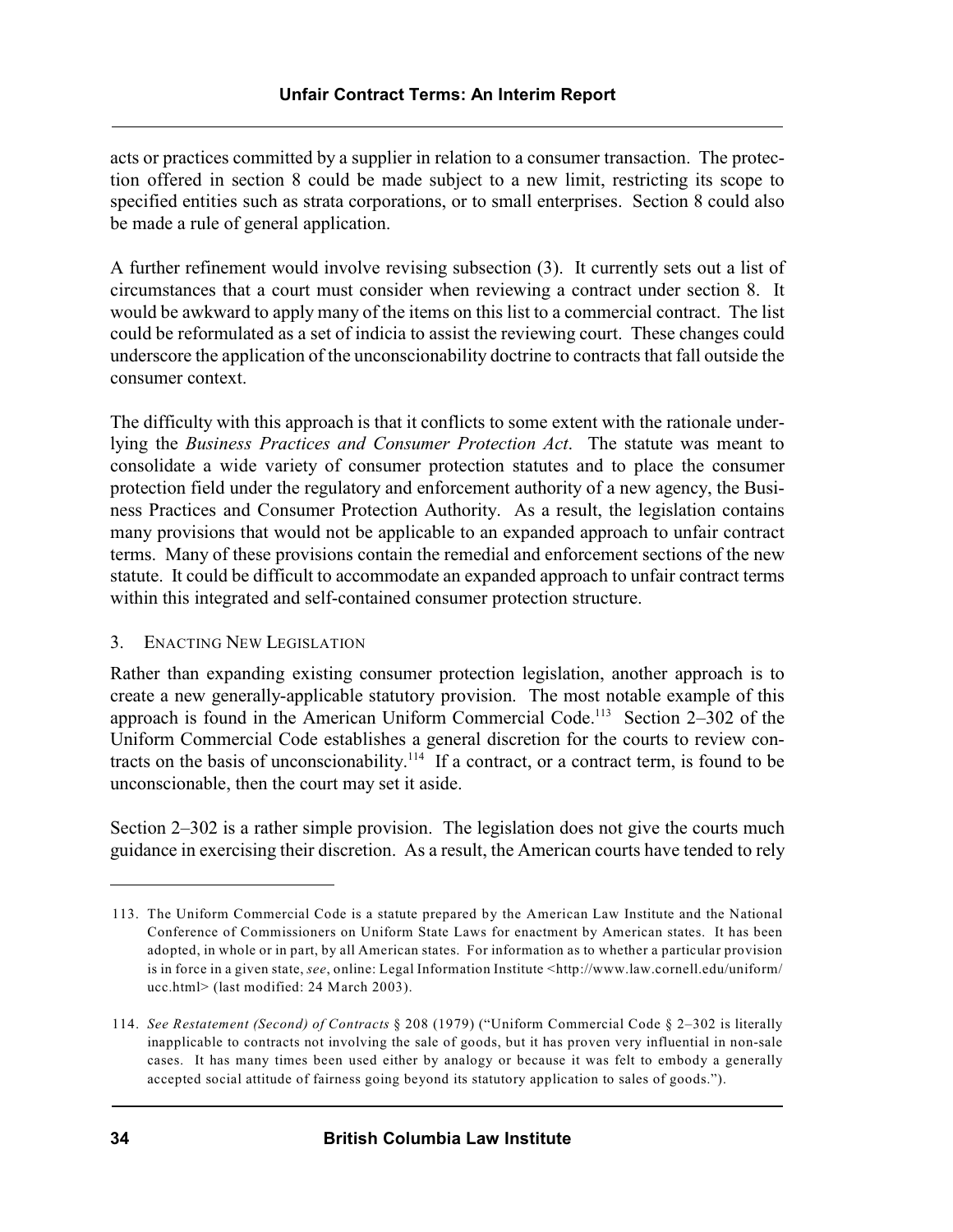on previously-decided cases dealing with unconscionability in applying section 2–302. This approach helps to overcome some of the vagueness of the provision. It also tends to mean that section 2–302 has been applied conservatively.<sup>115</sup> Taken in a British Columbia context, a provision like section 2–302 would simply emphasize the applicability of the judicial unconscionability doctrine to contracts.

A more ambitious approach is set out in the New South Wales *Contracts Review Act,* 1980<sup>116</sup> The *Contracts Review Act* attempts to provide a brief definition of "unjust." The definition is inclusive. It incorporates "unconscionability, harshness, and oppression" into the concept of "unjust."<sup> $117$ </sup> The legislation also sets out a lengthy list of factors for a reviewing court to consider in determining whether a contract is unjust.<sup>118</sup> The legislation also contains a range of remedies. $119$ 

This approach has advantages over the one taken by section 2–302 of the Uniform Commercial Code. The broad list of factors is less vague than a simple statement that the unconscionability doctrine applies. The list also makes it clearer when the legislation does not apply, encouraging certainty. As a result, the courts may be able to take a less conservative approach in applying the statute. The remedial flexibility, as well, serves to encourage a less conservative approach. The legislation may be helpful in cases where rescission of a contract due to its incorporation of an unfair contract term is not appropriate.

4. SUMMARY

The strengths of this approach to reform may be summed up as flexibility and familiarity. The weaknesses may be a little less visible. These weaknesses flow from the approach's strengths. The familiar part of this approach to reform is its connection to the existing unconscionability doctrine. However, the application of that doctrine in British Columbia has not proved effective in dealing with substantive unfairness. Its focus has been on

- 116. (N.S.W.), 1980, c. 16.
- 117. *See Contracts Review Act*, *ibid.*, section 1.
- 118. *See Contracts Review Act*, *ibid.*, section 9. Most of these factors relate to improprieties in negotiating the contract.
- 119. *See Contracts Review Act*, *ibid.*, section 7–8, Schedule 1.

<sup>115.</sup> *See e.g.* Michael M. Greenfield & Linda J. Rasch, "Limits on Standard-Form Contracting in Revised Article 2" (1999) 32 U.C.C.L.J. 115 at 121:

<sup>. . .</sup> Section 2-302 empowers a court to refuse enforcement of contracts or terms that the court concludes are unconscionable. This section was controversial. . . . But the past 30 years have revealed that unconscionability is not a wild card. Though the concept is vague courts can work with it, and merchants can live with it.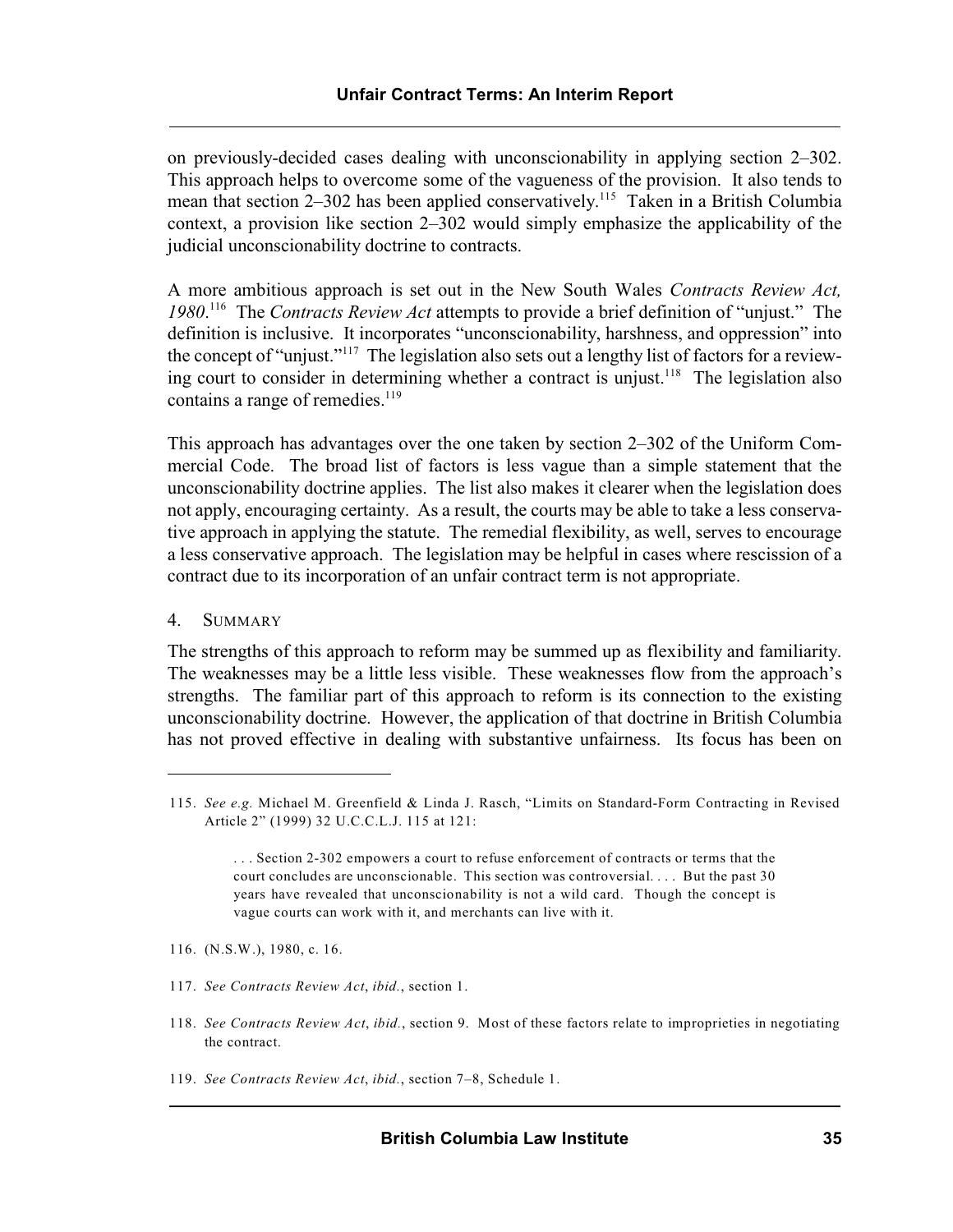protecting vulnerable people from procedural unfairness. This approach may fall wide of the mark in dealing with the issues raised in this Report.

In addition, any reforms based on expanding judicial discretion likely will not advance the goal of certainty. The exercise of judicial discretion based on unconscionability is inherently vague, even if the legislation provides courts with a list of factors to consider in exercising that discretion. Further, this approach makes judges, rather than society at large or contracting parties, primarily responsible for determining what is an unfair contract term. 120

## **D. Enacting Legislation to Create a Standard of Conduct in Contracts**

A third option for reform involves an approach based on making the attitudes of contracting parties the determining factor of whether a contract term is unfair. This approach would involve introducing a standard of conduct into commercial relations. Since the vast majority of commercial transactions will be fair, those that fall below the standard set by this majority would be unfair.

A simple version of this concept, applicable only to security agreements, is found in British Columbia's Personal Property Security Act.<sup>121</sup> Commercial reasonableness may be understood as ". . . the actions of the reasonably prudent business person in similar circumstances."<sup>122</sup> This standard is meant to be both an objective and a flexible one that is capable of development by the courts. Commercial reasonableness under the *Personal Property Security Act* relates mainly to the performance of a contract. It most commonly arises as an issue when a secured creditor attempts to seize and sell a debtor's property.

<sup>120.</sup> *See* Leff, *supra* note 7 at 516, who makes this point in the course of discussing section 2–302 of the Uniform Commercial Code: "... the attitudes relevant under section 2-302 are not those of the parties but those of the judges. The pictures to be sought in the facts are not of the varieties of oppressive or surprising negotiations, nor of oppressive or surprising contracts, but rather of oppressed or surprised judges."

<sup>121.</sup> R.S.B.C. 1996, c. 359, section 68 (2): "All rights, duties or obligations arising under a security agreement, this Act or any other law applicable to security agreements or security interests must be exercised or discharged in good faith and in a commercially reasonable manner." Section 68 (2) establishes a general duty to exercise or discharge rights, duties, or obligations arising from a security agreement in a commercially reasonable manner. *See also Personal Property Security Act*, section 16, which relates specifically to the enforcement of an acceleration clause in a security agreement.

<sup>122.</sup> Richard H. McLaren, *Personal Property Security: An Introductory Analysis*, 5<sup>th</sup> ed. (Toronto: Carswell, 1999) at § 7.02[1].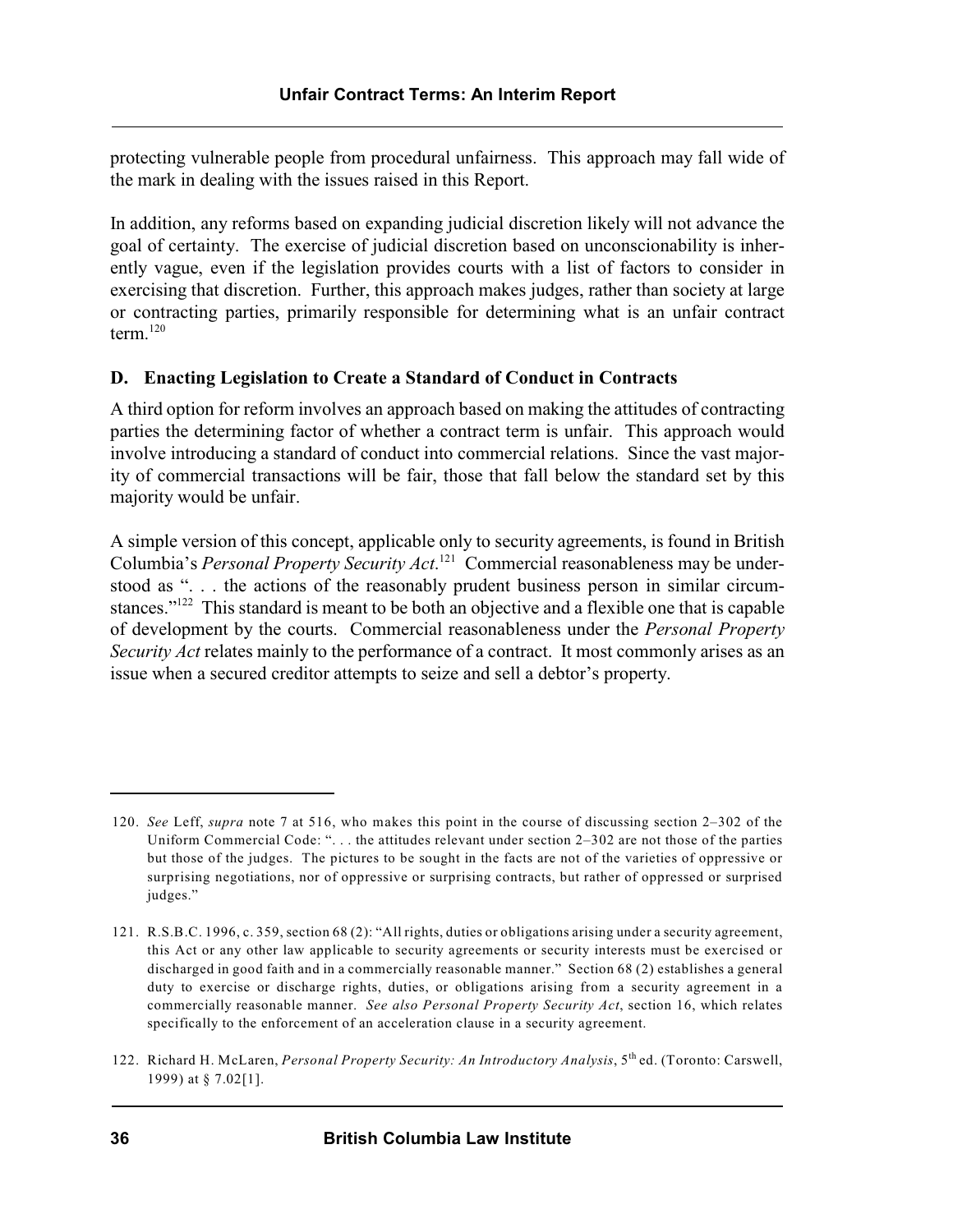Part IVA of Australia's *Trade Practices Act 1974*<sup>123</sup> contains an attempt to apply a standard of conduct to contracts generally. Much of Part IVA involves a restatement of the judicial unconscionability doctrine<sup>124</sup> and the application of the doctrine to commercial contracts.<sup>125</sup> In large measure, these aspects of Part IVA exceed the scope of the issues discussed in this Report. However, one feature of the extension of unconscionability to commercial contracts has relevance here. That feature is the decision to give what are called "industry codes" the force of law.<sup>126</sup>

Industry codes are defined as a codes regulating the conduct of participants in an industry towards other participants in the industry or towards consumers in the industry.<sup>127</sup> They can be mandatory or voluntary. The key point, for the purposes of this discussion, is that an industry code is developed by the participants in the industry itself, based on their understanding of what the standard of conduct for the industry should be.

Statutory enforcement of industry codes could be used in a more focussed way than is seen in the *Trade Practices Act*. An industry code could be used to spell out the types of contract terms that are considered to be unfair in a given industry. This approach to unfairness would have the advantage of shifting the determination of what is unfair from judges to participants in the industry. Of course, courts would still be responsible for enforcement of the legislation. However, if the standard of conduct for an industry is sufficiently detailed and well known, it could serve as a useful guide that could limit the need for recourse to the courts.

There are possible disadvantages to relying on industry codes. First among them is that the standards of conduct could vary widely among industries. This development could result in confusion for consumers and businesses that are not ordinarily participants in an industry. Industry codes may, initially, only be useful as a supplement to existing legislative standards, as in Australia's *Trade Practices Act*. Second, there could be disagreements within an industry as to what contract terms should be labeled unfair. Such disagreements could be protracted if different segments of an industry have considerably different interests.

126. *See Trade Practices Act*, *ibid.*, section 51AC (3) (g) and (4) (g) and section 51AD.

<sup>123.</sup> (Cth.), 1974, c. 51. For a brief review of the history of Part IVA of the *Trade Practices Act* (which includes references to the relevant government reports), *see Australian Competition & Consumer Commission* v. *C G Berbatis Holdings Pty Ltd*, [2000] FCA 2 at paras. 5–8, French J., online: Australasian Legal Information Institute <http://www.austlii.edu.au/cgi-bin/disp.pl/au/cases/cth/ federal%5fct/2000/2.html?query=title +%28+%22berbatis%22+%29>.

<sup>124.</sup> *See Trade Practices Act*, *ibid.*, section 51AA and section 51AB.

<sup>125.</sup> *See Trade Practices Act*, *ibid.*, section 51AC.

<sup>127.</sup> *See Trade Practices Act*, *ibid.*, section 51ACA (1).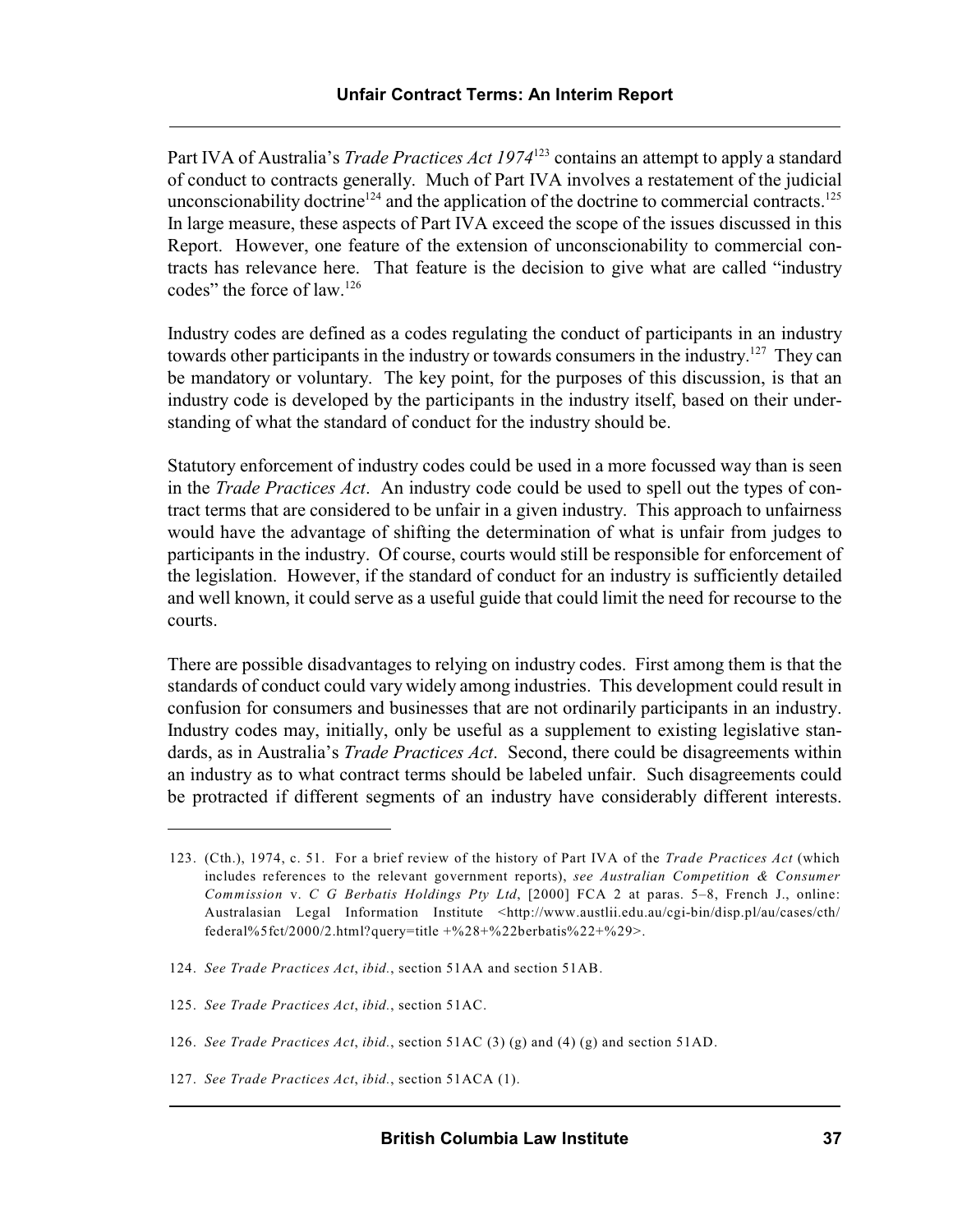Finally, the discussions in the previous sections regarding who receives the benefit of protection and the remedies available apply equally to this section.

## **V. CONCLUSION**

The options to reform the law of unfair contract terms discussed in this Report remain starting points for discussion at this time. Tellingly, they were not engaged in any substantive way by the respondents to our consultation. Instead, other legal and social issues appear to be foremost in the public's attention. As a result, we do not have a firm base on which to ground a set for recommendations on legislative responses to unfair contract terms.

This document has been characterized as an interim report, however, to emphasize that the Law Institute will maintain its interest in unfair contract terms. If a more concrete case emerges in the future for a legislative response to unfair contract terms, the Law Institute will not hesitate to formulate recommendations.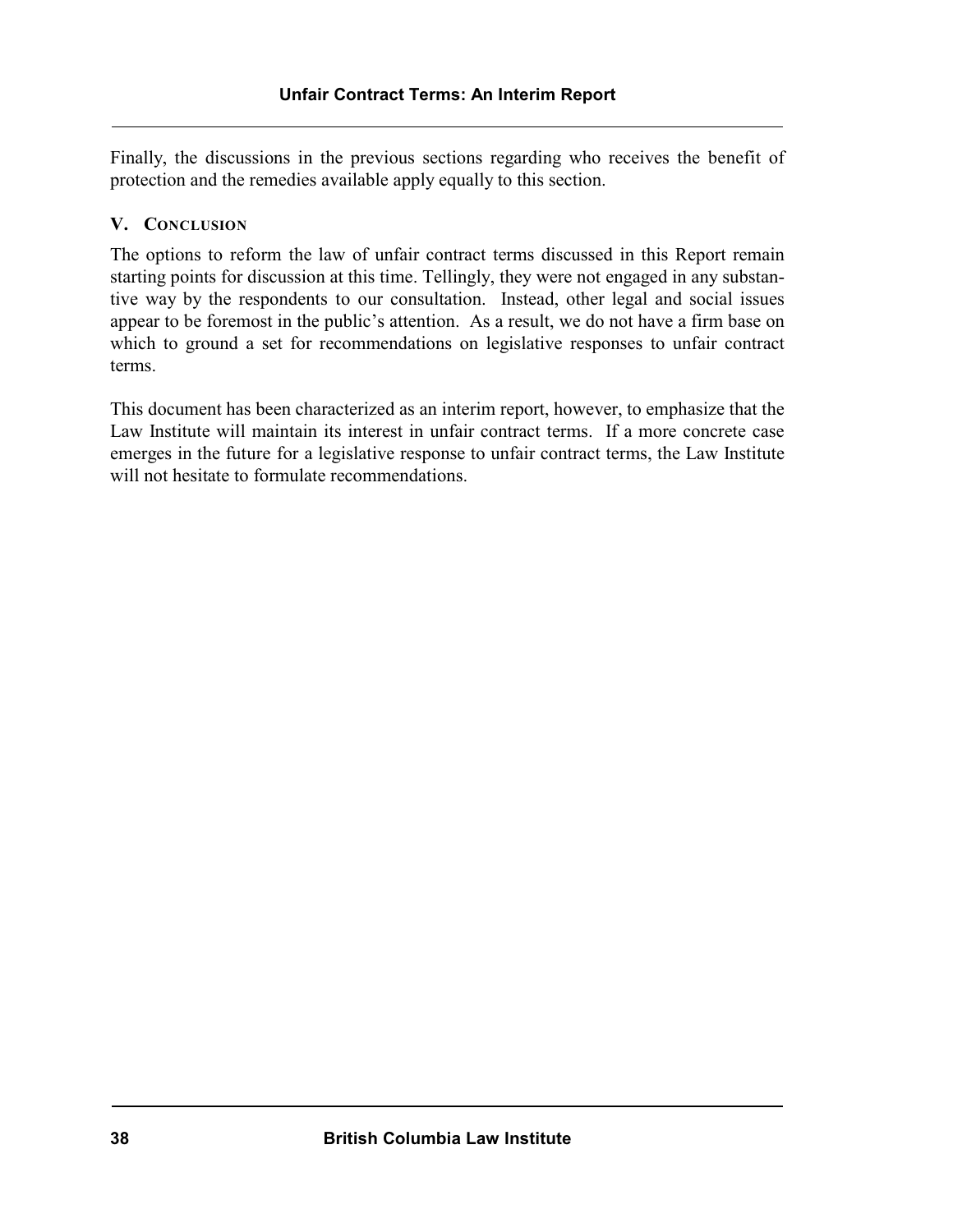## APPENDIX

## *Selected Provisions Taken from Legislation in Force in Jurisdictions Outside British Columbia*

#### **1.** *Unfair Contract Terms Act 1977*

#### **Part I**

#### **Amendment of Law for England and Wales and Northern Ireland**

#### **1 Scope of Part I**

- (1) For the purposes of this Part of this Act, **"negligence"** means the breach—
	- (a) of any obligation, arising from the express or implied terms of a contract, to take reasonable care or exercise reasonable skill in the performance of the contract;
	- (b) of any common law duty to take reasonable care or exercise reasonable skill (but not any stricter duty);
	- (c) of the common duty of care imposed by the *Occupiers' Liability Act 1957* or the *Occupiers' Liability Act (Northern Ireland) 1957*.

. . .

- (3) In the case of both contract and tort, sections 2 to 7 apply (except where the contrary is stated in section  $6(4)$ ) only to business liability, that is liability for breach of obligations or duties arising—
	- (a) from things done or to be done by a person in the course of a business (whether his own business or another's); or
	- (b) from the occupation of premises used for business purposes of the occupier. . . .
- (4) In relation to any breach of duty or obligation, it is immaterial for any purpose of this Part of this Act whether the breach was inadvertent or intentional, or whether liability for it arises directly or vicariously.

#### **2 Negligence liability**

- (1) A person cannot by reference to any contract term or to a notice given to persons generally or to particular persons exclude or restrict his liability for death or personal injury resulting from negligence.
- (2) In the case of other loss or damage, a person cannot so exclude or restrict his liability for negligence except in so far as the term or notice satisfies the requirement of reasonableness.
- (3) Where a contract term or notice purports to exclude or restrict liability for negligence a person's agreement to or awareness of it is not of itself to be taken as indicating his voluntary acceptance of any risk.

**\*\*\***

#### **9 Effect of breach**

(1) Where for reliance upon it a contract term has to satisfy the requirement of reasonableness, it may be found to do so and be given effect accordingly notwithstanding that the contract has been terminated either by breach or by a party electing to treat it as repudiated.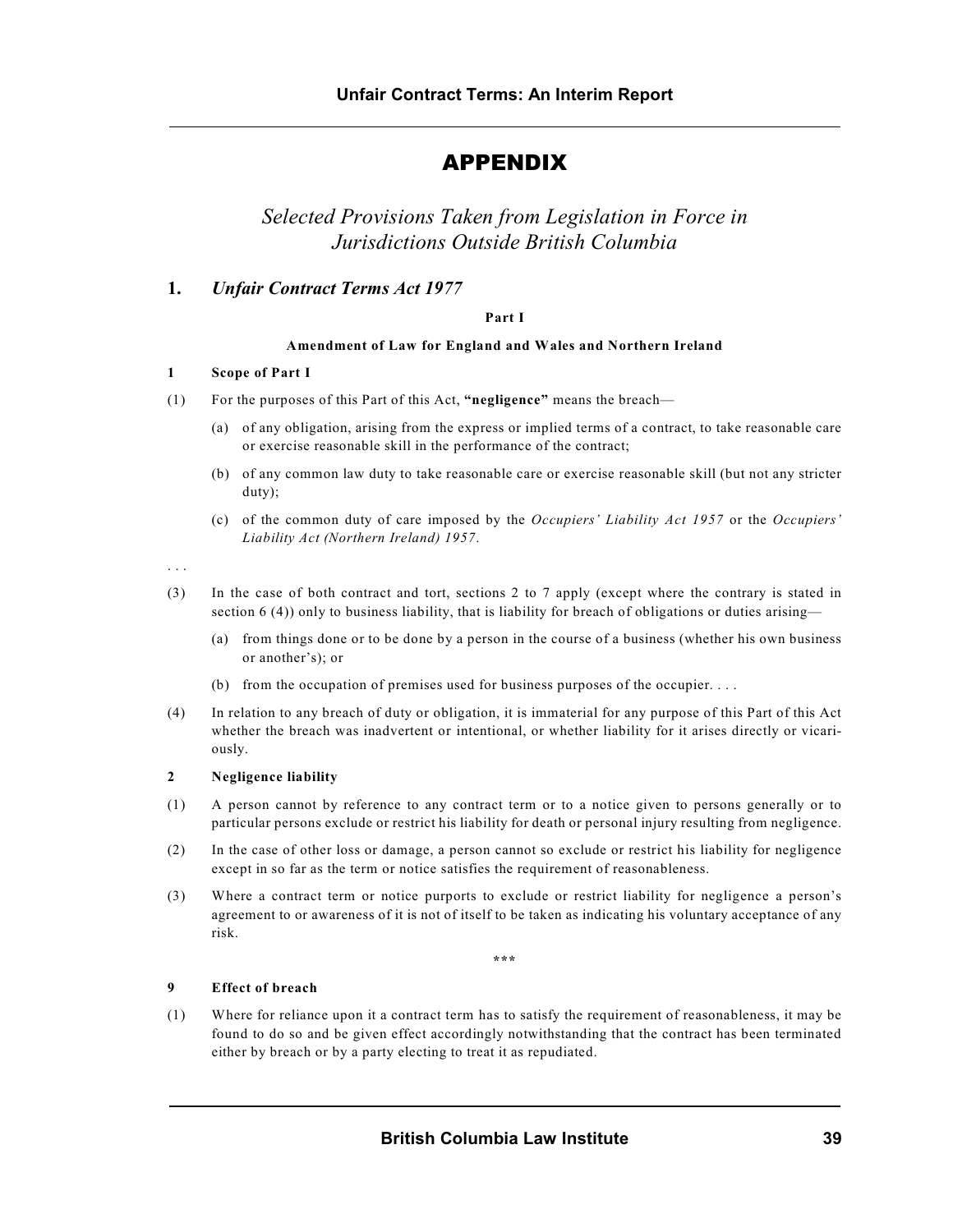(2) Where on a breach the contract is nevertheless affirmed by a party entitled to treat it as repudiated, this does not of itself exclude the requirement of reasonableness in relation to any contract term.

**\*\*\***

#### **11 The "reasonableness" test**

(1) In relation to a contract term, the requirement of reasonableness for the purposes of this Part of this Act, section 3 of the *Misrepresentation Act 1967* and section 3 of the *Misrepresentation Act (Northern Ireland) 1967* is that the term shall have been a fair and reasonable one to be included having regard to the circumstances which were, or ought reasonably to have been, known to or in the contemplation of the parties when the contract was made.

. . .

- (3) In relation to a notice (not being a notice having contractual effect), the requirement of reasonableness under this Act is that it should be fair and reasonable to allow reliance on it, having regard to all the circumstances obtaining when the liability arose or (but for the notice) would have arisen.
- (4) Where by reference to a contract term or notice a person seeks to restrict liability to a specified sum of money, and the question arises (under this or any other Act) whether the term or notice satisfies the requirement of reasonableness, regard shall be had in particular (but without prejudice to subsection (2) above in the case of contract terms) to—
	- (a) the resources which he could expect to be available to him for the purpose of meeting the liability should it arise; and
	- (b) how far it was open to him to cover himself by insurance.
- (5) It is for those claiming that a contract term or notice satisfies the requirement of reasonableness to show that it does.

**\*\*\***

#### **13 Varieties of exemption clause**

- (1) To the extent that this Part of this Act prevents the exclusion or restriction of any liability it also prevents—
	- (a) making the liability or its enforcement subject to restrictive or onerous conditions;
	- (b) excluding or restricting any right or remedy in respect of the liability, or subjecting a person to any prejudice in consequence of his pursuing any such right or remedy;
	- (c) excluding or restricting rules of evidence or procedure;

and (to that extent) sections 2 and 5 to 7 also prevent excluding or restricting liability by reference to terms and notices which exclude or restrict the relevant obligation or duty.

(2) But an agreement in writing to submit present or future differences to arbitration is not to be treated under this Part of this Act as excluding or restricting any liability.

**\*\*\***

#### **SCHEDULE 1**

#### **SCOPE OF SECTIONS 2 TO 4 AND 7**

*Section 1 (2)*

1 Sections 2 to 4 of this Act do not extend to—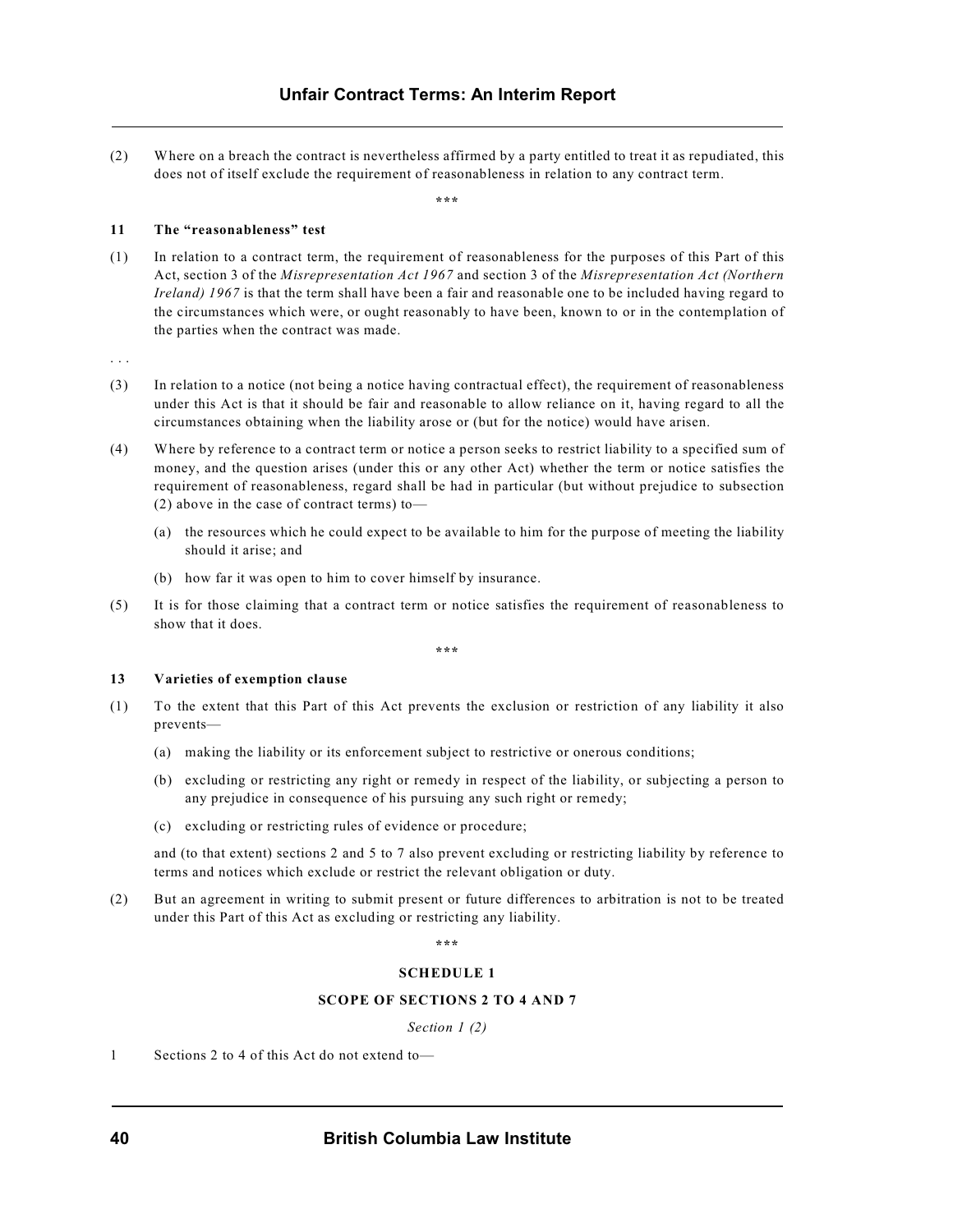- (a) any contract of insurance (including a contract to pay an annuity on human life);
- (b) any contract so far as it relates to the creation or transfer of an interest in land, or to the termination of such an interest, whether by extinction, merger, surrender, forfeiture or otherwise;
- (c) any contract so far as it relates to the creation or transfer of a right or interest in any patent, trade mark, copyright [or design right], registered design, technical or commercial information or other intellectual property, or relates to the termination of any such right or interest;
- (d) any contract so far as it relates—
	- (i) to the formation or dissolution of a company (which means any body corporate or unincorporated association and includes a partnership), or
	- (ii) to its constitution or the rights or obligations of its corporators or members;
- (e) any contract so far as it relates to the creation or transfer of securities or of any right or interest in securities.

```
. . .
```
## **2. Uniform Commercial Code**

#### **§ 2–106. Definitions.**

(1) In this Article unless the context otherwise requires **"contract"** and **"agreement"** are limited to those relating to the present or future sale of goods. **"Contract for sale"** includes both a present sale of goods and a contract to sell goods at a future time. A **"sale"** consists in the passing of title from the seller to the buyer for a price. A **"present sale"** means a sale which is accomplished by the making of the contract.

. . .

#### **§ 2–302. Unconscionable Contract or Clause.**

- (1) If the court as a matter of law finds the contract or any clause of the contract to have been unconscionable at the time it was made the court may refuse to enforce the contract, or it may enforce the remainder of the contract without the unconscionable clause, or it may so limit the application of any unconscionable clause as to avoid any unconscionable result.
- (2) When it is claimed or appears to the court that the contract or any clause thereof may be unconscionable the parties shall be afforded a reasonable opportunity to present evidence as to its commercial setting, purpose and effect to aid the court in making the determination.

#### **3.** *Contracts Review Act, 1980*

#### **4 Definitions**

(1) In this Act, except in so far as the context or subject-matter otherwise indicates or requires:

. . .

**"unjust"** includes unconscionable, harsh or oppressive, and **"injustice"** shall be construed in a corresponding manner.

**\*\*\***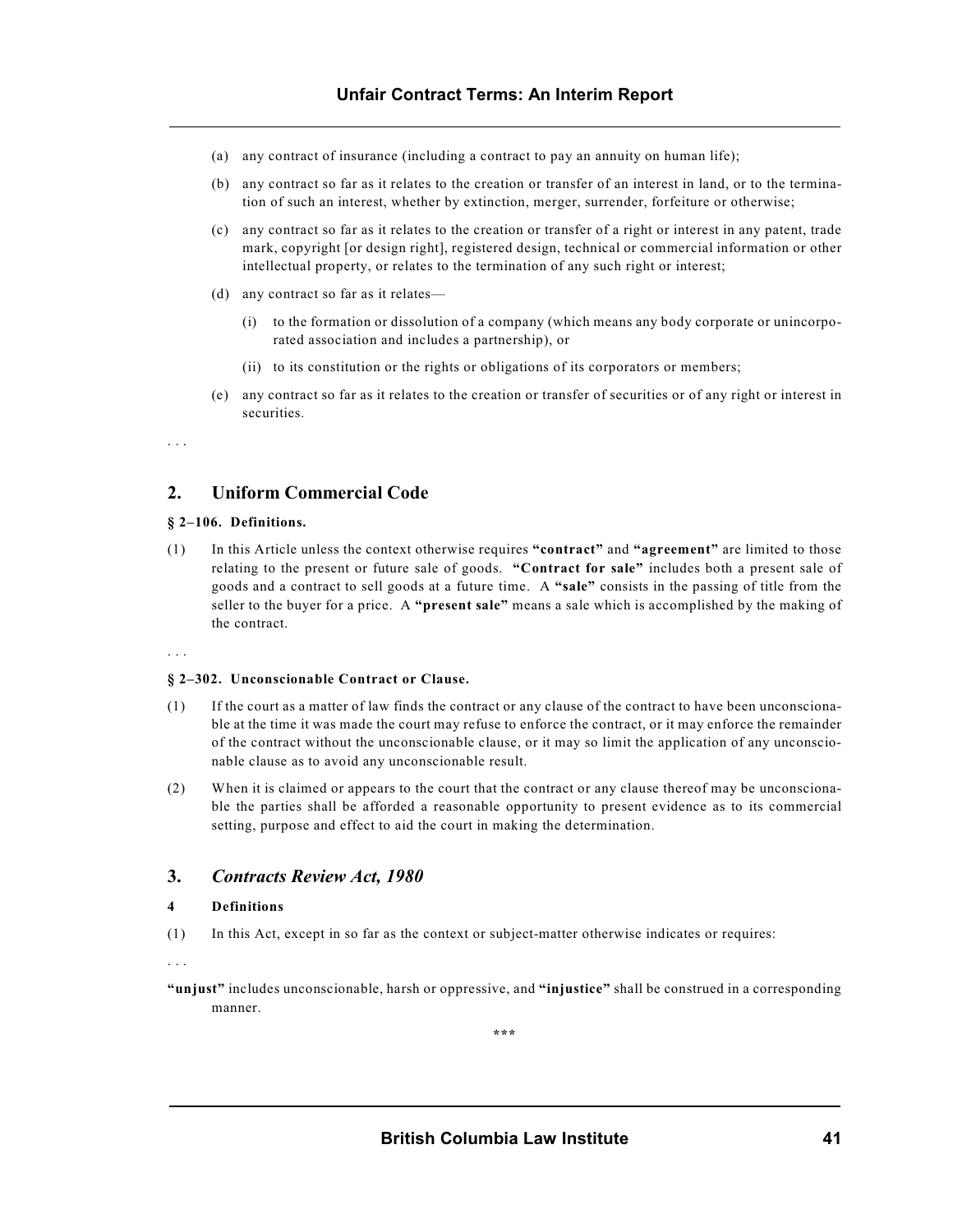#### **7 Principal relief**

- (1) Where the Court finds a contract or a provision of a contract to have been unjust in the circumstances relating to the contract at the time it was made, the Court may, if it considers it just to do so, and for the purpose of avoiding as far as practicable an unjust consequence or result, do any one or more of the following:
	- (a) it may decide to refuse to enforce any or all of the provisions of the contract,
	- (b) it may make an order declaring the contract void, in whole or in part,
	- (c) it may make an order varying, in whole or in part, any provision of the contract,
	- (d) it may, in relation to a land instrument, make an order for or with respect to requiring the execution of an instrument that:
		- (i) varies, or has the effect of varying, the provisions of the land instrument, or
		- (ii) terminates or otherwise affects, or has the effect of terminating or otherwise affecting, the operation or effect of the land instrument.
- (2) Where the Court makes an order under subsection (1) (b) or (c), the declaration or variation shall have effect as from the time when the contract was made or (as to the whole or any part or parts of the contract) from some other time or times as specified in the order.

#### . . .

#### **8 Ancillary relief**

Schedule 1 has effect with respect to the ancillary relief that may be granted by the Court in relation to an application for relief under this Act.

#### **9 Matters to be considered by Court**

- (1) In determining whether a contract or a provision of a contract is unjust in the circumstances relating to the contract at the time it was made, the Court shall have regard to the public interest and to all the circumstances of the case, including such consequences or results as those arising in the event of:
	- (a) compliance with any or all of the provisions of the contract, or
	- (b) non-compliance with, or contravention of, any or all of the provisions of the contract.
- (2) Without in any way affecting the generality of subsection (1), the matters to which the Court shall have regard shall, to the extent that they are relevant to the circumstances, include the following:
	- (a) whether or not there was any material inequality in bargaining power between the parties to the contract,
	- (b) whether or not prior to or at the time the contract was made its provisions were the subject of negotiation,
	- (c) whether or not it was reasonably practicable for the party seeking relief under this Act to negotiate for the alteration of or to reject any of the provisions of the contract,
	- (d) whether or not any provisions of the contract impose conditions which are unreasonably difficult to comply with or not reasonably necessary for the protection of the legitimate interests of any party to the contract,
	- (e) whether or not:
		- (i) any party to the contract (other than a corporation) was not reasonably able to protect his or her interests, or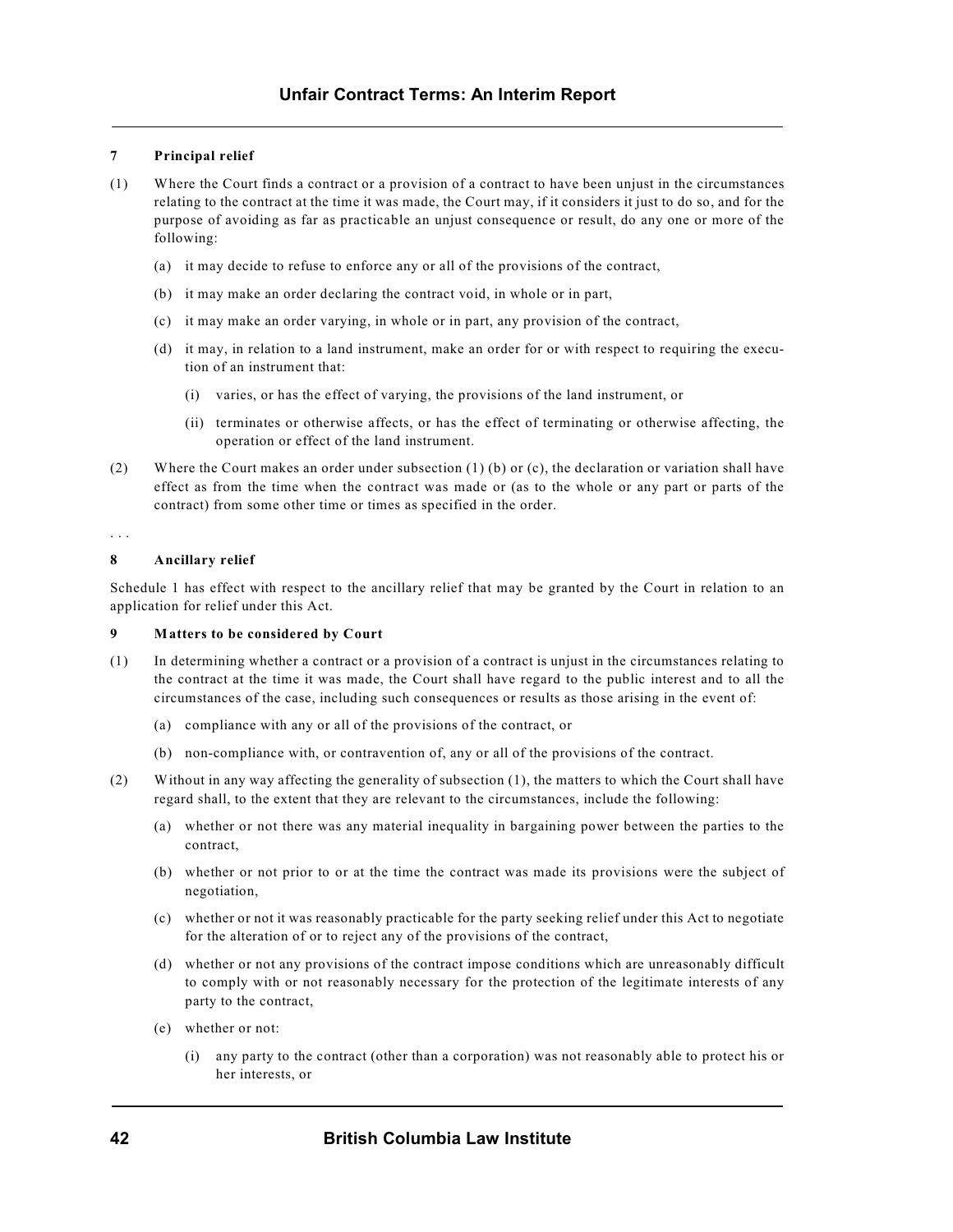(ii) any person who represented any of the parties to the contract was not reasonably able to protect the interests of any party whom he or she represented,

because of his or her age or the state of his or her physical or mental capacity,

- (f) the relative economic circumstances, educational background and literacy of:
	- (i) the parties to the contract (other than a corporation), and
	- (ii) any person who represented any of the parties to the contract,
- (g) where the contract is wholly or partly in writing, the physical form of the contract, and the intelligibility of the language in which it is expressed,
- (h) whether or not and when independent legal or other expert advice was obtained by the party seeking relief under this Act,
- (i) the extent (if any) to which the provisions of the contract and their legal and practical effect were accurately explained by any person to the party seeking relief under this Act, and whether or not that party understood the provisions and their effect,
- (j) whether any undue influence, unfair pressure or unfair tactics were exerted on or used against the party seeking relief under this Act:
	- (i) by any other party to the contract,
	- (ii) by any person acting or appearing or purporting to act for or on behalf of any other party to the contract, or
	- (iii) by any person to the knowledge (at the time the contract was made) of any other party to the contract or of any person acting or appearing or purporting to act for or on behalf of any other party to the contract,
- (k) the conduct of the parties to the proceedings in relation to similar contracts or courses of dealing to which any of them has been a party, and
- (l) the commercial or other setting, purpose and effect of the contract.

. . .

#### **\*\*\***

#### **SCHEDULE 1**

#### **ANCILLARY RELIEF**

#### *(Section 8)*

- **1** Where the Court makes a decision or order under section 7, it may also make such orders as may be just in the circumstances for or with respect to any consequential or related matter, including orders for or with respect to:
	- (a) the making of any disposition of property,
	- (b) the payment of money (whether or not by way of compensation) to a party to the contract,
	- (c) the compensation of a person who is not a party to the contract and whose interest might otherwise be prejudiced by a decision or order under this Act,
	- (d) the supply or repair of goods,
	- (e) the supply of services,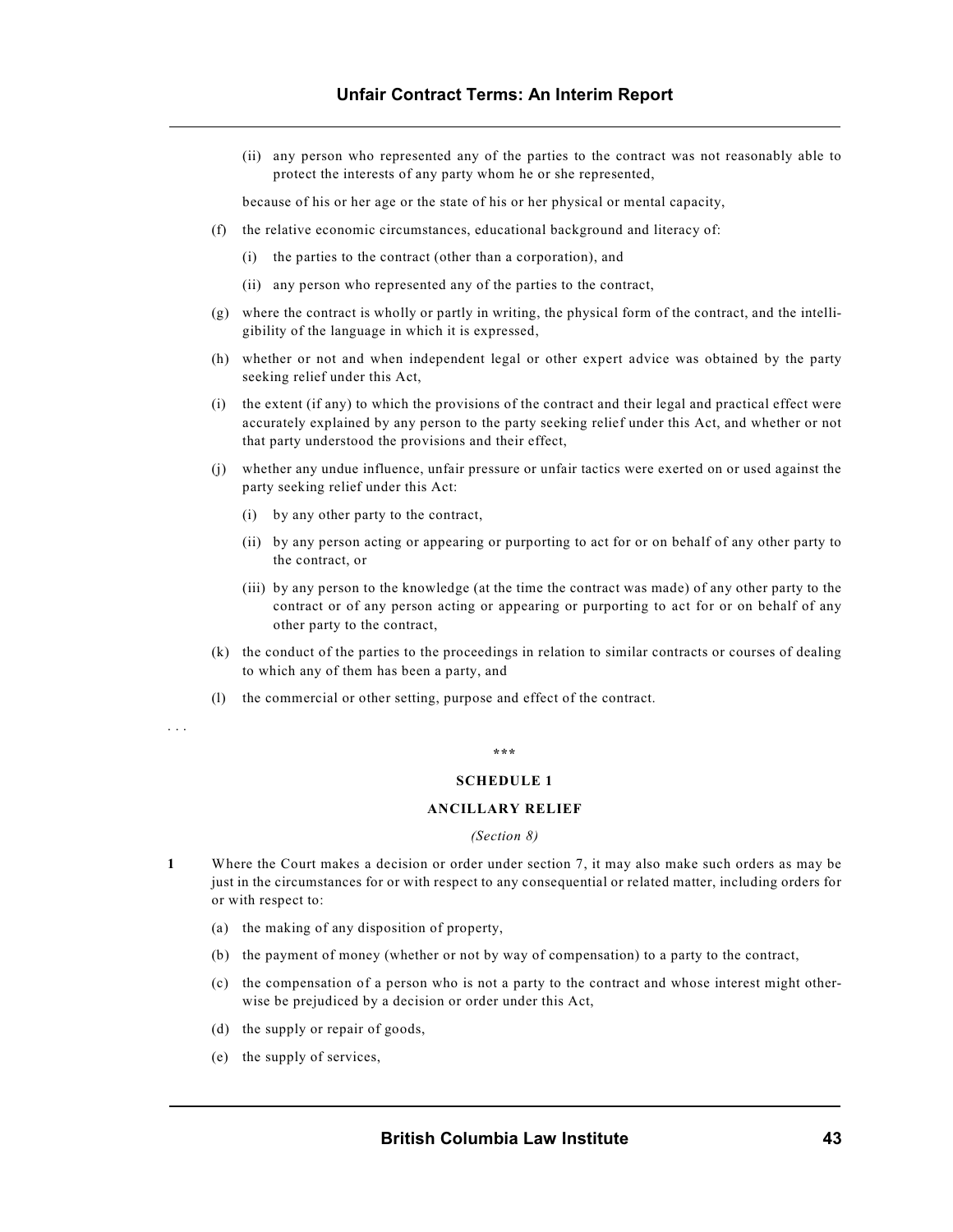- (f) the sale or other realisation of property,
- (g) the disposal of the proceeds of sale or other realisation of property,
- (h) the creation of a charge on property in favour of any person,
- (i) the enforcement of a charge so created,
- (j) the appointment and regulation of the proceedings of a receiver of property, and
- (k) the rescission or variation of any order of the Court under this clause,

and such orders in connection with the proceedings as may be just in the circumstances. . . .

## **4.** *Trade Practices Act 1974*

#### **Part 1—Preliminary**

#### **4 Interpretation**

(1) In this Act, unless the contrary intention appears:

. . .

**"business"** includes a business not carried on for profit.

. . .

**"Commission"** means the Australian Competition and Consumer Commission established by section 6A, and includes a member of the Commission or a Division of the Commission performing functions of the Commission.

. . .

**"corporation"** means a body corporate that:

- (a) is a foreign corporation;
- (b) is a trading corporation formed within the limits of Australia or is a financial corporation so formed;
- (c) is incorporated in a Territory; or
- (d) is the holding company of a body corporate of a kind referred to in paragraph (a), (b) or (c).

. . .

**"trade or commerce"** means trade or commerce within Australia or between Australia and places outside Australia.

. . .

**\*\*\***

#### **5 Extended application of Parts IV, IVA, V, VB and VC**

(1) Part IV, Part IVA, Part V (other than Division 1AA), Part VB and Part VC extend to the engaging in conduct outside Australia by bodies corporate incorporated or carrying on business within Australia or by Australian citizens or persons ordinarily resident within Australia.

. . .

**\*\*\***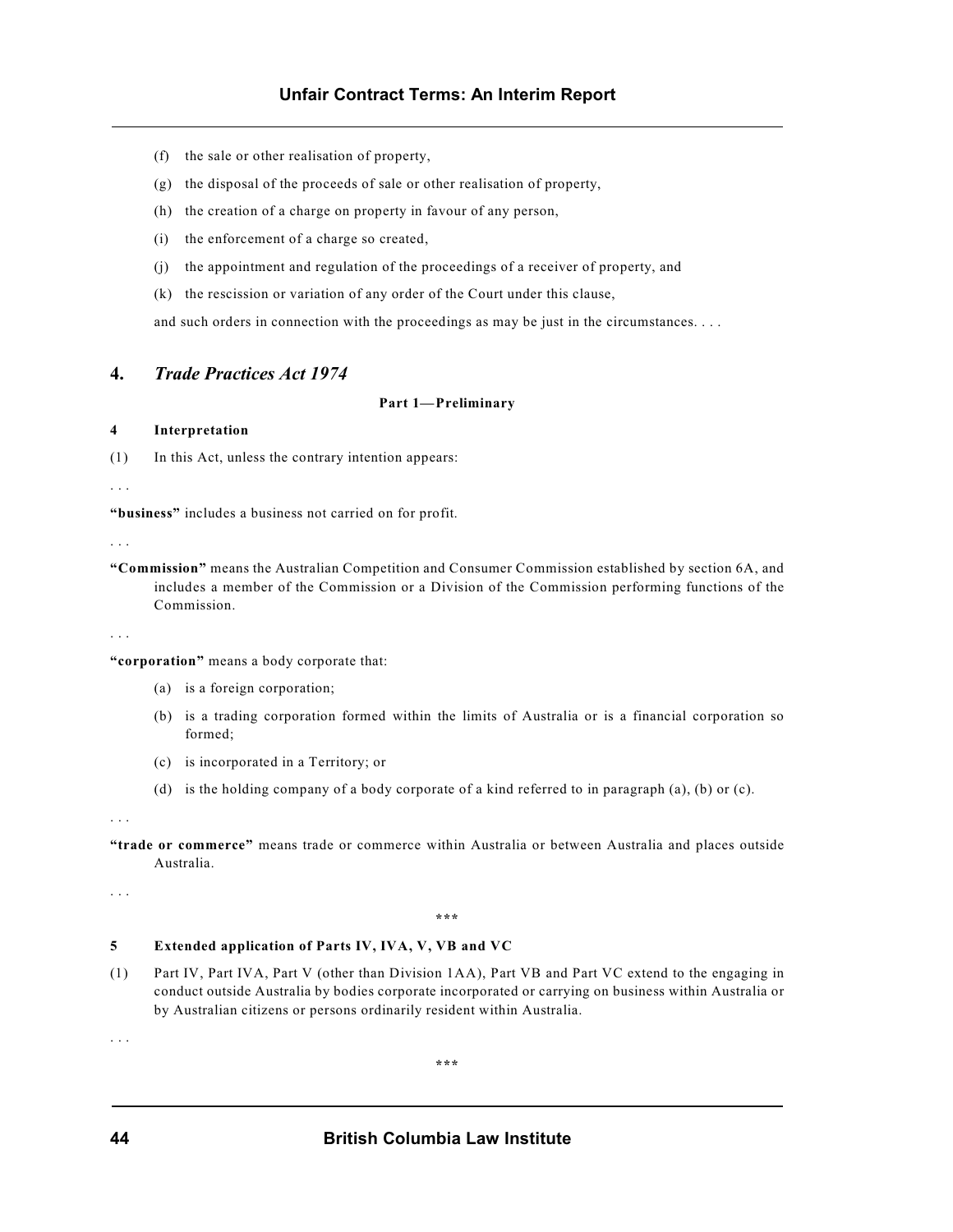#### **Part IVA—Unconscionable Conduct**

#### **51AAB Part does not apply to financial services**

- (1) Section 51AA does not apply to conduct engaged in in relation to financial services.
- (2) Section 51AB does not apply to the supply, or possible supply, of services that are financial services.

#### **51AA Unconscionable conduct within the meaning of the unwritten law of the States and Territories**

- (1) A corporation must not, in trade or commerce, engage in conduct that is unconscionable within the meaning of the unwritten law, from time to time, of the States and Territories.
- (2) This section does not apply to conduct that is prohibited by section 51AB or 51AC.

#### **51AB Unconscionable conduct**

- (1) A corporation shall not, in trade or commerce, in connection with the supply or possible supply of goods or services to a person, engage in conduct that is, in all the circumstances, unconscionable.
- (2) Without in any way limiting the matters to which the Court may have regard for the purpose of determining whether a corporation has contravened subsection (1) in connection with the supply or possible supply of goods or services to a person (in this subsection referred to as the consumer), the Court may have regard to:
	- (a) the relative strengths of the bargaining positions of the corporation and the consumer;
	- (b) whether, as a result of conduct engaged in by the corporation, the consumer was required to comply with conditions that were not reasonably necessary for the protection of the legitimate interests of the corporation;
	- (c) whether the consumer was able to understand any documents relating to the supply or possible supply of the goods or services;
	- (d) whether any undue influence or pressure was exerted on, or any unfair tactics were used against, the consumer or a person acting on behalf of the consumer by the corporation or a person acting on behalf of the corporation in relation to the supply or possible supply of the goods or services; and
	- (e) the amount for which, and the circumstances under which, the consumer could have acquired identical or equivalent goods or services from a person other than the corporation.
- (3) A corporation shall not be taken for the purposes of this section to engage in unconscionable conduct in connection with the supply or possible supply of goods or services to a person by reason only that the corporation institutes legal proceedings in relation to that supply or possible supply or refers a dispute or claim in relation to that supply or possible supply to arbitration.
- (4) For the purpose of determining whether a corporation has contravened subsection (1) in connection with the supply or possible supply of goods or services to a person:
	- (a) the Court shall not have regard to any circumstances that were not reasonably forseeable at the time of the alleged contravention; and
	- (b) the Court may have regard to conduct engaged in, or circumstances existing, before the commencement of this section.
- (5) A reference in this section to goods or services is a reference to goods or services of a kind ordinarily acquired for personal, domestic or household use or consumption.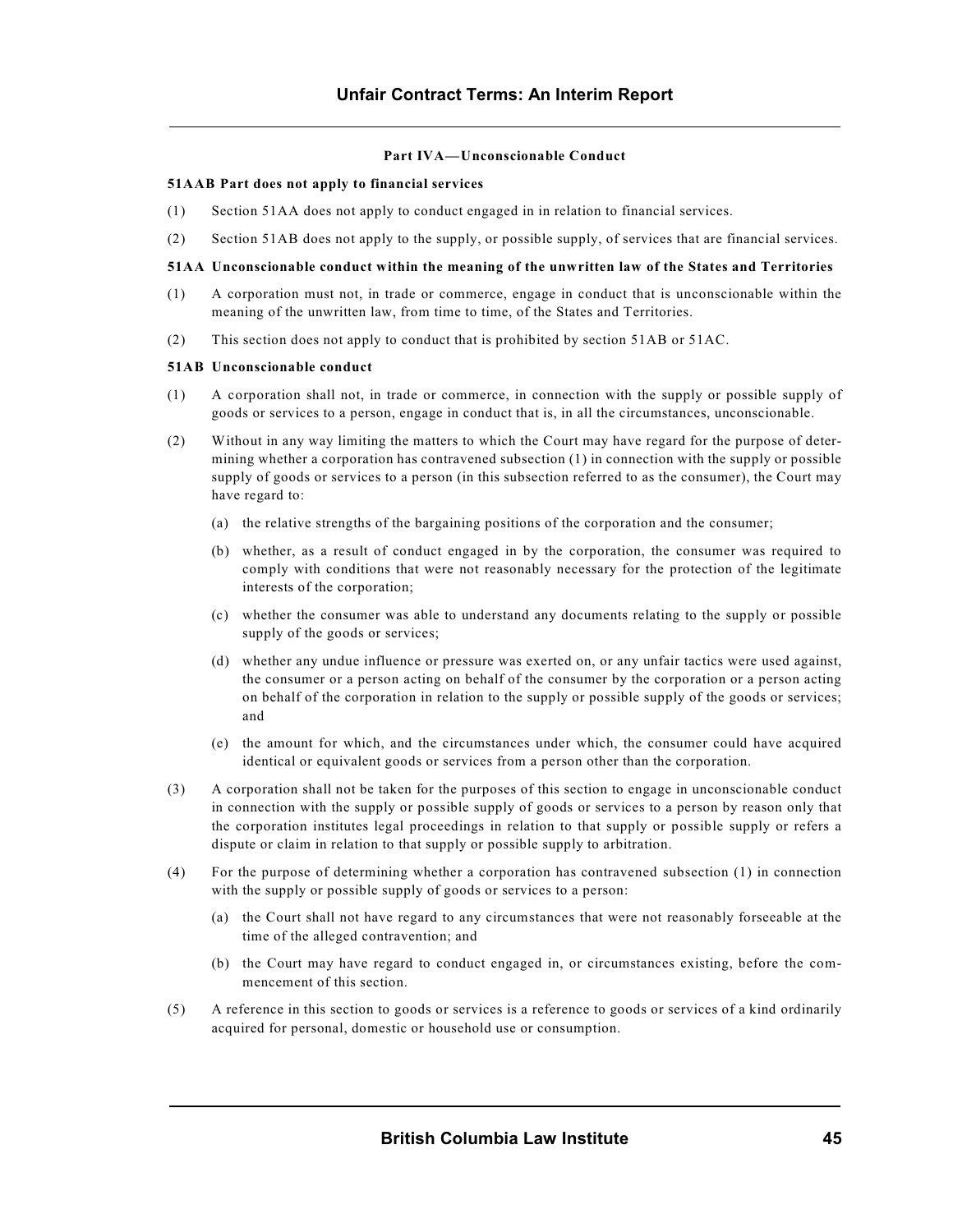- (6) A reference in this section to the supply or possible supply of goods does not include a reference to the supply or possible supply of goods for the purpose of re-supply or for the purpose of using them up or transforming them in trade or commerce.
- (7) Section 51A applies for the purposes of this section in the same way as it applies for the purposes of Division 1 of Part V.

#### **51AC Unconscionable conduct in business transactions**

- (1) A corporation must not, in trade or commerce, in connection with:
	- (a) the supply or possible supply of goods or services to a person (other than a listed public company); or
	- (b) the acquisition or possible acquisition of goods or services from a person (other than a listed public company);

engage in conduct that is, in all the circumstances, unconscionable.

- (2) A person must not, in trade or commerce, in connection with:
	- (a) the supply or possible supply of goods or services to a corporation (other than a listed public company); or
	- (b) the acquisition or possible acquisition of goods or services from a corporation (other than a listed public company);

engage in conduct that is, in all the circumstances, unconscionable.

- (3) Without in any way limiting the matters to which the Court may have regard for the purpose of determining whether a corporation or a person (the supplier) has contravened subsection (1) or (2) in connection with the supply or possible supply of goods or services to a person or a corporation (the business consumer), the Court may have regard to:
	- (a) the relative strengths of the bargaining positions of the supplier and the business consumer; and
	- (b) whether, as a result of conduct engaged in by the supplier, the business consumer was required to comply with conditions that were not reasonably necessary for the protection of the legitimate interests of the supplier; and
	- (c) whether the business consumer was able to understand any documents relating to the supply or possible supply of the goods or services; and
	- (d) whether any undue influence or pressure was exerted on, or any unfair tactics were used against, the business consumer or a person acting on behalf of the business consumer by the supplier or a person acting on behalf of the supplier in relation to the supply or possible supply of the goods or services; and
	- (e) the amount for which, and the circumstances under which, the business consumer could have acquired identical or equivalent goods or services from a person other than the supplier; and
	- (f) the extent to which the supplier's conduct towards the business consumer was consistent with the supplier's conduct in similar transactions between the supplier and other like business consumers; and
	- (g) the requirements of any applicable industry code; and
	- (h) the requirements of any other industry code, if the business consumer acted on the reasonable belief that the supplier would comply with that code; and
	- (i) the extent to which the supplier unreasonably failed to disclose to the business consumer: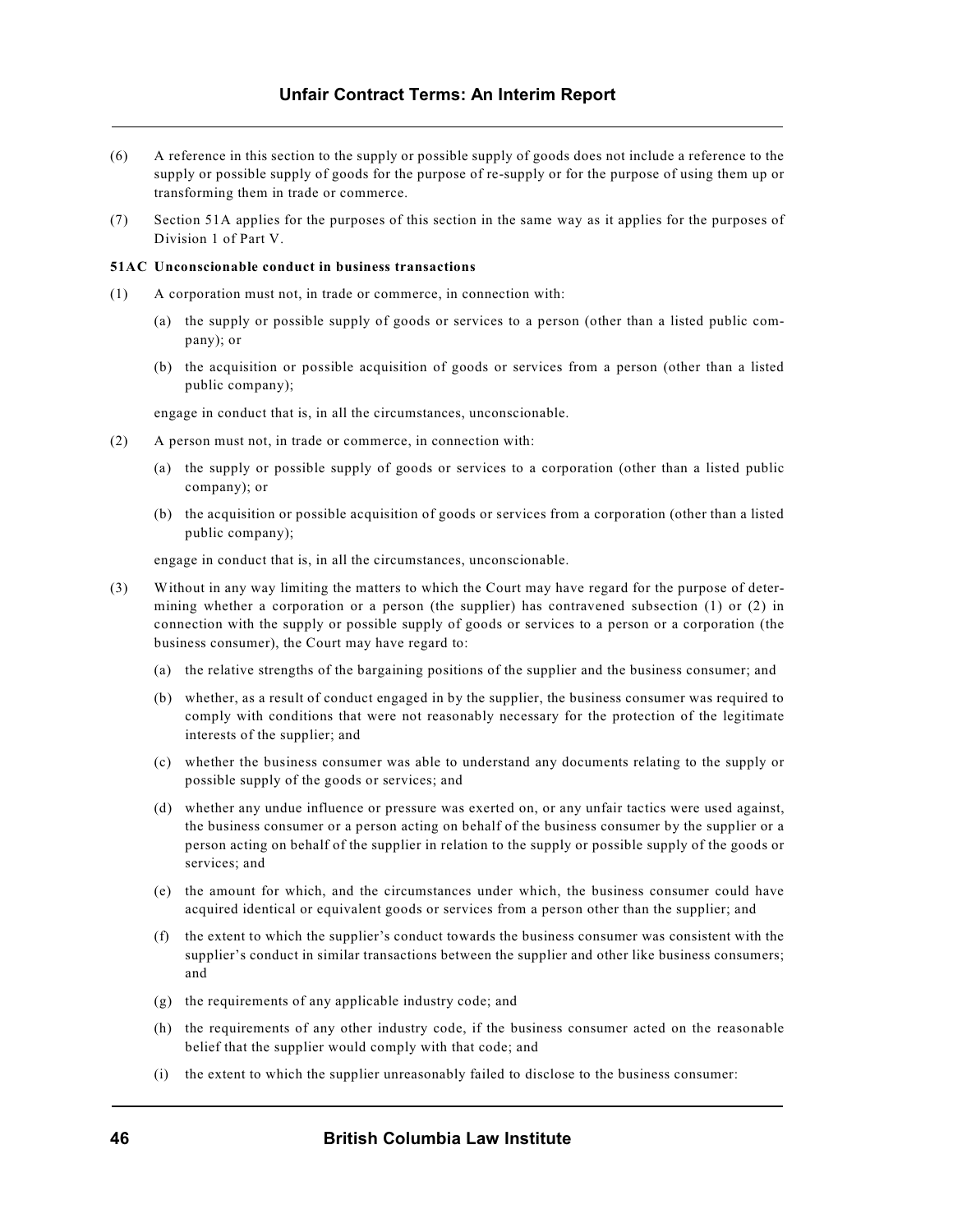- (i) any intended conduct of the supplier that might affect the interests of the business consumer; and
- (ii) any risks to the business consumer arising from the supplier's intended conduct (being risks that the supplier should have foreseen would not be apparent to the business consumer); and
- (j) the extent to which the supplier was willing to negotiate the terms and conditions of any contract for supply of the goods or services with the business consumer; and
- (k) the extent to which the supplier and the business consumer acted in good faith.
- (4) Without in any way limiting the matters to which the Court may have regard for the purpose of determining whether a corporation or a person (the acquirer) has contravened subsection (1) or (2) in connection with the acquisition or possible acquisition of goods or services from a person or corporation (the small business supplier), the Court may have regard to:
	- (a) the relative strengths of the bargaining positions of the acquirer and the small business supplier; and
	- (b) whether, as a result of conduct engaged in by the acquirer, the small business supplier was required to comply with conditions that were not reasonably necessary for the protection of the legitimate interests of the acquirer; and
	- (c) whether the small business supplier was able to understand any documents relating to the acquisition or possible acquisition of the goods or services; and
	- (d) whether any undue influence or pressure was exerted on, or any unfair tactics were used against, the small business supplier or a person acting on behalf of the small business supplier by the acquirer or a person acting on behalf of the acquirer in relation to the acquisition or possible acquisition of the goods or services; and
	- (e) the amount for which, and the circumstances in which, the small business supplier could have supplied identical or equivalent goods or services to a person other than the acquirer; and
	- (f) the extent to which the acquirer's conduct towards the small business supplier was consistent with the acquirer's conduct in similar transactions between the acquirer and other like small business suppliers; and
	- (g) the requirements of any applicable industry code; and
	- (h) the requirements of any other industry code, if the small business supplier acted on the reasonable belief that the acquirer would comply with that code; and
	- (i) the extent to which the acquirer unreasonably failed to disclose to the small business supplier:
		- (i) any intended conduct of the acquirer that might affect the interests of the small business supplier; and
		- (ii) any risks to the small business supplier arising from the acquirer's intended conduct (being risks that the acquirer should have foreseen would not be apparent to the small business supplier); and
	- (j) the extent to which the acquirer was willing to negotiate the terms and conditions of any contract for the acquisition of the goods and services with the small business supplier; and
	- (k) the extent to which the acquirer and the small business supplier acted in good faith.
- (5) A person is not to be taken for the purposes of this section to engage in unconscionable conduct in connection with: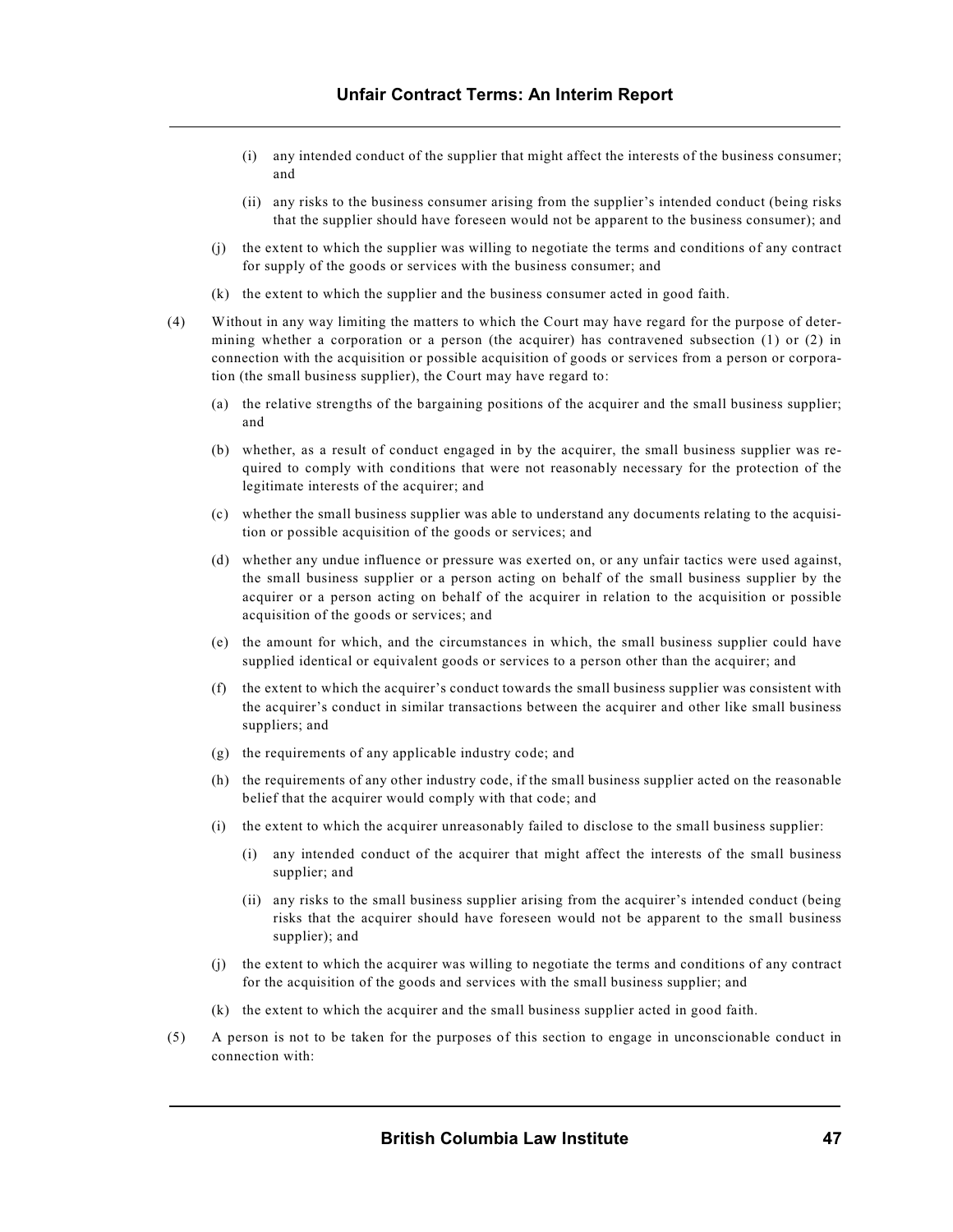- (a) the supply or possible supply of goods or services to another person; or
- (b) the acquisition or possible acquisition of goods or services from another person;

by reason only that the first-mentioned person institutes legal proceedings in relation to that supply, possible supply, acquisition or possible acquisition or refers to arbitration a dispute or claim in relation to that supply, possible supply, acquisition or possible acquisition.

- (6) For the purpose of determining whether a corporation has contravened subsection (1) or whether a person has contravened subsection (2):
	- (a) the Court must not have regard to any circumstances that were not reasonably foreseeable at the time of the alleged contravention; and
	- (b) the Court may have regard to circumstances existing before the commencement of this section but not to conduct engaged in before that commencement.

. . .

- (9) A reference in this section to the supply or possible supply of goods or services does not include a reference to the supply or possible supply of goods or services at a price in excess of \$3,000,000, or such higher amount as is prescribed.
- (10) A reference in this section to the acquisition or possible acquisition of goods or services does not include a reference to the acquisition or possible acquisition of goods or services at a price in excess of \$3,000,000, or such higher amount as is prescribed.

. . .

**\*\*\***

#### **Part IVB—Industry Codes**

#### **51ACA Definitions**

(1) In this Part:

**"applicable industry code"**, in relation to a corporation that is a participant in an industry, means:

- (a) the prescribed provisions of any mandatory industry code relating to the industry; and
- (b) the prescribed provisions of any voluntary industry code that binds the corporation.
- **"consumer"**, in relation to an industry, means a person to whom goods or services are or may be supplied by participants in the industry.
- **"industry code"** means a code regulating the conduct of participants in an industry towards other participants in the industry or towards consumers in the industry.
- **"mandatory industry code"** means an industry code that is declared by regulations under section 51AE to be mandatory.
- **"voluntary industry code"** means an industry code that is declared by regulations under section 51AE to be voluntary.
- (2) For the purposes of this Part, a voluntary industry code binds a person who has agreed, as prescribed, to be bound by the code and who has not subsequently ceased, as prescribed, to be bound by it.
- (3) To avoid doubt, it is declared that:
	- (a) franchising is an industry for the purposes of this Part; and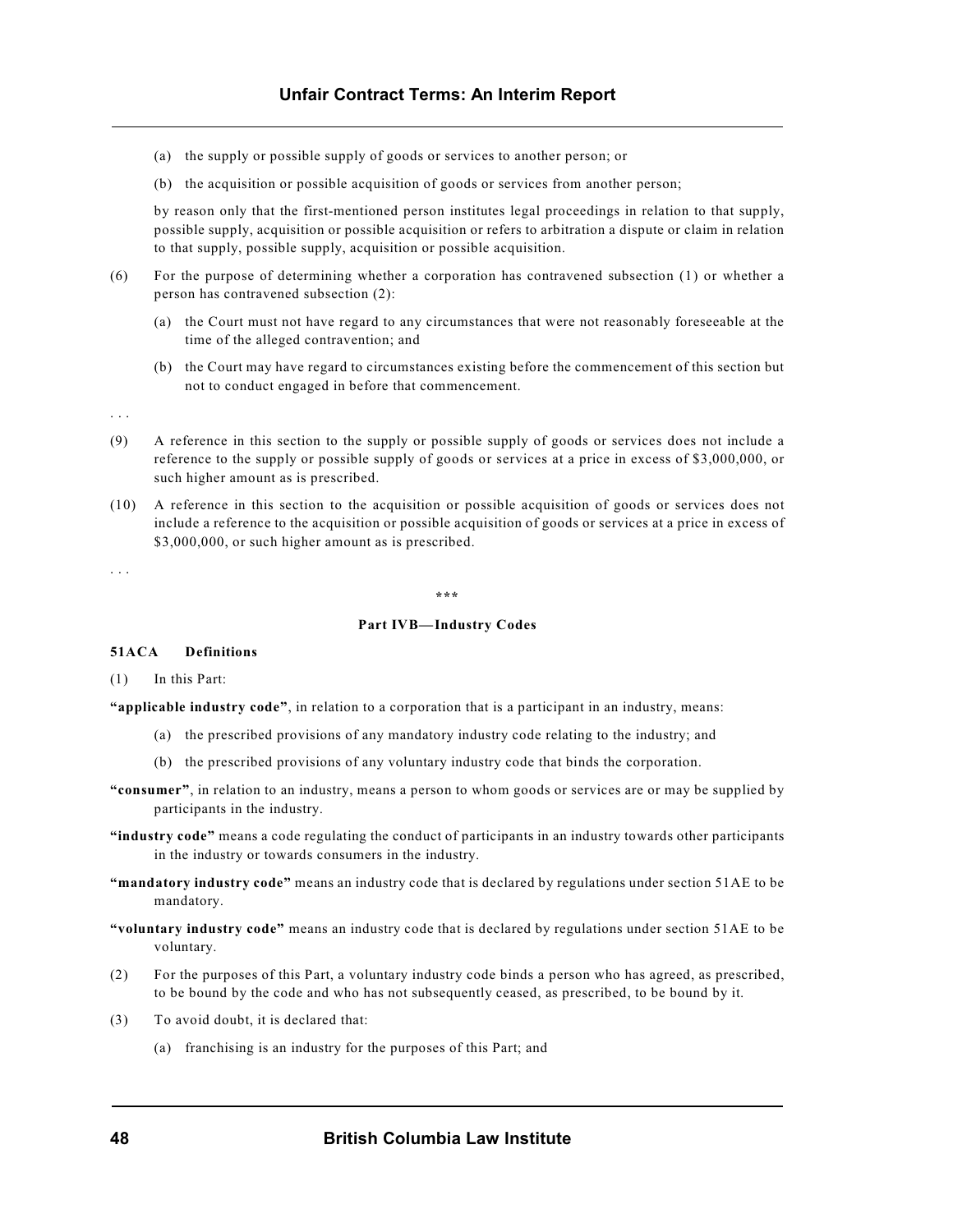(b) franchisors and franchisees are participants in the industry of franchising, whether or not they are also participants in another industry.

#### **51AD Contravention of industry codes**

A corporation must not, in trade or commerce, contravene an applicable industry code.

#### **51AE Regulations relating to industry codes**

The regulations may:

- (a) prescribe an industry code, or specified provisions of an industry code, for the purposes of this Part; and
- (b) declare the industry code to be a mandatory industry code or a voluntary industry code; and
- (c) for a voluntary industry code, specify the method by which a corporation agrees to be bound by the code and the method by which it ceases to be so bound (by reference to provisions of the code or otherwise).

**\*\*\***